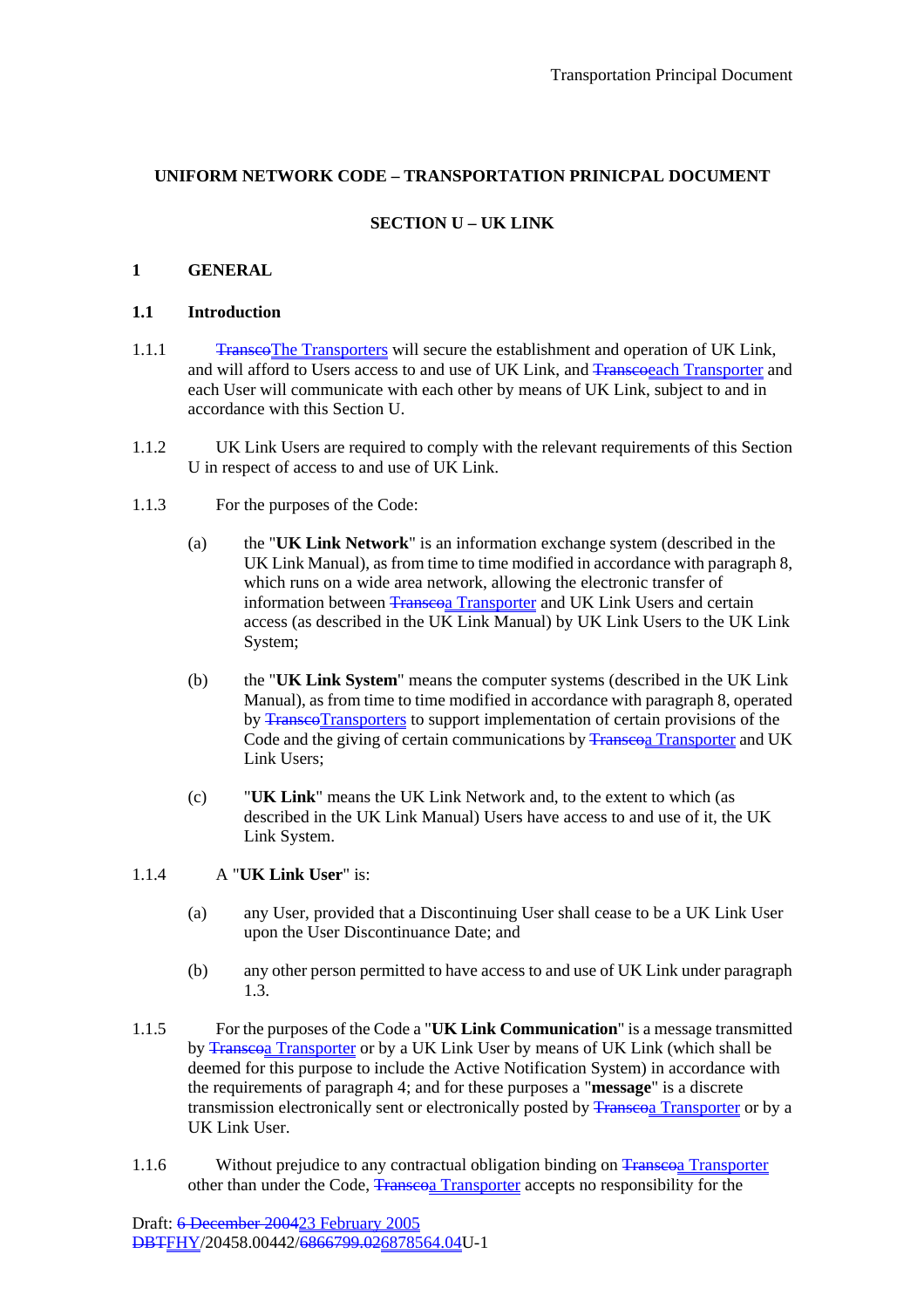accuracy of any communication which is not a Code Communication and is made as a UK Link Communication.

1.1.7 In this Section U "**UK Link Committee**" means the Uniform Network Code Committee or any relevant Sub-committee.

### **1.2 Code Communications**

- 1.2.1 A UK Link Communication given in accordance with this Section U shall be treated as an effective and valid Code Communication, and Transcothe Transporter and each User confirms that it intends and agrees that UK Link Communications shall have legal effect for the purposes of the Code.
- 1.2.2 The UK Link Manual specifies in respect of each Code Communication therein listed whether it is to be given as a UK Link Communication, by Conventional Notice, by facsimile or by telephone, and in some cases alternative such means by which it may be given; and (subject to paragraph 1.2.4 and Section V11.1.2) a Code Communication may only be given by the means so specified or (where alternative such means are specified) by one of such alternative means.
- 1.2.3 Where the Code or the UK Link Manual specifies the form and/or format of UK Link Communication by which a particular Code Communication is required to be given, that Code Communication may be given only in that form and/or that format.
- 1.2.4 In the event of certain failures (referred to in paragraph 6) of UK Link, Code Communications shall be (and are permitted to be) given in accordance with paragraph 6.
- 1.2.5 Where a Code Communication which is required to be given as a UK Link Communication (and is not permitted to be given by another means except pursuant to paragraph 1.2.4) is not given in accordance with the requirements of this Section U and the UK Link Manual, and as a result is not properly received by the intended recipient, it shall be deemed not to have been given and shall be of no effect.
- 1.2.6 The failure of a UK Link User or Transporter to comply with a requirement that a Code Communication be given as a UK Link Communication, or as to the form or format in which such UK Link Communication is to be given, shall not of itself be a breach of the Code (but without prejudice to paragraph 1.2.5 or to any breach which may result from the failure to give the Code Communication).

## **1.3 External UK Link Users**

- 1.3.1 Users acknowledge that Transcothe Transporters may permit persons (other than Users), within any of the categories set out in paragraph 1.3.2, to have access to and use of UK Link.
- 1.3.2 The categories of persons referred to in paragraph 1.3.1 are as follows:
	- (a) the Authority;
	- (b) Meter Readers;
	- (c) User Agents;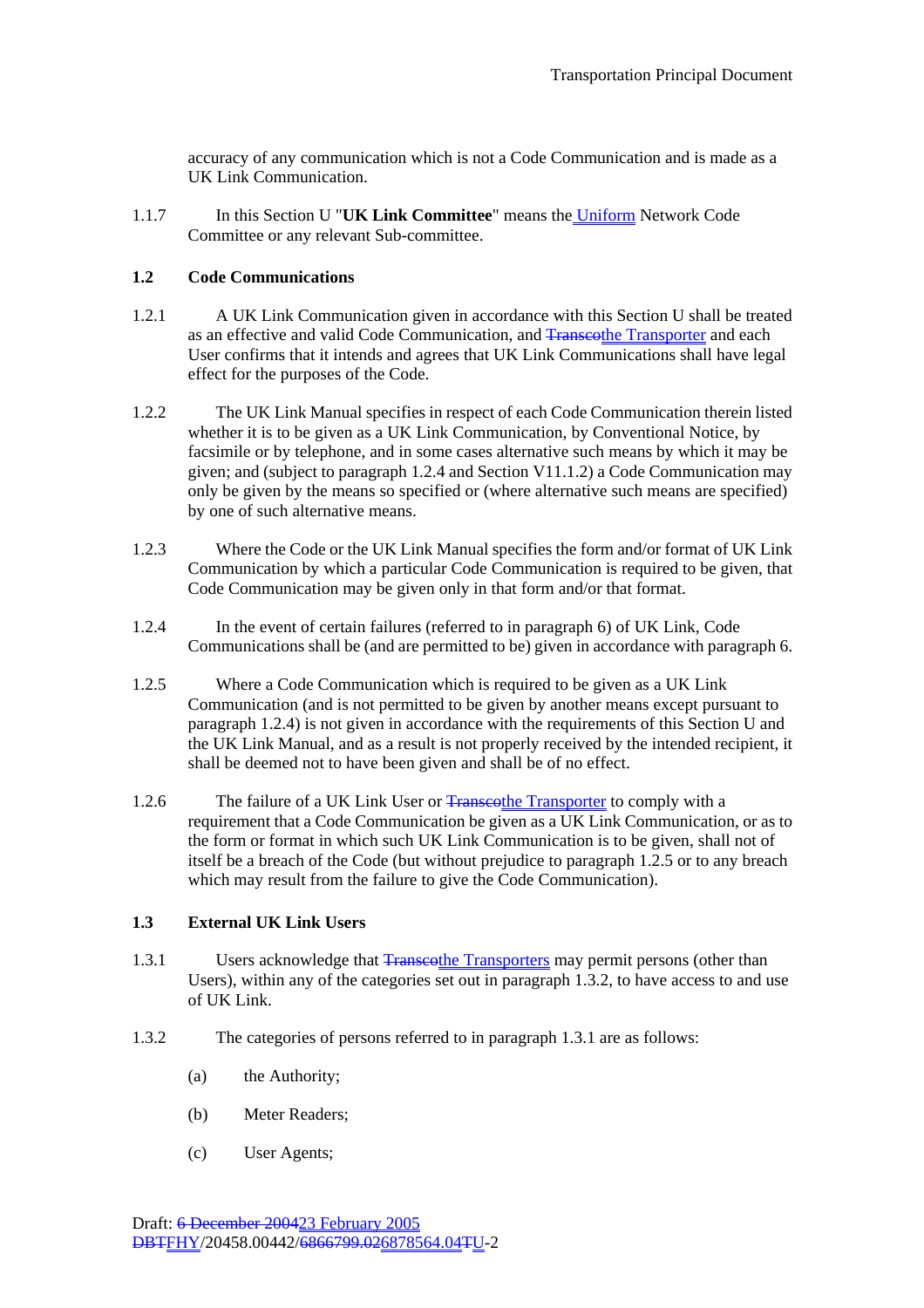- (d) Delivery Facility Operators and Connected System Operators; and
- (e) the Transporter Agency.
- 1.3.3 No such person will be permitted to have access to or use of UK Link unless such person has executed an agreement substantially in the form set out (for the purposes of this paragraph 1.3.3) in the UK Link Manual; provided that in the case of the Authority Transcothe Transporters may waive or modify this requirement and such agreement shall not be required to contain a provision limiting the ability of the Authority to disclose information.
- 1.3.4 Insofar as differing from those under this Section U, the procedure by and terms upon which such a person may become a UK Link User are set out in the UK Link Manual.
- 1.3.5 Such a person will cease to be a UK Link User in accordance with the provisions (as to such cessation) of the agreement referred to in paragraph 1.3.3.
- 1.3.6 The extent to which any such person may have access to and use of UK Link will be as set out in the UK Link Manual.

#### **1.4 UK Link Manual**

- 1.4.1 The "**UK Link Manual**" means the document so entitled and issued by Transcothe Transporters, as from time to time revised in accordance with paragraph 8.
- 1.4.2 It shall be an obligation of Transporter or a UK Link User to comply with a provision of the UK Link Manual where such provision is expressly identified in the UK Link Manual as one which is made binding on Transporter or such UK UK Link Manual as one which is made binding on Transporter or such UK Link User by this Section U, and not otherwise; but it is acknowledged that as respects all provisions of the UK Link Manual (whether or not made binding by this Section U) a User may be unable to make a UK Link Communication (and so may be unable to exercise an entitlement to make a Code Communication required to be made as such) where the User does not comply with such provisions.
- 1.4.3 The UK Link Manual does not form a part of the Code (subject to paragraph 8.5.1); and in case of any conflict between the Code and the UK Link Manual, the Code shall prevail.
- 1.4.4 Transco reserves The Transporters reserve the right to charge any UK Link User for any copy of the UK Link Manual or any revision or update thereto (including on a serviced basis which includes the provision of all revisions and updates up to a specified date), other than such number of copies as may be provided (as described in the UK Link Manual) free of charge to UK Link Users, and other than any copies the provision (without charge) of which is covered by the terms of any charge within paragraph 1.6.1(a).

## **1.5 Help desk**

1.5.1 TranscoThe Transporters will provide a help desk, with reasonable resources to meet reasonable requests made by UK Link Users, as described in the UK Link Manual, which will assist UK Link Users in identifying the nature and cause of any operational problems experienced in accessing or using UK Link.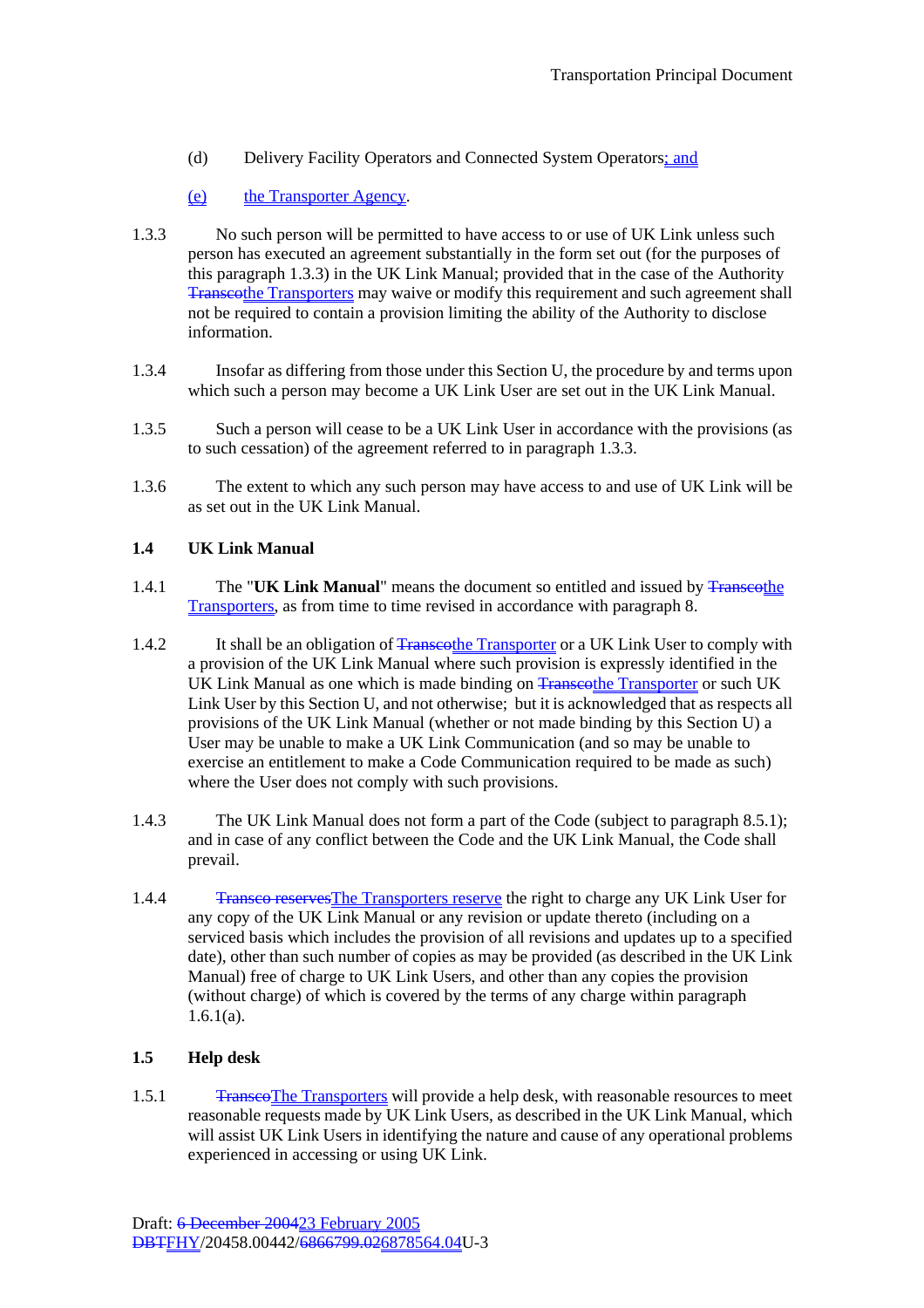- 1.5.2 Without prejudice to paragraph 7.3 or to the terms on which Transporters Without prejudice to paragraph 7.3 or to the terms on which Transporters may supply or maintain any **TranscoTransporter** Available Equipment or Licensed Software pursuant to paragraph 2.3, where (following any assistance from such help desk or the identification of any such operational problem or otherwise) Transco agrees the Transporters agree to provide any further assistance to a UK Link User in the remedying of such an operational problem as is referred to in paragraph 1.5.1 (other than one resulting from any default of Transco), Transco reservesthe Transporters), the Transporters reserve the right to make a charge therefor in accordance with the UK Link Manual.
- 1.5.3 Except where the Code or the UK Link Manual expressly provides otherwise, no communication by or to the help desk shall take effect as a Code Communication.

## **1.6 UK Link User Charges**

- 1.6.1 Transco reserves The Transporters reserve the right to require any UK Link User to pay:
	- (a) an initial and/or periodic subscription charge or charges for access to and use of UK Link or any class of such access and use;
	- (b) charges in respect of the provision by Transcothe Transporters of training in the use of UK Link to personnel of the UK Link Users.
- 1.6.2 Any charge payable under paragraph 1.6.1 shall be in addition to any amounts payable pursuant to paragraphs 1.4.4, 1.5.2 and 2.3.4.
- 1.6.3 In any case where the amount or rate of any charge payable by a User under this Section U does not fall to be included in the Transportation Statement, the amount or rate of such charge shall be as set out in the UK Link Manual; provided that a charge payable by a UK Link User who is not a User may either be as specified in the Transportation Statement or as specified in the UK Link Manual.
- 1.6.4 Amounts payable by Users pursuant to this Section U will be invoiced and are payable in accordance with Section S.
- 1.6.5 The terms of invoicing and payment of any amount payable pursuant to this Section U by a UK Link User who is not a User shall be as set out in the UK Link Manual.

## **1.7 Additional Access to UK Link System**

- 1.7.1 UK Link incorporates (in addition to facilities for making Code Communications referred to elsewhere in this Section U) certain facilities, as described in the UK Link Manual, enabling Users:
	- (a) to obtain certain information concerning the User's entitlements and obligations under the Code or other information relating to the User and maintained by Transcothe Transporter under the Code, and
	- (b) to verify the accuracy of or otherwise to validate UK Link Communications made by that User.
- 1.7.2 A User may, by using the UK Link Network, access the facilities within the UK Link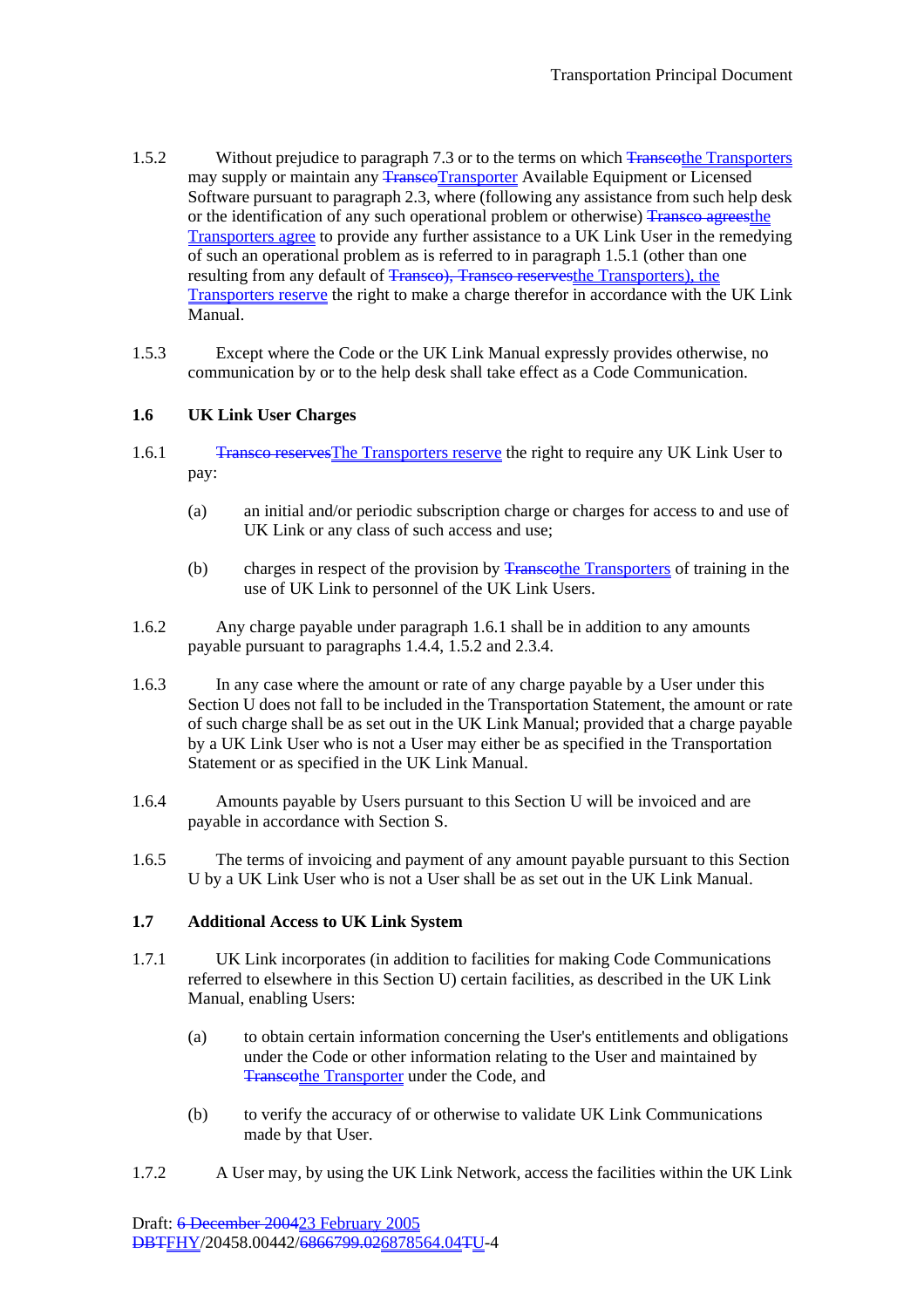System referred to in paragraph 1.7.1, subject to and in accordance with the UK Link Manual, for the purposes set out in paragraphs 1.7.1(a) and (b).

- 1.7.3 Notwithstanding paragraph 1.7.2, each User shall be responsible (without relying on the facilities referred to in paragraph 1.7.1) for maintaining appropriate records of its entitlements and obligations under the Code and other information relating to that User, and for the accuracy and validity (and for maintaining such information as will ensure the accuracy and validity) of Code Communications made by it.
- 1.7.4 Accordingly a User shall not be relieved of any obligation or liability under the Code by reason of any failure (including defective operation) of any such facility as is referred to in paragraph 1.7.1, and Transcothe Transporter will not be responsible for the consequences of any such failure, provided that Transporter will notify Users as soon as reasonably practicable upon becoming aware of any such failure.
- 1.7.5 No message transmitted by or to a User in the course of accessing the facilities referred to in paragraph 1.7.1 shall be a Code Communication.
- 1.7.6 Paragraphs 1.7.3 and 1.7.4 are without prejudice to any express obligation of Transcoa Transporter under the Code to provide information to Users, or as to the accuracy of information subject to any such obligation.

### **1.8 Operational Security**

- 1.8.1 Each UK Link User and Transporter undertakes to implement and maintain all security procedures and measures required under 'UK Link Security Policy' by the UK Link Manual to prevent unauthorised access to or use of UK Link and to ensure the protection of UK Link Communications against the risk of resulting alteration, delay, disruption or loss.
- 1.8.2 If a UK Link User becomes aware that (notwithstanding paragraph 1.8.1) any unauthorised access to or use of UK Link has or may have occurred, it shall promptly by telephone or facsimile so notify Transporters and take such other steps as may be required under the UK Link Manual.
- 1.8.3 If Transcothe Transporter becomes aware that (notwithstanding paragraph 1.8.1) any unauthorised access to or use of UK Link has or may have occurred, it shall promptly by telephone or facsimile so notify any UK Link User who may be affected thereby (a User being so affected where a UK Link Communication given by or to such UK Link User may have been affected thereby, or where there may have been unauthorised access to information relating to such UK Link User), and take such other steps as may be required under the UK Link Manual.
- 1.8.4 Upon any notification under paragraph 1.8.2 or 1.8.3, Transporters and 1.8.4 the relevant User(s) shall discuss what steps if any (in addition to those required under the UK Link Manual) may be appropriate to reduce the risk of any further unauthorised access to or use of UK Link, and the extent to which any modification under paragraph 8 may be appropriate in the light thereof.
- 1.8.5 If through UK Link a UK Link User obtains or receives unauthorised access to information concerning another UK Link User, or receives a Code Communication sent to another UK Link User, the first UK Link User will promptly so inform Transcothe Transporters and will close the screen on which such information or communication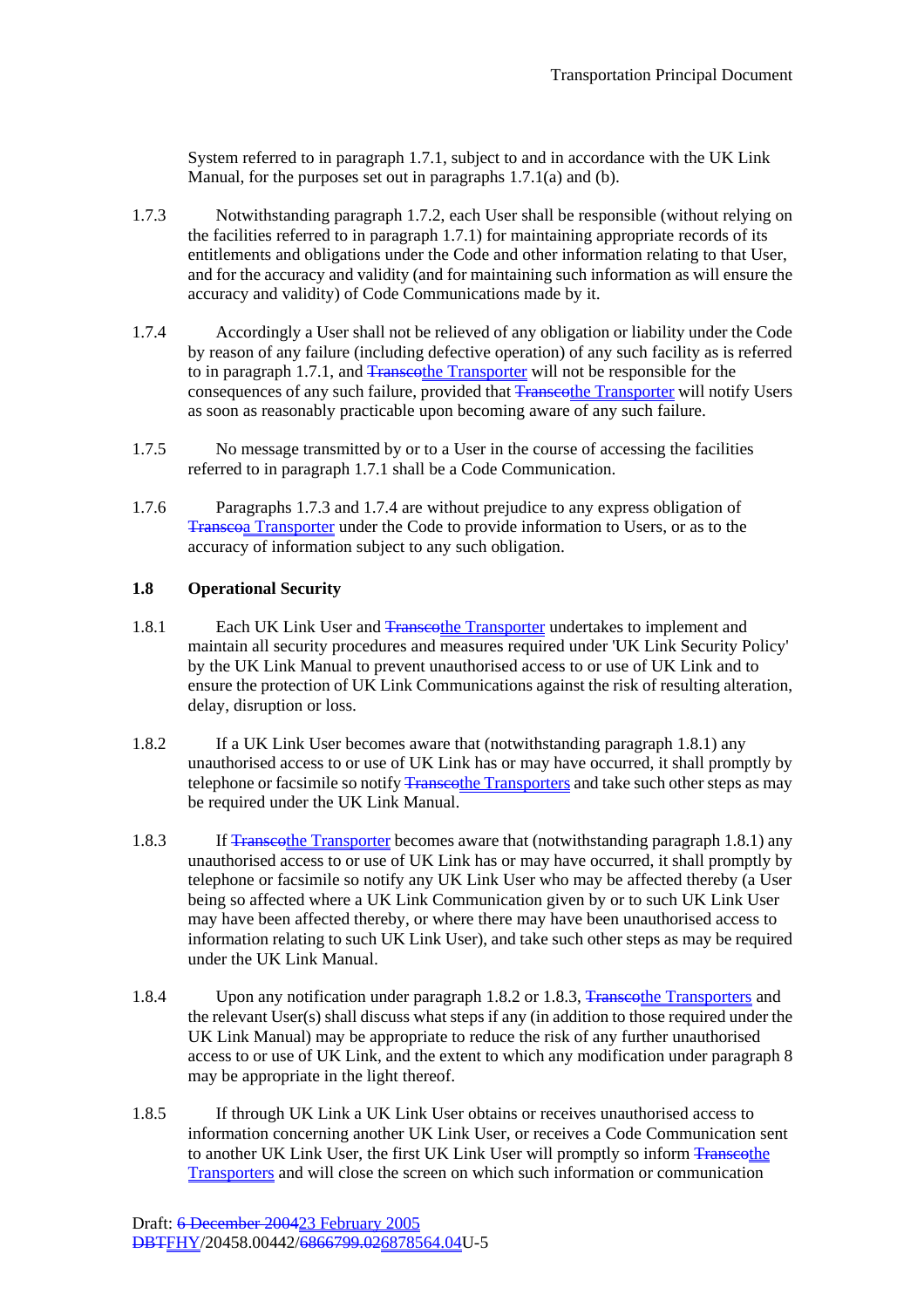appears or delete the same from its UK Link User Equipment and any other equipment without making any copy thereof (and destroying any copy accidentally made) and make no further use thereof.

### **1.9 Virus protection**

TranscoEach Transporter and each UK Link User shall:

- (a) implement and maintain policies and procedures, in accordance with the requirements of the UK Link Manual, designed to prevent harmful code or programming instruction(s):
	- (i) from being transmitted to the other or incorporated into UK Link or into any computer program material or medium delivered to the other by reason of anything done by such party pursuant to this Section  $U_{\tau_{\lambda}}$  or
	- (ii) if received by it from the other, from being incorporated into its own computer hardware or software; and
- (b) promptly notify the other (in accordance with the relevant procedures set out in the UK Link Manual) if it knows or has any reason to believe that (notwithstanding paragraph (a)) any such code or instruction has been so transmitted or incorporated or received.

## **1.10 Liability**

- 1.10.1 For the purposes of Section V8.1.1, damage or loss to or corruption of any software or data or information contained in a computer system, resulting from a wilful breach of paragraph 1.8 or 1.9(a), shall be deemed to be physical damage.
- 1.10.2 GT Section  $\frac{\sqrt{B}}{1.5.1}$  shall not apply in respect of paragraph 1.10.1.
- 1.10.3 Transco The Transporter or (as the case may be) a UK Link User shall not be liable in respect of any such damage or loss as is referred to in paragraph 1.10.1 to the extent the breach giving rise thereto occurred as a result of the breach by another UK Link User or (as the case may be) Transcoanother Transporter of a provision of this Section U.

## **1.11 Planned UK Link downtime**

- 1.11.1 To enable Transporters to operate and maintain UK Link, on each Day and/or particular Days UK Link, or (where so specified in the UK Link Manual) particular parts of UK Link, will not be operational at certain times and for certain periods ("**planned UK Link downtime**") specified in or determined in accordance with the UK Link Manual.
- 1.11.2 During planned UK Link downtime, UK Link Users and TranscoTransporters will not be able to have access to or use UK Link or the relevant part thereof, and accordingly will not be able to make UK Link Communications, except to the extent, if any, provided for in the UK Link Manual.
- 1.11.3 During planned UK Link downtime, notwithstanding any other provision of the Code, Users and Transcothe Transporter will not be entitled to make any Code Communication which is required to be made as a UK Link Communication, except to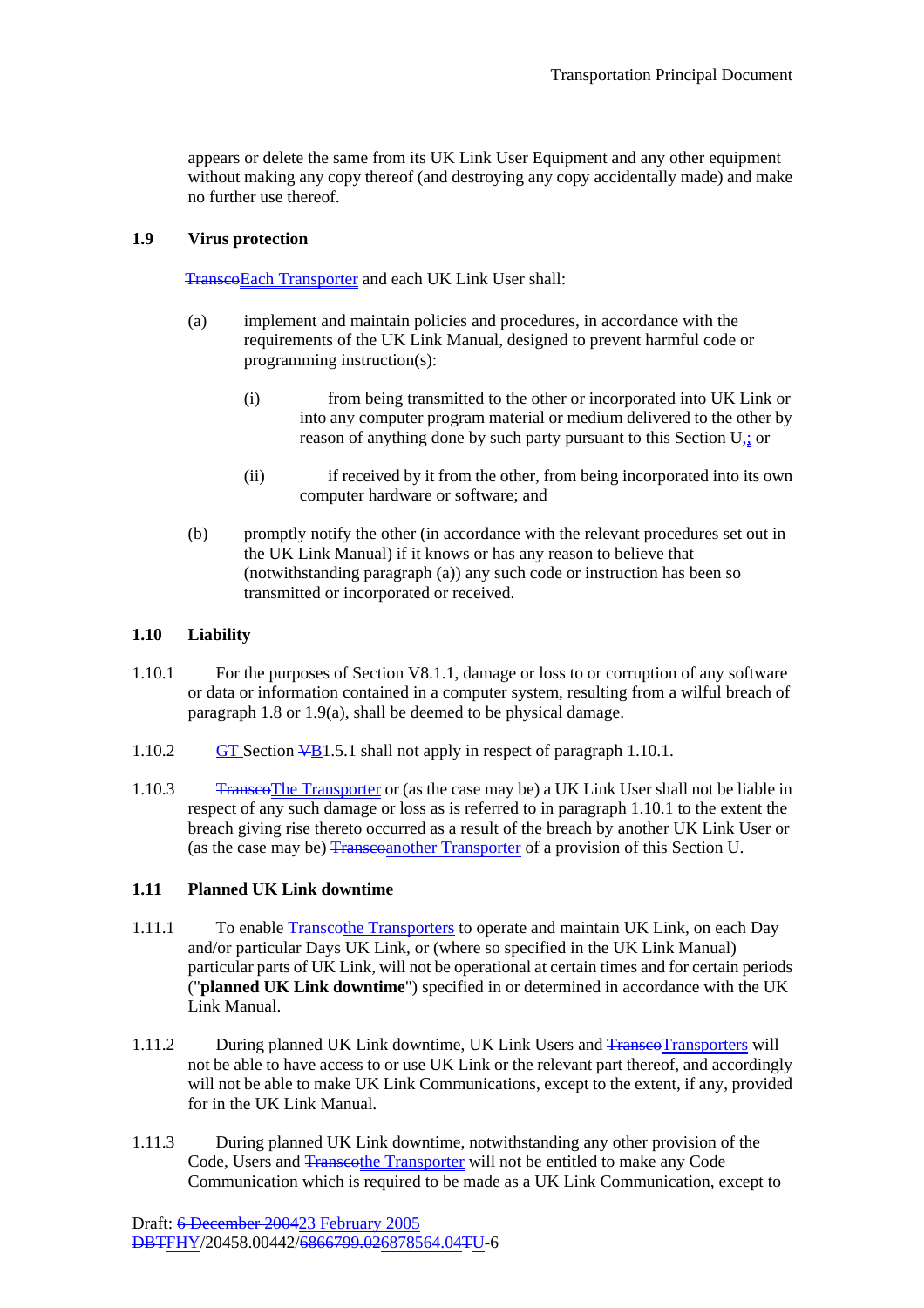the extent (if any) provided for in the UK Link Manual or (where part only of UK Link is subject to such downtime) where such part is not required to enable such communication to be made, and their respective rights under the Code shall be construed accordingly.

1.11.4 Except as provided in paragraph 6.1.3(b), the unavailability of UK Link during planned UK Link downtime will not be a Code Contingency for the purposes of paragraph 6; but any such unavailability which extends or Franses the Transporters reasonably anticipates anticipate will extend beyond the period of planned UK Link downtime will (subject to and in accordance with the Contingency Procedures) be a Code Contingency.

# **1.12 DNO Users**

In this Section U references to Users exclude DNO Users.

## **2 EQUIPMENT AND OPERATIONAL REQUIREMENTS**

### **2.1 Introduction**

- 2.1.1 This paragraph 2 sets out requirements (in respect of the provision of computer hardware, telecommunications facilities and equipment and computer software, and operational requirements) applicable to UK Link Users in relation to access to and use of UK Link.
- 2.1.2 UK Link has been designed to function:
	- (a) on and with certain hardware and software configurations;
	- (b) in accordance with the address strategy; and
	- (c) in accordance with defined standards and protocols

all as described in the UK Link Manual.

## **2.2 User Equipment and User Software**

- 2.2.1 It is the responsibility of each UK Link User, at its expense (but subject to paragraph 2.2.13), to secure that there are provided at its premises (except that the Active Notification Device referred to in paragraph 4.6.4 need not be held on the premises) and maintained and from time to time (as required by any UK Link Modification in accordance with paragraph 8) modified, upgraded or replaced, the computer hardware and other equipment, software and telecommunication facilities, and the other facilities and resources, necessary to enable the UK Link User to access and use UK Link and transmit, receive, translate, record and store UK Link Communications, as described in the UK Link Manual.
- 2.2.2 TranscoThe Transporter and each UK Link User shall take all reasonable steps:
	- (a) to secure that the equipment, software and facilities to be installed by it in connection with UK Link are adequately protected against damage and security risks, and
	- (b) to implement and maintain at its premises the operational environment required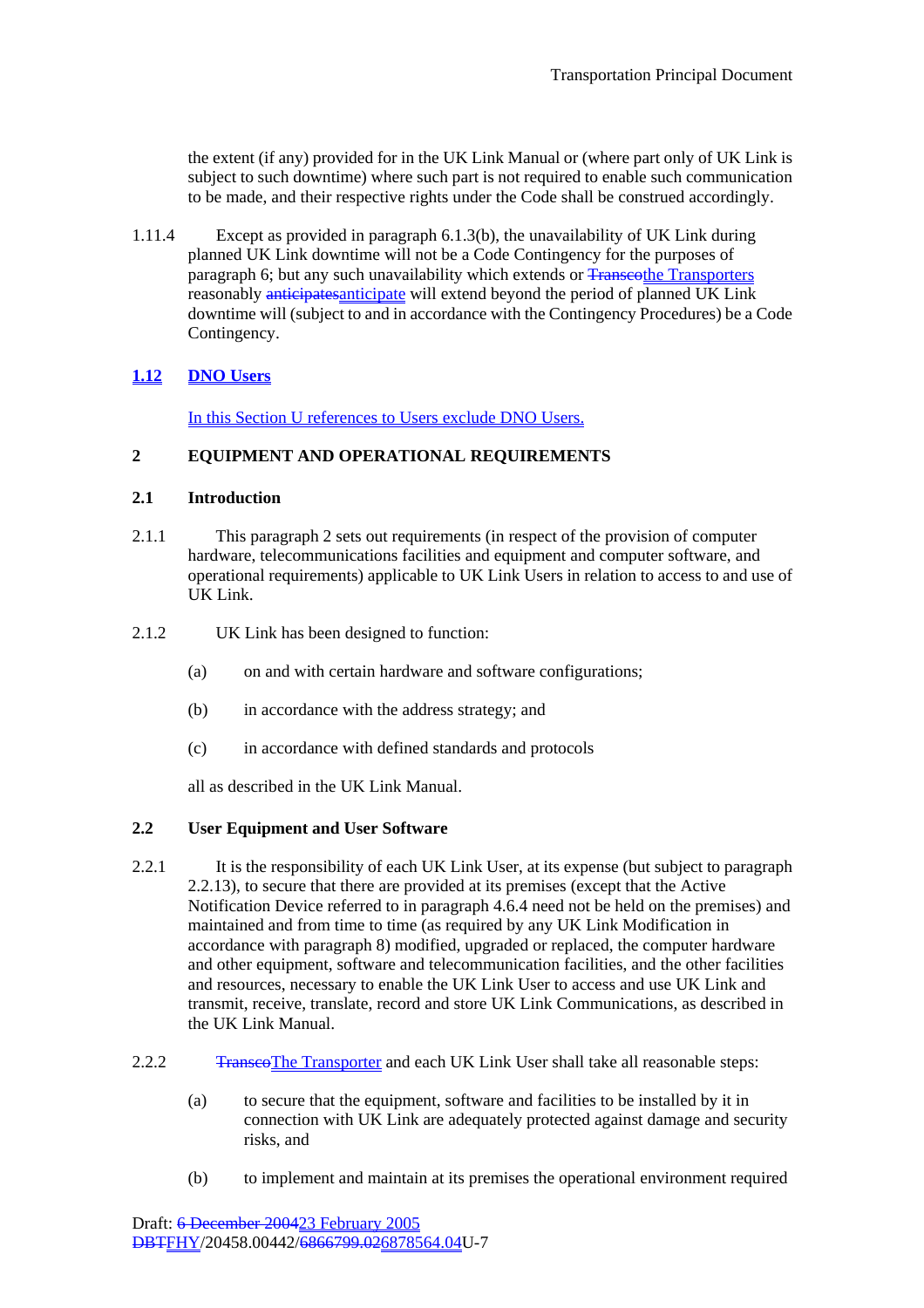for the operation of the UK Link Network.

- 2.2.3 In accordance with the UK Link Manual, UK Link Users will be classified according to indicators of expected use of and access to UK Link; and the minimum scope and configuration of the equipment, software, facilities and resources from time to time to be provided by a UK Link User in accordance with paragraph 2.2.1 will be determined (as described in the UK Link Manual) by reference to such classification.
- 2.2.4 For the purposes of this Section U:
	- (a) "**UK Link User Equipment**" is the computer hardware and other equipment from time to time provided by a UK Link User in accordance with paragraph  $2.2.1$ :
	- (b) "**UK Link User Software**" is the software from time to time installed on the UK Link User Equipment in accordance with paragraph 2.2.1.
- 2.2.5 A UK Link User shall not access or use UK Link other than by means of the UK Link User Equipment and UK Link User Software and in accordance with the protocols and standards and other requirements set out in the UK Link Manual.
- 2.2.6 Except in so far as provided by Transcothe Transporters in accordance with paragraph 2.3, it is the responsibility of each UK Link User to ensure that the UK Link User Equipment and UK Link User Software comply with the specifications and satisfy the configurations described in the UK Link Manual.
- 2.2.7 In accordance with the UK Link Manual, a UK Link User must obtain and Transcothe Transporters will provide under licence certain of the software required to be installed pursuant to paragraph 2.2.1 under licence from Transco. 2.2.1.
- 2.2.8 Except as provided in paragraph 2.2.7 and as otherwise provided in the UK Link Manual, and without prejudice to the requirements of this paragraph 2.2, UK Link Users may procure from any source any of the equipment, facilities and software required under paragraph 2.2.1.
- 2.2.9 Where the UK Link Manual specifies (in addition to what is specified for the purposes of paragraph 2.2.1) any benchmark ("**Benchmark UK Link Configuration**") for the specification, standard or configuration of equipment, software or other facilities to be installed pursuant to paragraph 2.2.1:
	- (a) a UK Link User shall not be required to secure that its UK Link User Equipment and UK Link User Software comply with the Benchmark UK Link Configuration (but without prejudice to paragraph 2.2.1), but
	- (b) a UK Link User who does not secure compliance with the Benchmark UK Link Configuration shall be responsible for satisfying himself and securing that the equipment, software and facilities installed by him are capable of operating in accordance with the requirements of this Section U and allowing UK Link to function thereon.
- 2.2.10 The Benchmark UK Link Configuration expressly excludes any computer hardware or software whose functions are beyond the scope of what is required (in accordance with paragraph 2.2.1) for the use of and access to UK Link.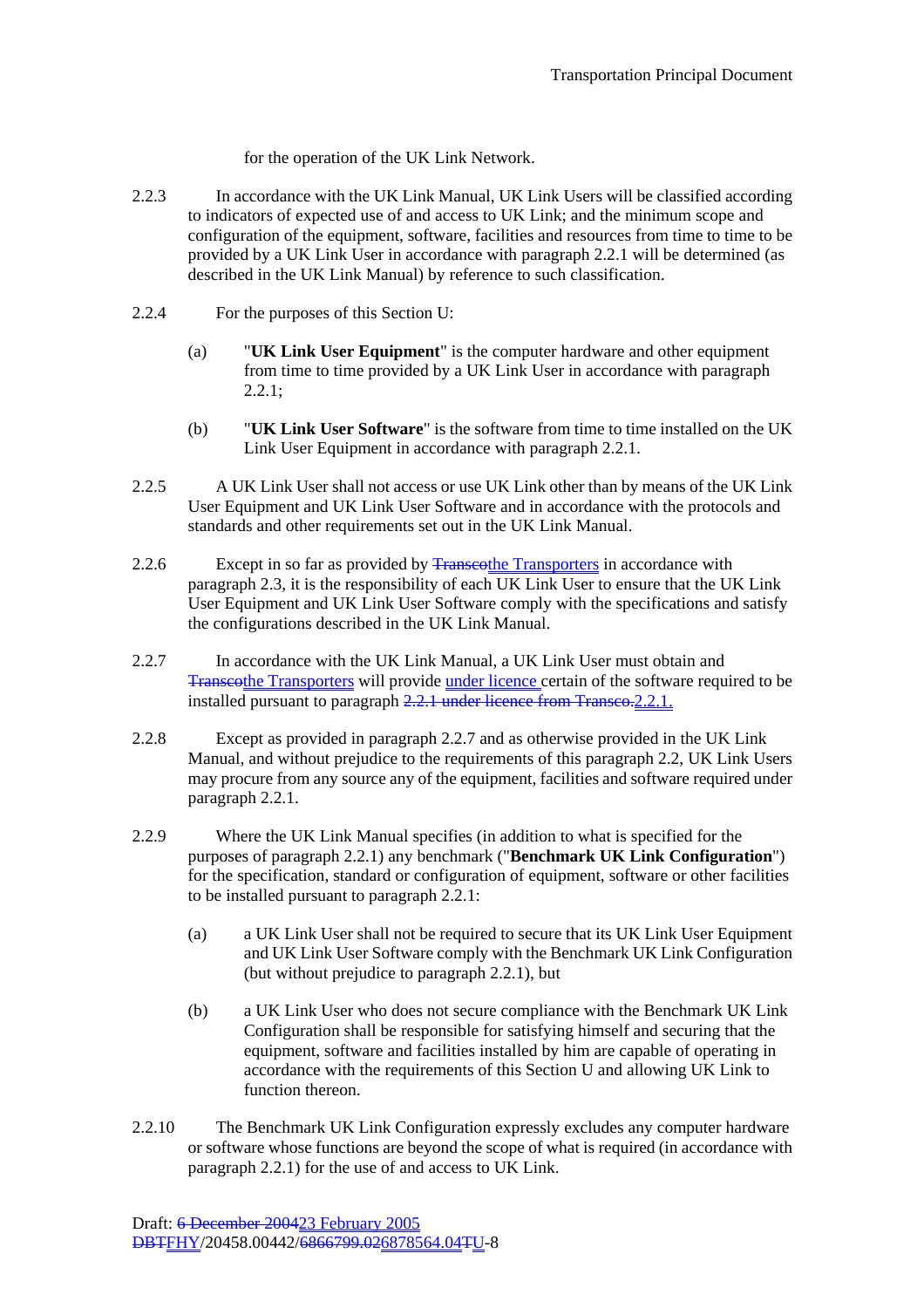- 2.2.11 Transco agrees The Transporters agree that it they will, in consultation with the UK Link Committee, from time to time review the Benchmark UK Link Configuration in the light of technological developments in the computer hardware and software generally available to Users with a view to determining whether it would be appropriate (as a UK Link Modification) to modify such configuration.
- 2.2.12 Where the UK Link Manual so requires in respect of any UK Link User Equipment (not including an Active Notification Device), a UK Link User shall inform Transcothe Transporters of the premises at which such UK Link User Equipment is installed and shall not relocate such equipment from such premises except in accordance with the requirements of the UK Link Manual.
- 2.2.13 Paragraph 2.2.1 is without prejudice to any term referred to in paragraph 2.3.4 pursuant to which the cost of maintenance of any **TranscoTransporter** Available Equipment is to be borne by Transporters.

### **2.3** Transco**Transporter Available Equipment and Software**

- 2.3.1 For the purposes of this Section U "**TranscoTransporter Available Equipment**" and "**TranscoTransporter Available Software**" are respectively those items of computer hardware and other equipment, and computer software (excluding that referred to in paragraph 2.2.7), which are available to be provided by Transporters as described in the UK Link Manual.
- 2.3.2 Upon request by a UK Link User (by notice to Transporters and UK Link User (by notice to Transporters and otherwise subject to and in accordance with the UK Link Manual), Transcothe Transporters will provide on hire any TranseoTransporter Available Equipment and/or supply TranscoTransporter Available Software.
- 2.3.3 Transco The Transporters will not provide (and shall not be deemed to have provided) to a UK Link User any TranscoTransporter Available Software except on terms that Transco doesthe Transporters do not license and is not a party to any licence of such software to the UK Link User and that the existence and terms of the licence between the UK Link User and the person entitled to grant such a licence will be as prescribed by such person or as otherwise agreed between such person and the UK Link User.
- 2.3.4 The terms (including without limitation terms as to hire and other charges or fees) upon which Transco provides any Transcothe Transporters provide any Transporter Available Equipment or Transco Transporter Available Software, or maintainsmaintain any Transco Transporter Available Equipment, shall be those set out in the UK Link Manual or otherwise agreed between Transcothe Transporters and the UK Link User, and do not form part of the Code and are not an Ancillary Agreement; provided that where a UK Link User has not entered into an agreement with Transporters in respect thereof, it shall be deemed to have agreed to the applicable terms in the UK Link Manual.
- 2.3.5 UK Link User Equipment (including replacement parts) which is provided by Transcothe Transporters shall be deemed to comply with the Benchmark UK Link Configuration.

#### **2.4 Means of Telecommunication**

The means of telecommunication to be used for the purposes of the UK Link Network, including the telecommunication protocols and requirements as to third party service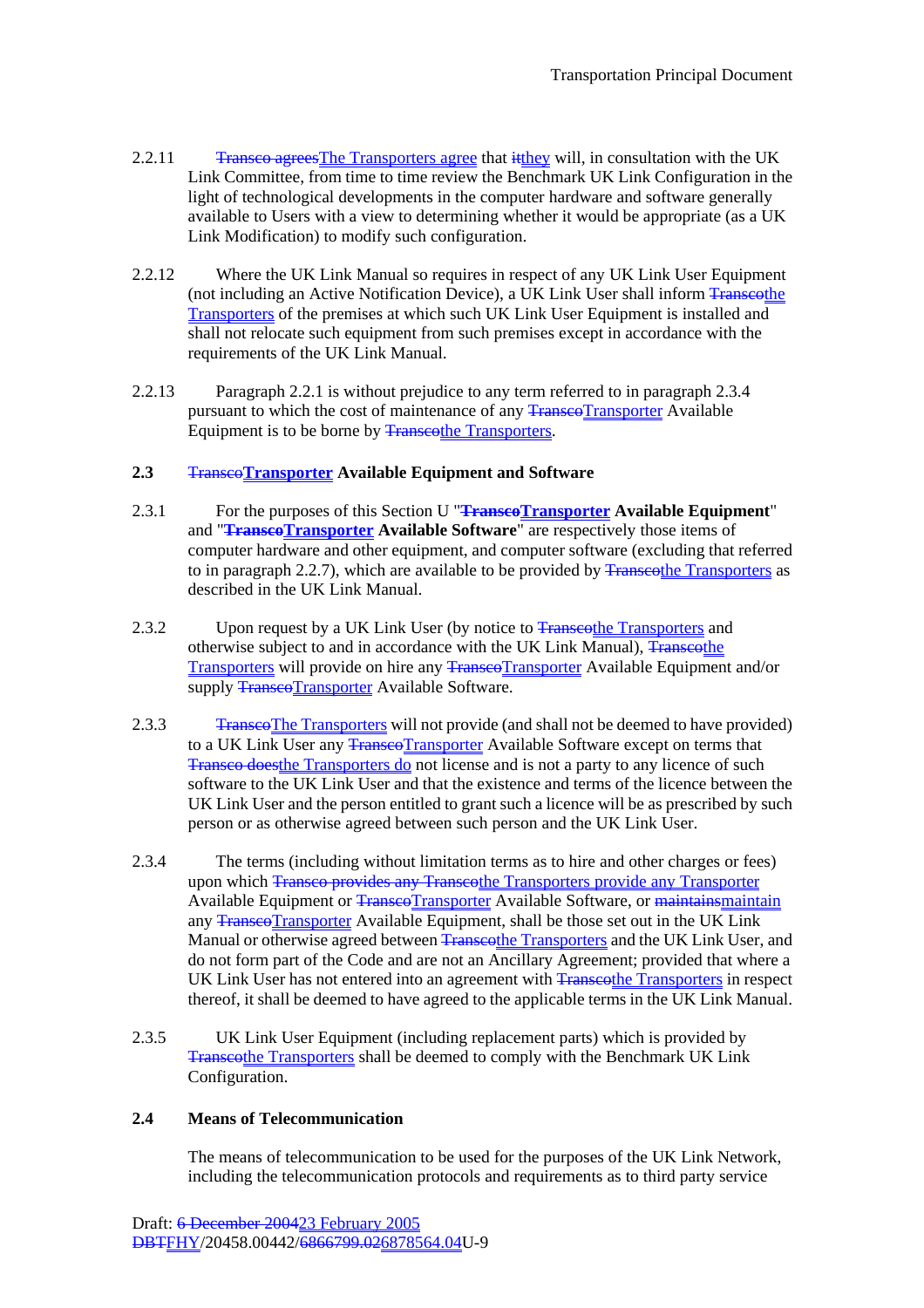provider(s) will be as set out in the UK Link Manual.

### **2.5 Authorised Representative**

- 2.5.1 Where so specified in the UK Link Manual, a UK Link User may only have access to and use of certain parts ("**individual access parts**") of UK Link by an Authorised Representative.
- 2.5.2 An "**Authorised Representative**" is a representative of a UK Link User who has been designated by the UK Link User in accordance with paragraph 2.5.3 and for whom a UK Link Identity under paragraph 2.6.1(b) has been issued.
- 2.5.3 Each UK Link User shall designate one or more representatives of that UK Link User as having authority to access and use, on behalf of that UK Link User, individual access parts of UK Link.
- 2.5.4 A designation, and any withdrawal of the designation, of a representative under paragraph 2.5.3 shall be made by the nominating UK Link User by Conventional Notice to Transcothe Transporters specifying:
	- (a) the name of the representative;
	- (b) the date (not, unless Transcothe Transporters shall agree otherwise, being less than 5 Business Days after such notification is given) with effect from which such designation or withdrawal is to take effect.
- 2.5.5 A representative designated under paragraph 2.5.3 shall become an Authorised Representative with effect from the date when a UK Link Identity is issued for his use in accordance with paragraph 2.6.2(b).
- 2.5.6 Each UK Link User shall comply, and secure that its Authorised Representatives shall comply, with the provisions of the UK Link Manual in respect of the designation and actions of Authorised Representatives.
- 2.5.7 Subject to paragraph 2.5.8, a UK Link User shall not be entitled to have access to or use of individual access parts of UK Link other than by its Authorised Representatives.
- 2.5.8 Where, in accordance with any relevant requirements under the UK Link Manual, any access to or use of any individual access part of UK Link by a UK Link User is initiated by a computer system of the UK Link User on an automated basis pursuant to an arrangement made by an Authorised Representative, such access or use shall be treated as being by such Authorised Representative.

### **2.6 User Identification and Passcode**

- 2.6.1 A "**UK Link Identity**" is the user identification(s) and passcode(s) (as described in the UK Link Manual) by means of which:
	- (a) a UK Link User, or
	- (b) as respects individual access parts of UK Link, a representative of a UK Link User,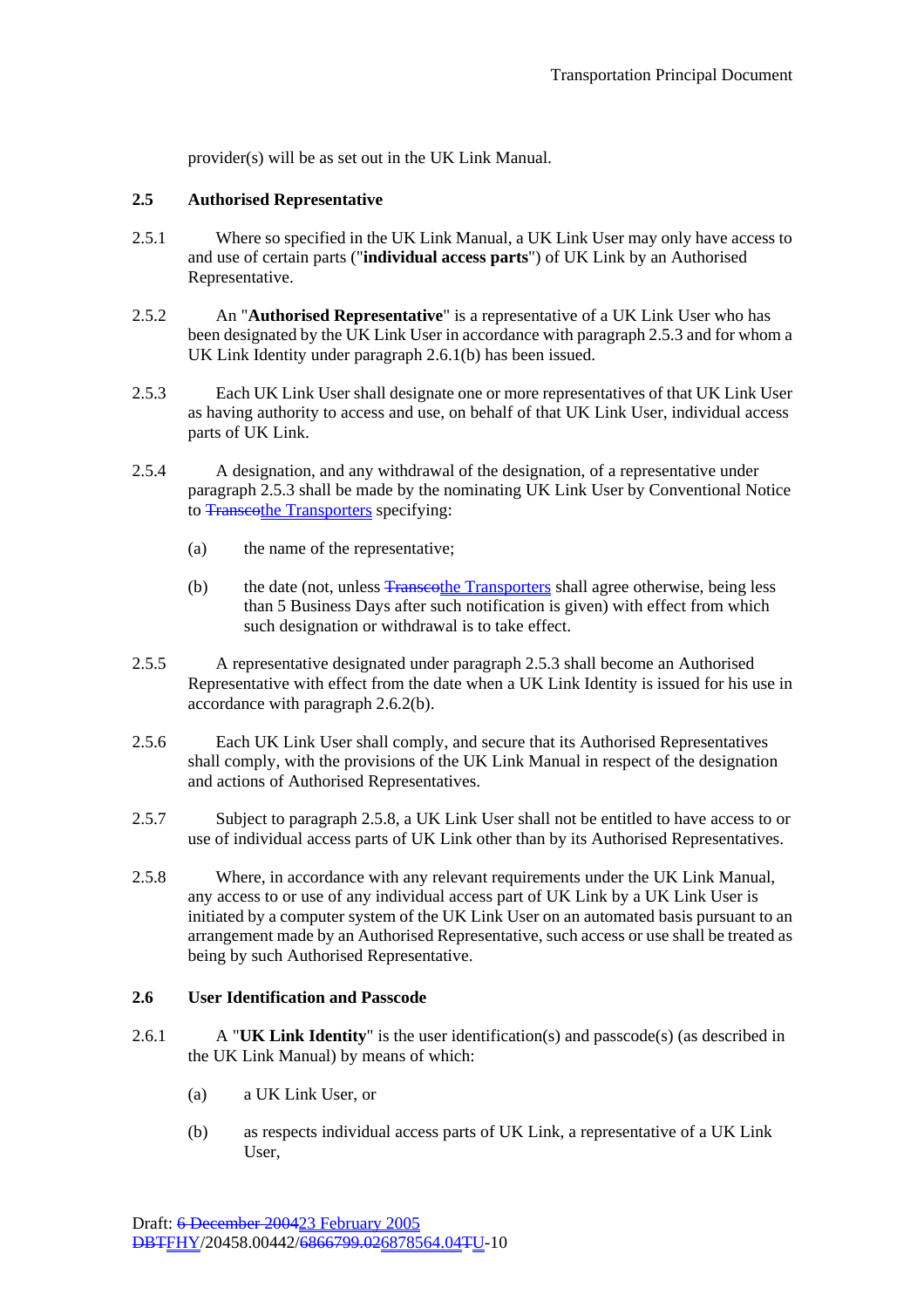may have access to UK Link.

- 2.6.2 Transco The Transporters shall issue to each UK Link User in accordance with the UK Link Manual:
	- (a) a UK Link Identity under paragraph 2.6.1(a); and
	- (b) upon receipt of notice from a UK Link User under paragraph 2.5.4, a UK Link Identity under paragraph 2.6.1(b) for the use of the representative designated in such notice.
- 2.6.3 A UK Link User shall be responsible for the actions of persons to whom it may make known its UK Link Identity under paragraph 2.6.1(a), and of its Authorised Representatives, and for the security of its and of each of its Authorised Representatives' UK Link Identities, which shall not be assigned or transferred or made known to any third party, nor (in the case of a UK Link Identity under paragraph 2.6.1(b)) to any representative of the UK Link User other than the Authorised Representative for whose use it was issued.
- 2.6.4 The passcode(s) comprised in each UK Link Identity are subject to requirements for periodic change in accordance with the UK Link Manual.
- 2.6.5 For security reasons, in the circumstances described in and otherwise in accordance with the UK Link Manual, a new UK Link Identity may be issued to a UK Link User or an Authorised Representative.
- 2.6.6 Transco The Transporter shall be entitled to assume that any person using a UK Link User's UK Link Identity under paragraph 2.6.1(a), and any Authorised Representative of a UK Link User, is fully authorised to access and use UK Link (and in particular to initiate, authorise and transmit, and to receive or access for the purposes of receiving, UK Link Communications); and any UK Link Communication transmitted by such a person or (as the case may be) an Authorised Representative shall be treated as given by the UK Link User.

#### **2.7 Temporary inhibition of access**

- 2.7.1 Where at any time:
	- (a) a UK Link User is not complying with any requirement of this Section U or the UK Link Manual in respect of access to or use of UK Link;
	- (b) such non-compliance does not result from:
		- (i) any action by  $\frac{1}{2}$  any action by  $\frac{1}{2}$  ansporter, other than an action which it is required to take or might reasonably be expected to take to comply with a requirement of this Section U or the UK Link Manual, or
		- (ii) a failure by **Transetical Transporter** to comply with a requirement of this Section U or the UK Link Manual; and
	- (c) in the reasonable opinion of Transcothe Transporters such non-compliance is resulting in or will result in material disruption to the access to or use of UK Link by other UK Link Users and/or <del>Transcothe Transporter and/or other Transporters</del>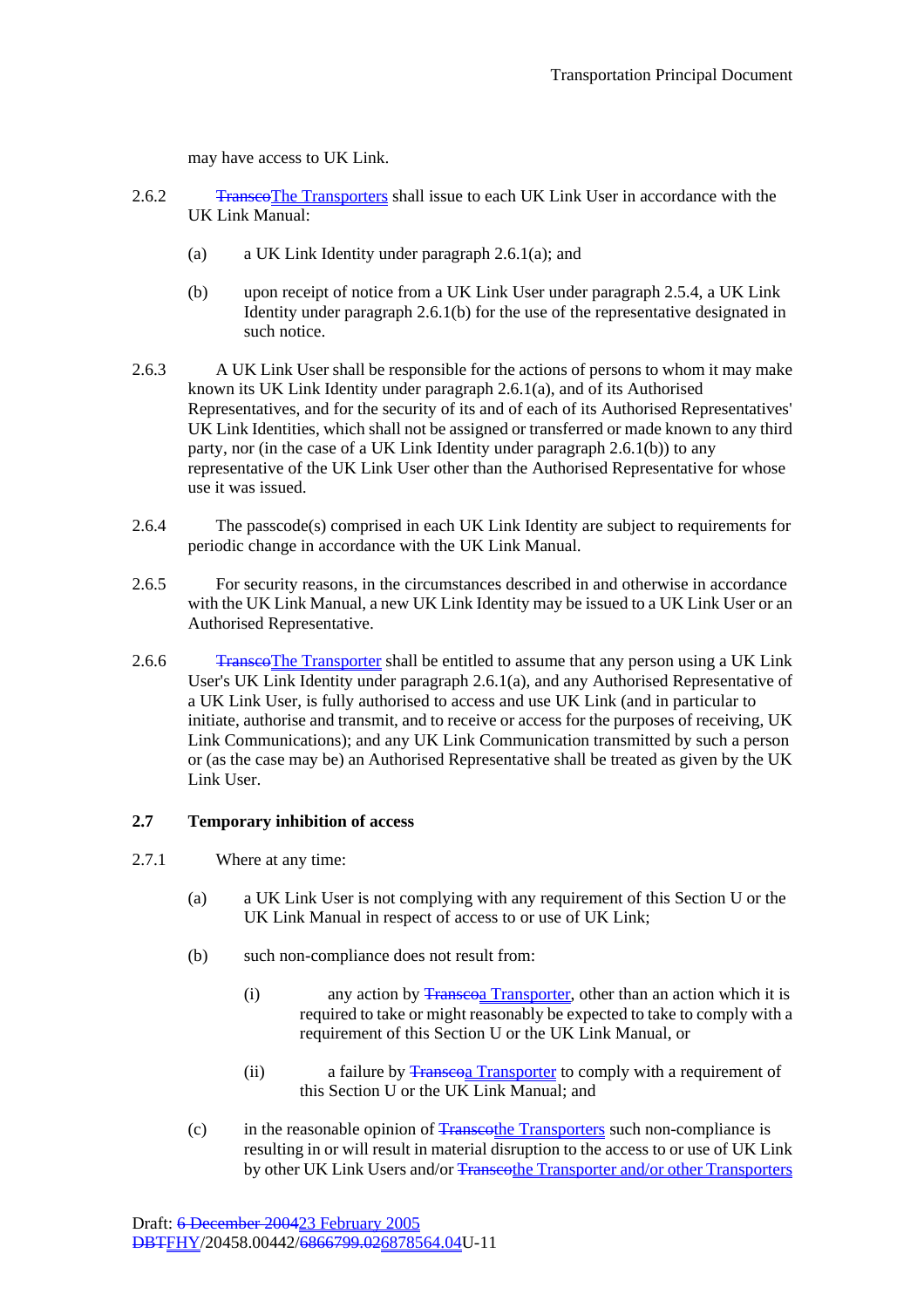Transcothe Transporters may take any reasonable steps to inhibit or (but only where appropriate) discontinue access to UK Link by the defaulting UK Link User.

2.7.2 Transee The Transporters will notify a UK Link User by telephone (followed by facsimile) of any steps under paragraph 2.7.1 wherever practicable before and in any event as soon as practicable after taking such steps; and will restore the UK Link User's access to UK Link promptly upon the UK Link User demonstrating to Transco'sthe Transporters reasonable satisfaction that the non-compliance referred to in paragraph 2.7.1(c) will not recur.

### **2.8 Termination**

Upon ceasing to be a UK Link User under Transco NTS's Code for any reason, a former UK Link User shall:

- (a) return all Transco Transporter Available Equipment which has been supplied (other than by way of sale) by Transcothe Transporters to the former UK Link User forthwith and in accordance with the terms on which that Equipment was supplied as set out in the UK Link Manual;
- (b) return the Licensed Software and all copies of the Licensed Software and documents relating to the Licensed Software or supply to Transcothe Transporters a certificate signed by an authorised officer of the former UK Link User confirming that the Licensed Software, related documentation and all copies thereof have been destroyed;
- (c) return all copies of the UK Link Manual forthwith to Transcothe Transporter or supply a certificate to Transcothe Transporters signed by an authorised officer of the former UK Link User confirming that all copies of the UK Link Manual have been destroyed;
- (d) ensure that its Authorised Representatives discontinue access to and use of UK Link.

### **3 LICENCE**

#### **3.1 Introduction**

- 3.1.1 Subject to the restrictions in paragraph 3.1.2, a UK Link User may for the purposes contemplated by the Code or the UK Link Manual (including such purposes under an Ancillary Agreement, Network Entry Agreement or Network Exit Agreement), but not otherwise:
	- (a) have access to and use UK Link;
	- (b) use the Licensed Software; and
	- (c) make use of the UK Link Manual.
- 3.1.2 The licence granted in paragraph 3.1.1 to each UK Link User is royalty-free (but without prejudice to paragraph 1.6) and non-exclusive and non-transferable and shall terminate automatically upon that UK Link User ceasing to be a UK Link User for any reason.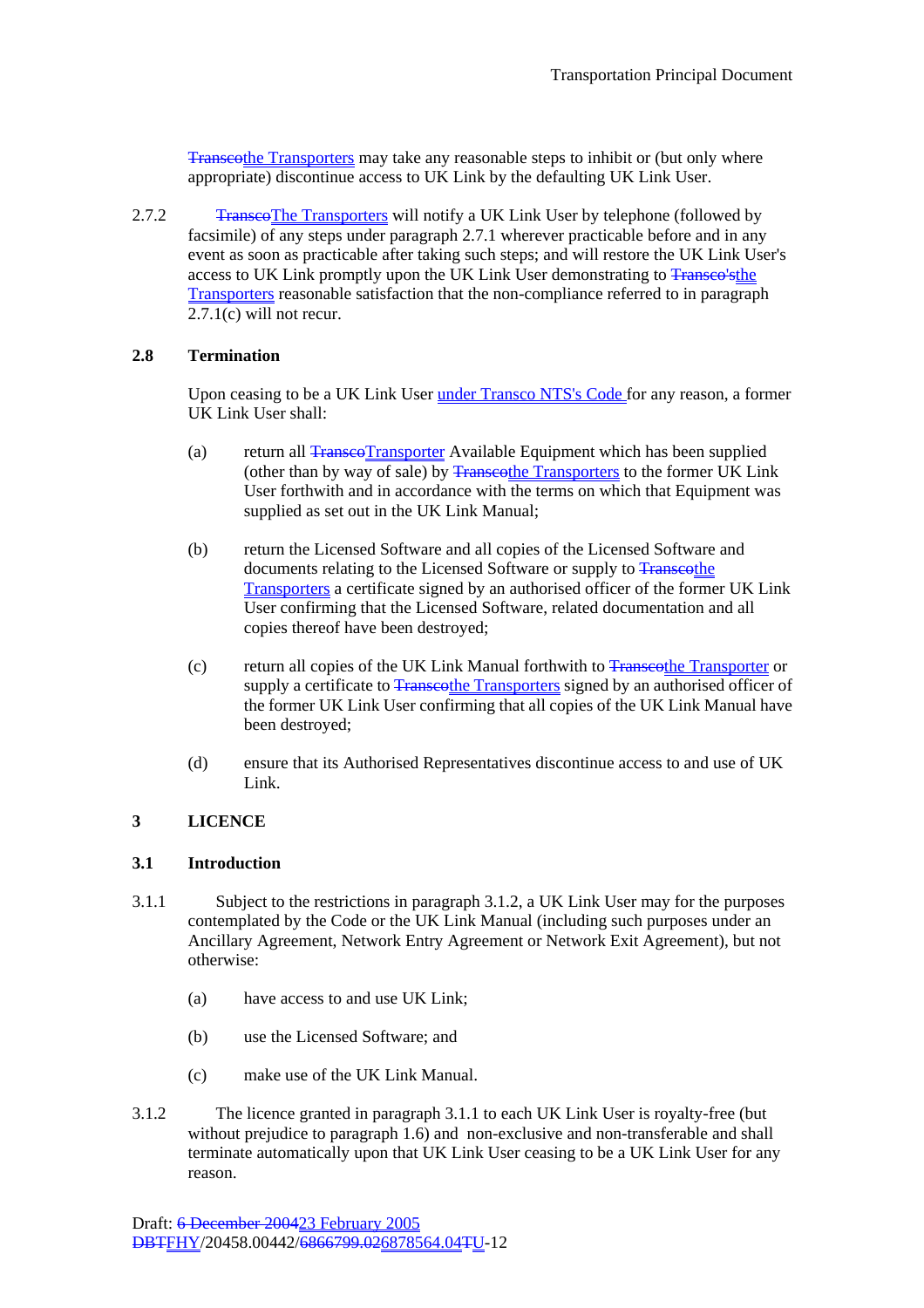- 3.1.3 In respect of each UK Link User, the "**Licensed Software**" means the software referred to in paragraph 2.2.6 (as described in the UK Link Manual) and provided to the UK Link User (in object code or other form), and new releases of that software.
- 3.1.4 UK Link, the Licensed Software, any accompanying documentation, the UK Link Manual and all copyright and other intellectual property rights of whatever nature therein are and shall at all times remain as between Transporters and each UK Link User the property of Transcothe Transporters.

### **3.2 Restrictions on the Use of Licensed Software and the UK Link Manual**

- 3.2.1 A UK Link User may use the Licensed Software only on the UK Link User Equipment.
- 3.2.2 A UK Link User may not:
	- (a) copy the Licensed Software, any documentation including any manual accompanying the Licensed Software, or the UK Link Manual, except for the purpose of making 2 back-up copies of these materials;
	- (b) sub-license use of the Licensed Software to a third party;
	- (c) except as may be permitted by law, decompile, disassemble or modify the whole or any part of the Licensed Software;
	- (d) charge or otherwise deal in or encumber the Licensed Software or any accompanying documentation;
	- (e) delete, remove or in any way obscure any proprietary notices of  $\frac{1}{2}$   $\frac{1}{2}$ Transporter or a third party on any copy of the Licensed Software, accompanying documentation or the UK Link Manual.
- 3.2.3 Without prejudice to the provisions as to confidentiality of Section V5 or (as the case may be) the agreement referred to in paragraph 1.3.3, each UK Link User shall:
	- (a) reproduce Transcoa Transporter's copyright notices on any copy made by it of the Licensed Software, accompanying documentation or the UK Link Manual;
	- (b) keep records of the making of each copy of the Licensed Software, accompanying documentation or the UK Link Manual and location of such copies, and upon request forthwith produce such records to  $T_{\text{ranseq}}$ Transporter; and
	- (c) without prejudice to the foregoing, subject to paragraph 3.2.4, take all such other reasonable steps which shall from time to time be necessary in the reasonable opinion of Transcothe Transporters to protect the confidential information and intellectual property rights of Transporters in the Licensed Software, accompanying documentation and the UK Link Manual.
- 3.2.4 Except where the UK Link User is in breach of this paragraph 3.2, paragraph 3.2.3(c) shall not require a UK Link User to take or join in taking any legal proceedings: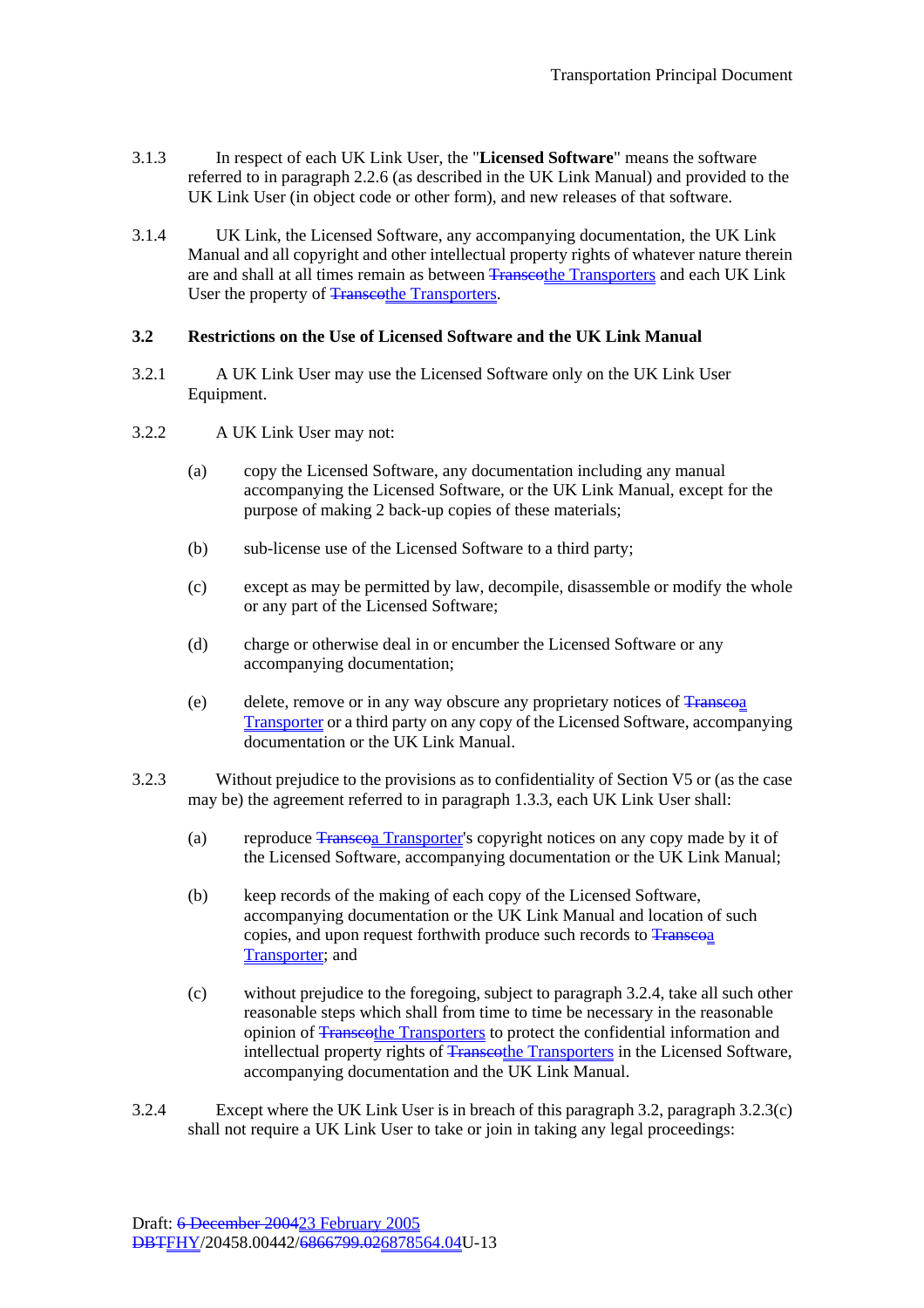- (a) where the UK Link User is (in its reasonable opinion) justified in declining to do so on the grounds that it does not wish to be involved in legal proceedings against the particular third party(ies) involved; and
- (b) except on terms that Transco indemnifies the Transporters indemnify the UK Link User in respect of all costs and liabilities incurred in so doing and on such other terms as the UK Link User may reasonably require.
- 3.2.5 A UK Link User shall not, and shall not attempt to, download, delete, modify or knowingly damage or access for any purpose other than as authorised under this Section U, any software program comprised in the UK Link System or installed on any equipment (other than the UK Link User Equipment) forming part of UK Link.

## **3.3 Interoperability of Licensed Software**

- 3.3.1 To the extent permitted by Transporters under the terms of any head licence Transcothe Transporters may have with a third party in respect of any of the Licensed Software, Transcothe Transporters will provide on request from a UK Link User to that UK Link User information regarding interfaces and standard protocols relating to the Licensed Software, to enable the Licensed Software to be used in conjunction with other software which is not provided by **Transporters**.
- 3.3.2 Transco givesThe Transporters give no warranty regarding the interoperability of the Licensed Software with other software (other than any other software comprised in the Benchmark UK Link Configuration).

#### **3.4 Releases**

- 3.4.1 TranscoThe Transporters may issue from time to time new versions of any of the Licensed Software by way of UK Link Modification subject to and in accordance with paragraph 8.
- 3.4.2 Each UK Link User shall be obliged to install new releases of the Licensed Software on the UK Link User Equipment by the date and time specified (so as to provide reasonable notice to the UK Link User) by Transporters.
- 3.4.3 Within a reasonable time after installation of a new release, a UK Link User shall destroy all copies or any part of the superseded version of the Licensed Software, as required by **Transcothe Transporters.**

## **3.5 Copyright**

- 3.5.1 Transco warrantsThe Transporters warrant to each UK Link User that the licence granted to such UK Link User in respect of the Licensed Software under paragraph 3.1, and the use by such UK Link User of the Licensed Software in compliance with the requirements of this Section U, does not and will not infringe the intellectual property rights of any third party.
- 3.5.2 In the event that any of the Licensed Software or any part of UK Link becomes, or in Transco'sthe Transporters' reasonable opinion is likely to become, the subject of a claim for infringement of copyright or any other intellectual property rights owned by a third party, Transcothe Transporters may (without prejudice to any other action it may take in respect of such claimed infringement) in accordance with paragraph 8 but without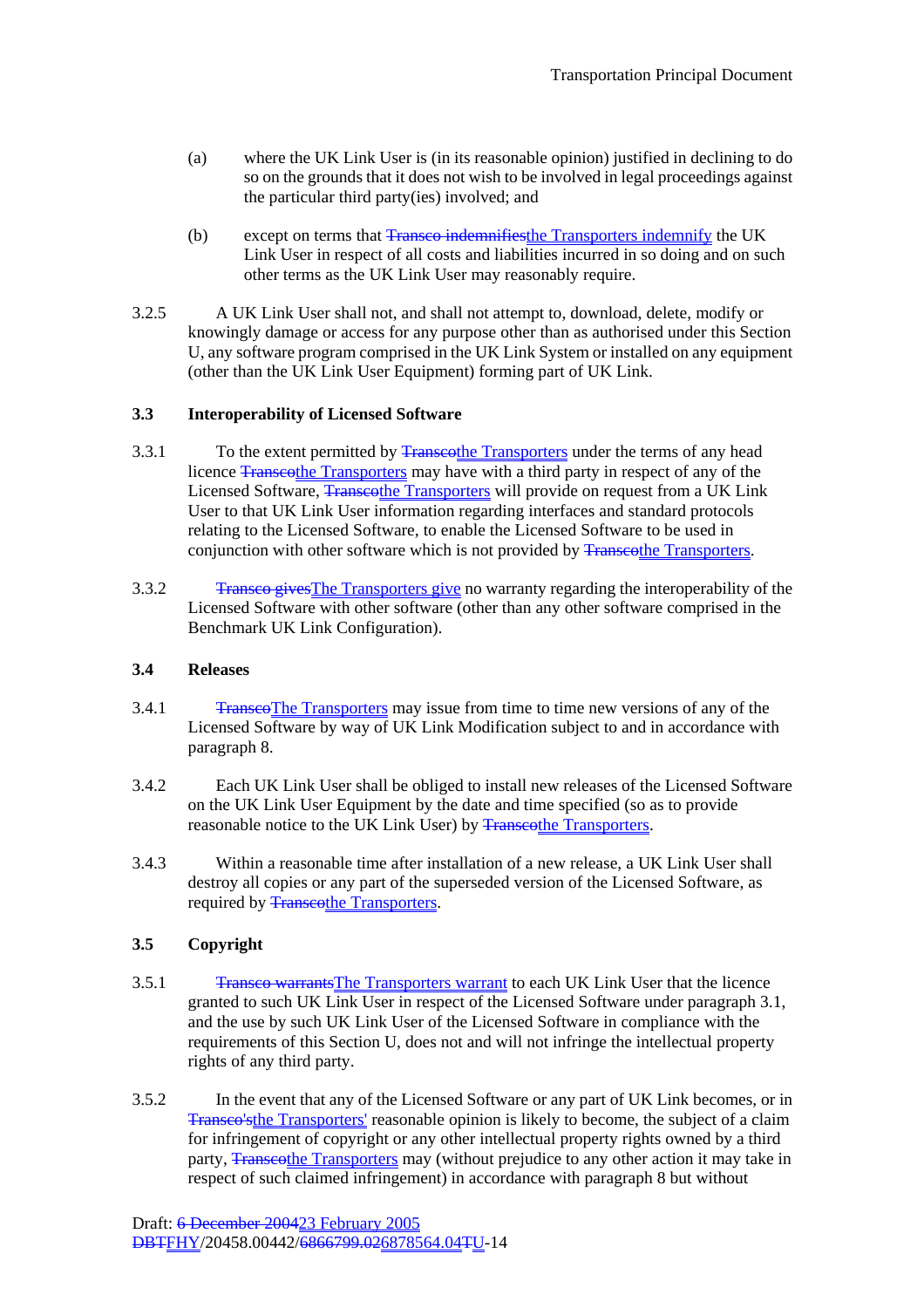prejudice to paragraph 7 replace or modify that Licensed Software or part of UK Link so as to make it non-infringing (but notwithstanding paragraph  $8.1.3(b)$  Transcothe Transporters will reimburse the reasonable costs incurred by UK Link Users in implementing such replacement or modification).

### **3.6 Indemnities**

- 3.6.1 Each UK Link User shall indemnify and hold harmless Transporter from Each UK Link User shall indemnify and hold harmless Transporter from and against any and all loss, liability, damage, claim, action, proceeding, cost and expense resulting from any breach by such UK Link User of paragraph 3.2.
- 3.6.2 TranscoThe Transporters shall indemnify and hold harmless each UK Link User from and against any and all loss, liability, damage, claim, action, proceeding, cost and expense resulting from any breach by Transcothe Transporters of paragraph 3.5.
- 3.6.3 Where any claim has been made against Transporters or (as the case may be) a UK Link User (the "**indemnified party**") on the basis of facts, events or circumstances which are or may be the subject of the indemnity given under paragraph 3.6.1 or 3.6.2 by a UK Link User or (as the case may be) Transcothe Transporter (the "**indemnifying party**"), and the indemnified party would intend to enforce such indemnity in respect of such claim, the indemnifying party:
	- (a) if so requested by the indemnified party, agrees to provide reasonable assistance, not being financial assistance (but without prejudice to the indemnity itself), to the indemnified party in defending the claim;
	- (b) agrees that where it may reasonably be concluded, having regard to the extent to which the indemnified party has defended the claim, from a finding of a court of competent jurisdiction against the indemnified party that the indemnifying party was in breach of paragraph 3.2 or (as the case may be) paragraph 3.5, such breach will be taken to be established by such finding of such court;
	- (c) acknowledges that there will be circumstances in which it is commercially appropriate that the indemnified party should settle or cease to defend such claim, and agrees (if requested) to discuss in good faith with the indemnified party such settlement or ceasing to defend, or any other arrangements by which the financial and other burden of continued defence would be borne by the indemnifying party.

## **4 UK LINK COMMUNICATION**

## **4.1 Introduction**

- 4.1.1 The forms of UK Link Communication comprise the following:
	- (a) T-U On-Line Communication (given by Transporter) in accordance with paragraph 4.3;
	- (b) U-T On-Line Communication (given by a UK Link User) in accordance with paragraph 4.4;
	- (c) Batch Transfer Communication (given by Transporter or a UK Link User) in accordance with paragraph 4.5;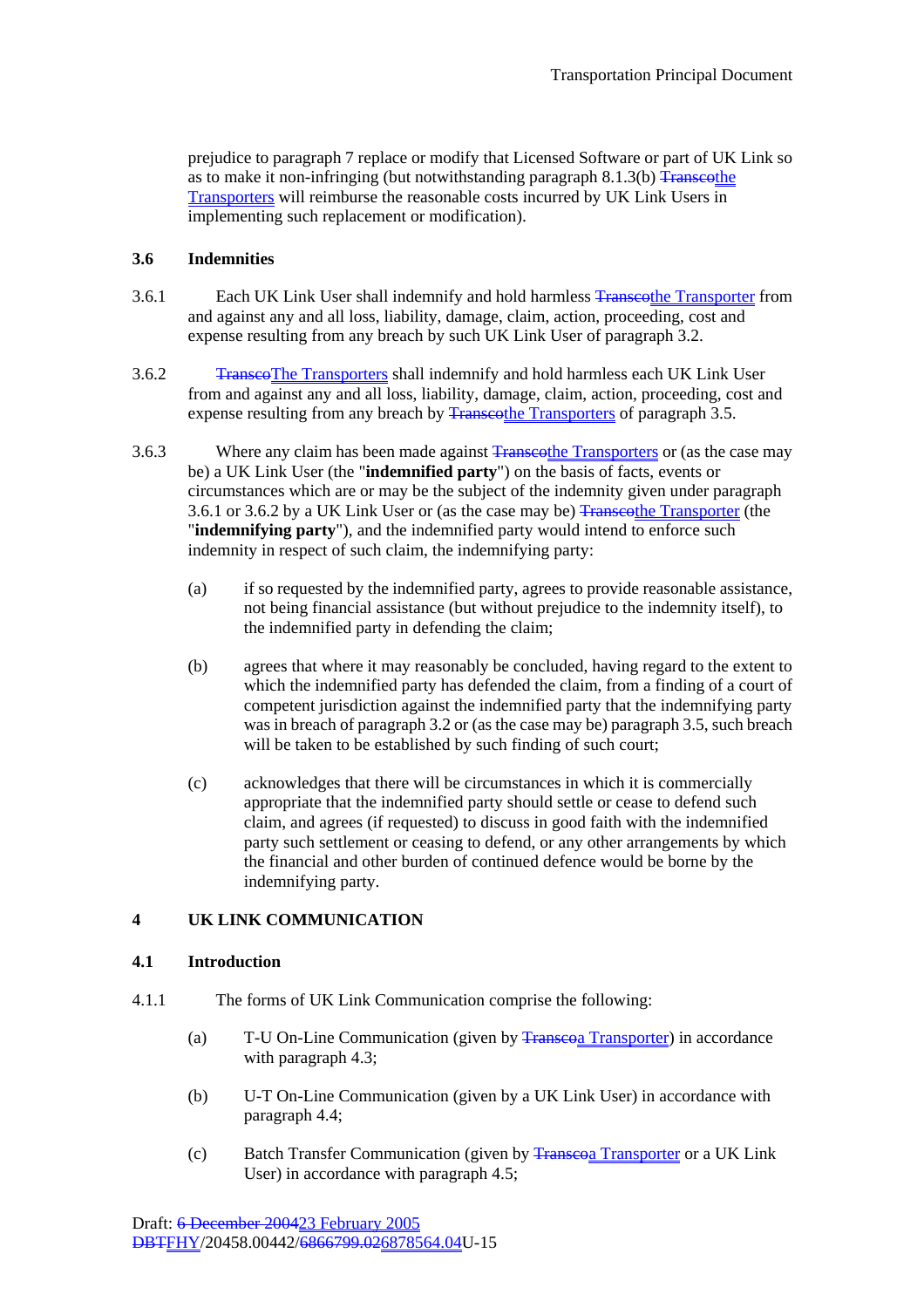- (d) Active Notification Communication (given by Transcoa Transporter) in accordance with paragraph 4.6.
- 4.1.2 The form in which particular Code Communications are to be given as a UK Link Communication is described in the UK Link Manual.

### **4.2 Particular communication facilities**

- 4.2.1 For the purposes of UK Link Communications, UK Link includes Gateways and certain Automatic Audit Trail Facilities.
- 4.2.2 In respect of certain forms of UK Link Communication, an "**Automatic Audit Trail Facility**" is a facility (described in the UK Link Manual) forming part of the UK Link System installed at Transco's premises designated by the Transporters, which will automatically record the sending or the receipt by **Transcothe Transporter** of the message comprised in such UK Link Communication and log the date and time of such sending or receipt.
- 4.2.3 A "**Gateway**" is a computer server (as described in the UK Link Manual), forming part of the UK Link Network, installed at the premises of Transcodesignated by the Transporters and of each UK Link User (and in the case of a UK Link User forming part of the UK Link User Equipment and including Licensed Software).

## **4.3 T-U On-Line Communication**

- 4.3.1 **A T-U On-Line Communication** is a message transmitted by Transcoa Transporter to a UK Link User or UK Link Users by means of UK Link, as described in the UK Link Manual.
- 4.3.2 A message transmitted as a T-U On-Line Communication will reside in the UK Link System at Transco's premises designated by the Transporters, and can be accessed by the UK Link User on-line by means of the UK Link Network as described in the UK Link Manual.
- 4.3.3 Any T-U On-Line Communication is (as described in the UK Link Manual) either:
	- (a) a message posted by Transporter to a particular UK Link User or group of UK Link Users, or
	- (b) a message posted on a public electronic notice board accessible by all UK Link Users or (if so specified in the UK Link Manual) all Users.
- 4.3.4 A T-U On-Line Communication will remain accessible by a UK Link User or Users for the period specified (in respect of the relevant communication) in the UK Link Manual, following which it will no longer be accessible.
- 4.3.5 UK Link Users shall be responsible for accessing (in accordance with paragraph 4.3.2) T-U On-Line Communications at such intervals as shall be appropriate and prudent (having regard without limitation to paragraph 4.3.4).
- 4.3.6 A Code Communication given as a T-U On-Line Communication shall be deemed to have been received by a UK Link User to whom it is transmitted at the time the message is logged 'as sent' by the Automatic Audit Trail Facility, irrespective of whether or when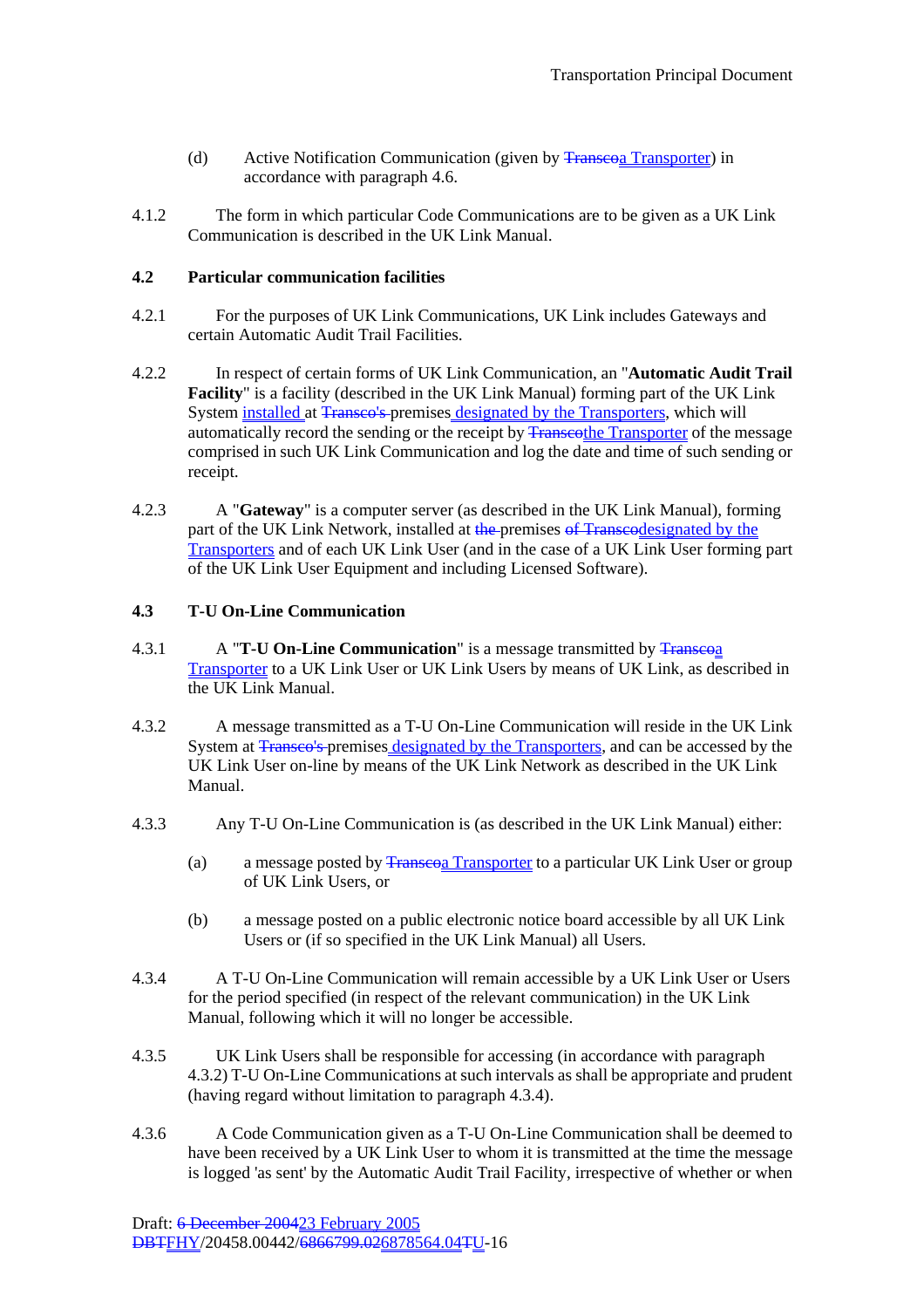accessed in accordance with paragraph 4.3.5 by that UK Link User.

## **4.4 U-T On-Line Communication**

- 4.4.1 A "**U-T On-Line Communication**" is a message transmitted on-line by a UK Link User to **Transcoa Transporter** by UK Link, as described in the UK Link Manual.
- 4.4.2 A Code Communication given as a U-T On-Line Communication shall be deemed to have been received by **Transcothe Transporter** at the time the message is logged 'as received' by the Automatic Audit Trail Facility.

### **4.5 Batch Transfer Communication**

- 4.5.1 A "**Batch Transfer Communication**" is a data file containing one or more messages transmitted by **Transcoa** Transporter or by a UK Link User by means of the UK Link Network, as described in the UK Link Manual.
- 4.5.2 Where the UK Link Manual specifies (in respect of particular Code Communications or in particular circumstances) times at or periods within which Batch Transfer Communications may be given, Code Communications may be given as Batch Transfer Communications only at the times or within the periods so specified.
- 4.5.3 A message transmitted as a Batch Transfer Communication will reside at the recipient's Gateway, and can be accessed by the recipient as described in the UK Link Manual.
- 4.5.4 A Batch Transfer Communication will remain accessible by a UK Link User or Transcothe Transporter at its Gateway until deleted by it or deleted automatically (after the period and/or in the circumstances described in the UK Link Manual).
- 4.5.5 Each UK Link User and Transporter shall be responsible for accessing (from its Gateway) Batch Transfer Communications transmitted to it at such intervals as shall be appropriate and prudent (having regard without limitation to paragraph 4.5.4).
- 4.5.6 Each Gateway incorporates facilities (as described in the UK Link Manual) by which:
	- (a) where a Batch Transfer Communication is transmitted, a message is automatically transmitted from the recipient's Gateway to the sender's Gateway acknowledging receipt thereof;
	- (b) if a Batch Transfer Communication is transmitted and no acknowledging message (in accordance with paragraph (a)) is received at the sender's Gateway, the Batch Transfer Communication will be re-transmitted as described in the UK Link Manual.
- 4.5.7 Subject to paragraph 4.5.9(e), a Batch Transfer Communication shall be deemed to have been received by the recipient at the time the message referred to in paragraph 4.5.6(a) acknowledging receipt thereof is received at the sender's Gateway.
- 4.5.8 Where Transcothe Transporter or a UK Link User has transmitted a Batch Transfer Communication and has not received an acknowledging message (in accordance with paragraph 4.5.6(a)), paragraph 4.5.9 shall apply.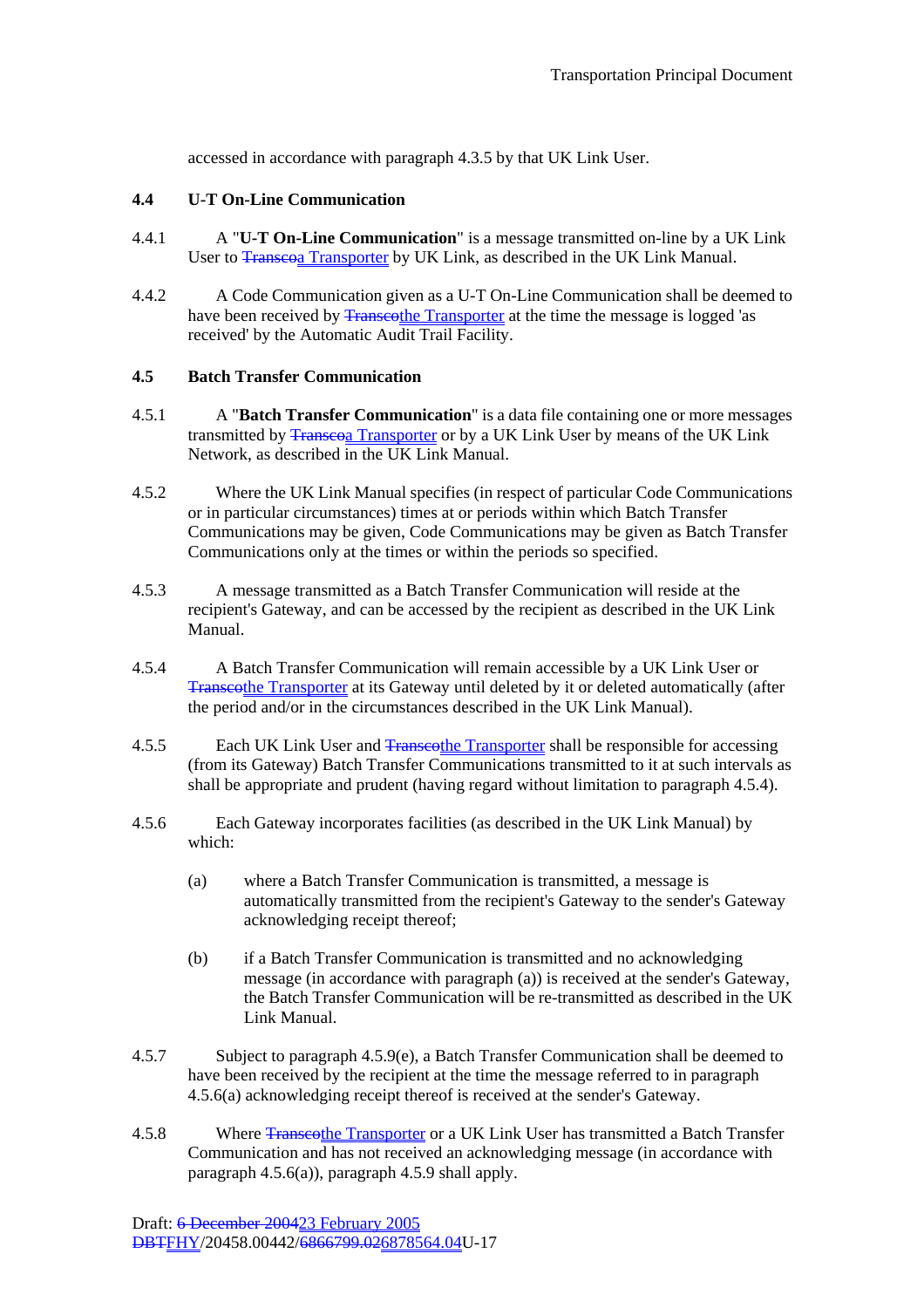- 4.5.9 In the circumstances in paragraph 4.5.8:
	- (a) the sender of the Batch Transfer Communication shall, as soon as it becomes aware that no acknowledging message was received, endeavour to contact (by telephone or facsimile) and so notify the intended recipient of that Batch Transfer Communication;
	- (b) following such notification the sender and the intended recipient shall immediately take all reasonable steps (other than steps involving the investigation of equipment installed at the other's premises) to identify the cause of the recipient's non-receipt of an acknowledging message, and if either of them shall so identify such cause it shall promptly so inform the other (by telephone or facsimile);
	- (c) upon the identification of such cause the party responsible for such cause shall promptly remedy any non-compliance with any operational requirement for the proper functioning of the UK Link Network and take any other reasonable steps available to it to restore proper communication between their respective Gateways;
	- (d) as soon as such communication has been restored, the sender shall retransmit the Batch Transfer Communication;
	- (e) unless the sender informed the intended recipient under paragraph (b), or the intended recipient is able to demonstrate, that the sender had failed to comply with any operational requirement for the proper functioning of the UK Link Network, the Batch Transfer Communication when retransmitted under paragraph (d) shall be deemed to have been received by the recipient at the time (as logged by the sender's Gateway) of the sender's first transmission referred to in paragraph 4.5.8.
- 4.5.9 Where the Transporter Agent transmits a Batch Transfer Communication it may contain messages from more than one Transporter in respect of more than one System.
- 4.5.10 Where a UK Link User transmits a Batch Transfer Communication it may contain messages in respect of more than one System.

#### **4.6 Active Notification**

- 4.6.1 An "**Active Notification Communication**" is a message transmitted by Transcoa Transporter by means of the Active Notification System, as described in the UK Link Manual.
- 4.6.2 The "**Active Notification System**" is the system (as described in the UK Link Manual) for transmitting messages to a warning device ("**Active Notification Device**") forming part of the UK Link User Equipment.
- 4.6.3 An Active Notification Communication shall be deemed to have been received by the UK Link User to whom it is transmitted at the time it is logged 'as sent' by the Active Notification System.
- 4.6.4 Each UK Link User shall ensure that at all times a representative of the UK Link User has an Active Notification Device in his continuous possession and control.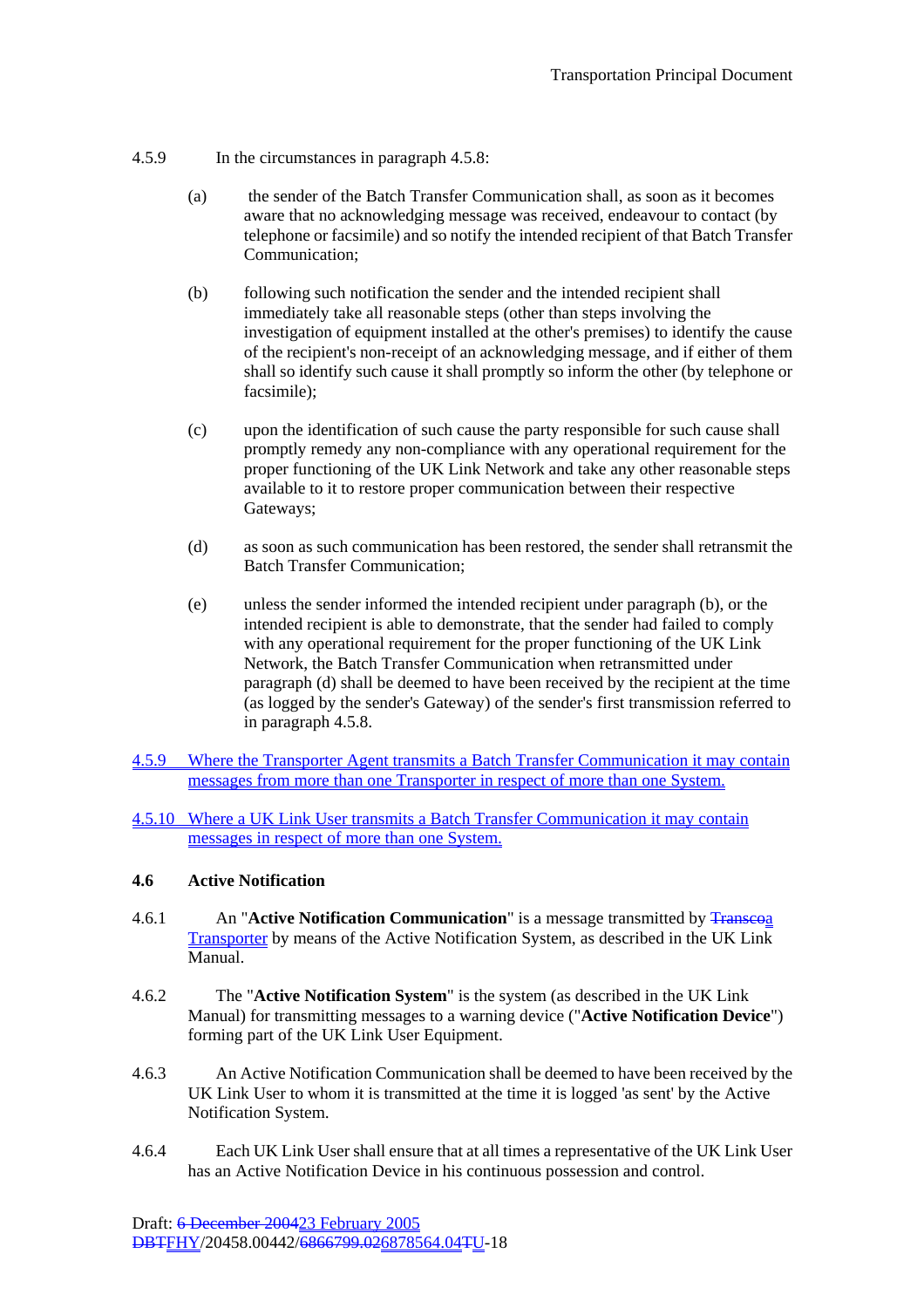4.6.5 An Active Notification Communication may (where so provided in the UK Link Manual) be notice to the effect that a Code Communication has been given by some other permitted means (in which case the Active Notification Communication will not contain the Code Communication itself).

## **4.7 Audit Trail**

- 4.7.1 Transco The Transporter will retain a complete and chronological record of all UK Link Communications it transmits and receives, for the minimum period applicable in respect of the relevant communication, as specified in the UK Link Manual, following transmission or receipt.
- 4.7.2 TranscoThe Transporter and each UK Link User shall ensure that electronic or computer records containing UK Link Communications are readily accessible and are capable of being reproduced in a human readable form and of being printed, if required.
- 4.7.3 Records made by the Automatic Audit Trail Facility of the transmission or receipt of UK Link Communications, and (as respects UK Link Communications the transmission or receipt of which is not so recorded) other records retained by Transporter Transporter and/or UK Link Users in accordance with this paragraph 4.7, shall be prima facie evidence of the transmission or receipt of such UK Link Communications.
- 4.7.4 In the event of a dispute between Transporter and a the UK Link User as to any Code Communication the sending of which was (as a UK Link Communication) recorded by the Automatic Audit Trail Facility, Transcothe Transporter will, as soon as reasonably practicable after a request to do so, provide to the UK Link User a copy of what is recorded (in respect of such communication) in such facility.

# **5 TRADING BETWEEN USERS**

#### **5.1 General**

5.1.1 Users may use the UK Link Network (in addition to use for communicating with Transcothe Transporter) for the purposes of making User Trade Communications, in accordance with and subject to the relevant provisions of the UK Link Manual.

#### 5.1.2 A "**User Trade Communication**" is:

- (a) an invitation by a User to other Users to make such an offer as is referred to in paragraph (b);
- (b) an offer by a User to another User to make:
	- (i) a System Capacity Transfer, as Transferee User;
	- (ii) a Storage Transfer, as transferee;
- (c) an acceptance by a User of such an offer (made by another User) as is referred to in paragraph (b) (such Users, the "**Trading Users**").
- 5.1.3 A User Trade Communication shall be a UK Link Communication but (without prejudice to paragraph 5.4.1) is not a Code Communication.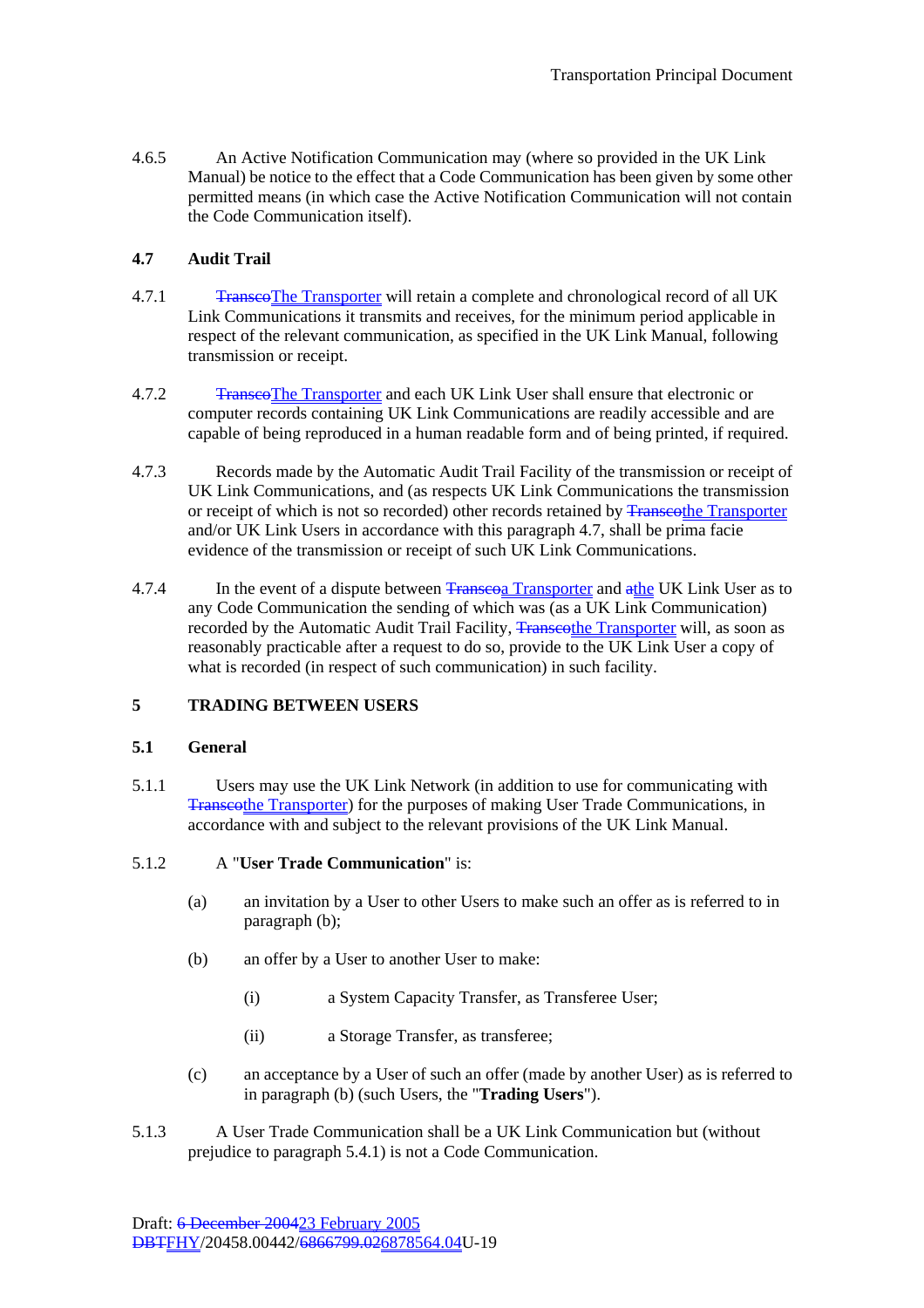5.1.4 Without prejudice to any other provision of the Code, nothing in this paragraph 5 prevents any User agreeing with another User a Capacity Transfer, Trade Nomination or Storage Transfer other than pursuant to a User Trade Communication.

### **5.2 Basis of User Trade Communications**

- 5.2.1 A User Trade Communication shall be made as a U-T On-line Communication (by the sending User) and received as a T-U On-line Communication (by the receiving User); and for these purposes the UK Link System includes a facility (as described in the UK Link Manual) by which on receipt of the U-T On-line Communication (designated by the sending User as a User Trade Communication) the related T-U On-line Communication is automatically transmitted (and without prejudice to paragraph 5.4.1 there is no instrumentality of Transcothe Transporter in such transmission nor will Transcothe Transporters be concerned with such User Trade Communication).
- 5.2.2 The sending and receiving of a User Trade Communication will be logged by the Automatic Audit Trail Facility in accordance with paragraphs 4.3.6 and 4.4.2.
- 5.2.3 The UK Link Manual sets out:
	- (a) the basis on which a User Trade Communication may be made, and restrictions applying thereto;
	- (b) details of the information concerning the User making the User Trade Communication, or comprised in that communication, which will be available to or accessible by other Users by or on the UK Link Network.

#### **5.3 Effect of User Trade Communications: Users**

- 5.3.1 Each User agrees with each other User that:
	- (a) a User Trade Communication shall be treated as a valid and effective communication as between Users;
	- (b) a User Trade Communication under paragraph 5.1.2(b) shall be an offer capable of acceptance by the User to whom it is addressed;
	- (c) a User Trade Communication under paragraph 5.1.2(c) shall be an acceptance of an offer giving rise to a contract between the relevant Users.
- 5.3.2 The terms of the contract referred to in paragraph 5.3.1(c) shall be those terms contained in the relevant User Trade Communication(s) and such other terms as shall have been agreed by the Trading Users or in default of such agreement the terms in Annex U-1
- 5.3.3 GT Section  $\frac{1}{2}$  GT Section  $\frac{1}{2}$  shall not apply in respect of paragraphs 5.3.1 and 5.3.2.

#### **5.4 Effect of User Trade Communication:** Transco**Transporter**

5.4.1 Upon a User making a User Trade Communication under paragraph 5.1.2(c), the Trade Notices will (as described in the UK Link Manual) automatically be given, and

Draft: 6 December 200423 February 2005 DBTFHY/20458.00442/6866799.026878564.04TU-20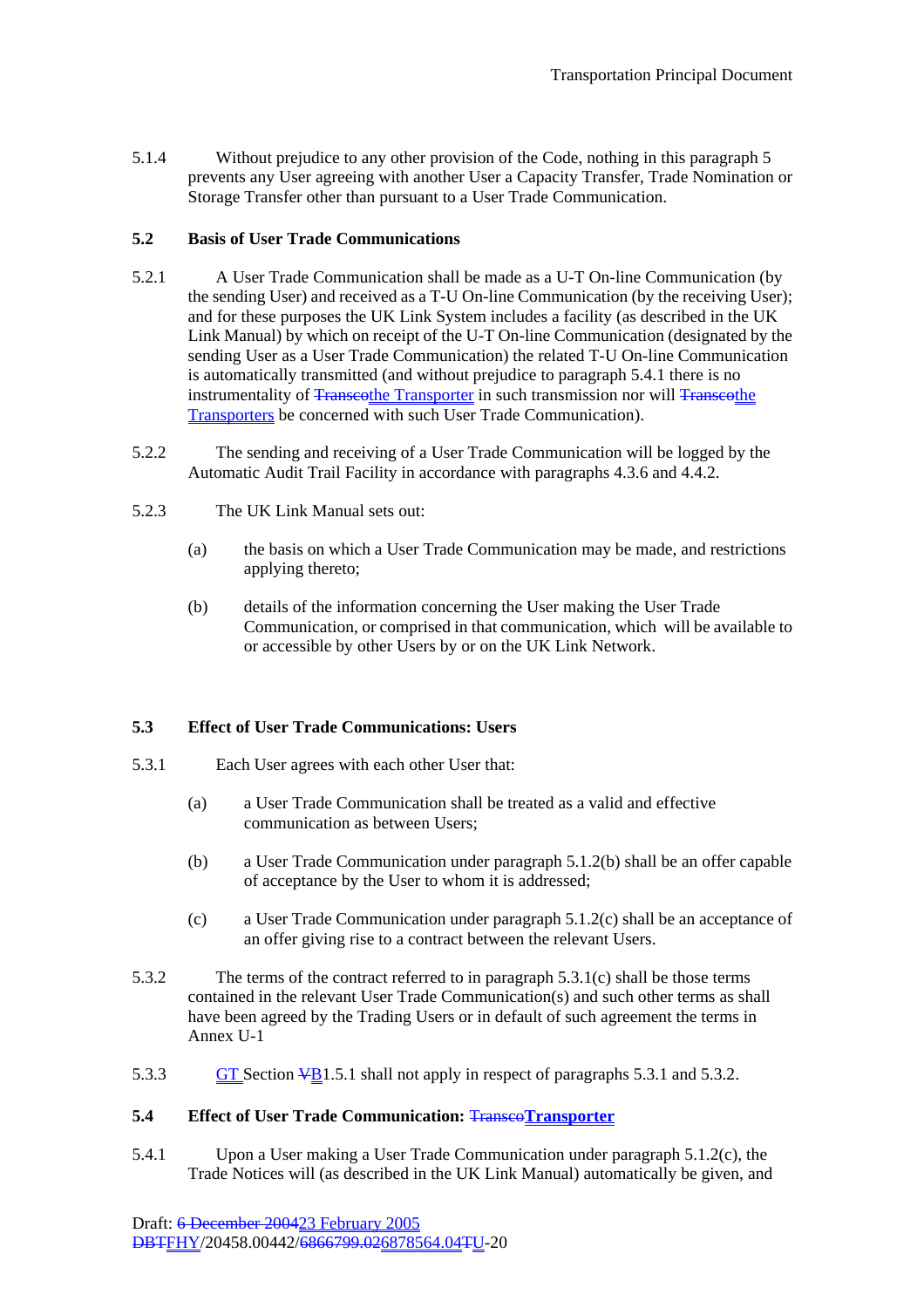shall be treated as having been given for all purposes of the Code, by that User and the User who made the corresponding User Trade Communication under paragraph 5.1.2(b).

- 5.4.2 For the purposes of paragraph 5.4.1, the "**Trade Notices**" are:
	- (a) in the case of a System Capacity Transfer, the notices required under Section B5.2.1;
	- (b) in case of a Storage Gas Transfer, the notices required by the relevant Storage Terms.
- 5.4.3 Except as provided in paragraph 5.4.1 or where Transporter is acting as User, Transcothe Transporter shall not be concerned with a User Trade Communication or any contract referred to in paragraph 5.3.2 (and in particular shall not be a party to such a contract).

### **6 CONTINGENCY ARRANGEMENTS**

#### **6.1 General**

- 6.1.1 For the purposes of the Code:
	- (a) the "**Contingency Procedures**" are procedures forming part of the UK Link Manual for Transcothe Transporter and Users to communicate with each other in the event of a Code Contingency;
	- (b) a "**Code Contingency**" is an event or circumstance affecting UK Link, of a kind specified in the Contingency Procedures, which affects the ability of Transcothe Transporters or Users (or where so specified in the Contingency Procedures, of a particular Transporter or User or particular Transporters or Users) to give or receive UK Link Communications, or to generate information to be contained in a Code Communication.
- 6.1.2 TranscoThe Transporter and UK Link Users agree to adopt and (in the event of a Code Contingency) to implement the relevant Contingency Procedures.
- 6.1.3 A Code Contingency may (where so specified in the Contingency Procedures) include:
	- (a) a degradation in performance of UK Link which falls short of a failure thereof (where the Contingency Procedures are likely, having regard to such degradation, to provide a superior method of communicating);
	- (b) planned UK Link downtime which occurs other than between 04:00 hours and 06:00 hours on any Day.

### **6.2 Code Communications**

6.2.1 In the event of a Code Contingency, where so provided in the Contingency Procedures, a Code Communication which would normally be required to be given as a UK Link Communication may (notwithstanding any other provision of the Code or the UK Link Manual) be given by any means provided for in the Contingency Procedures.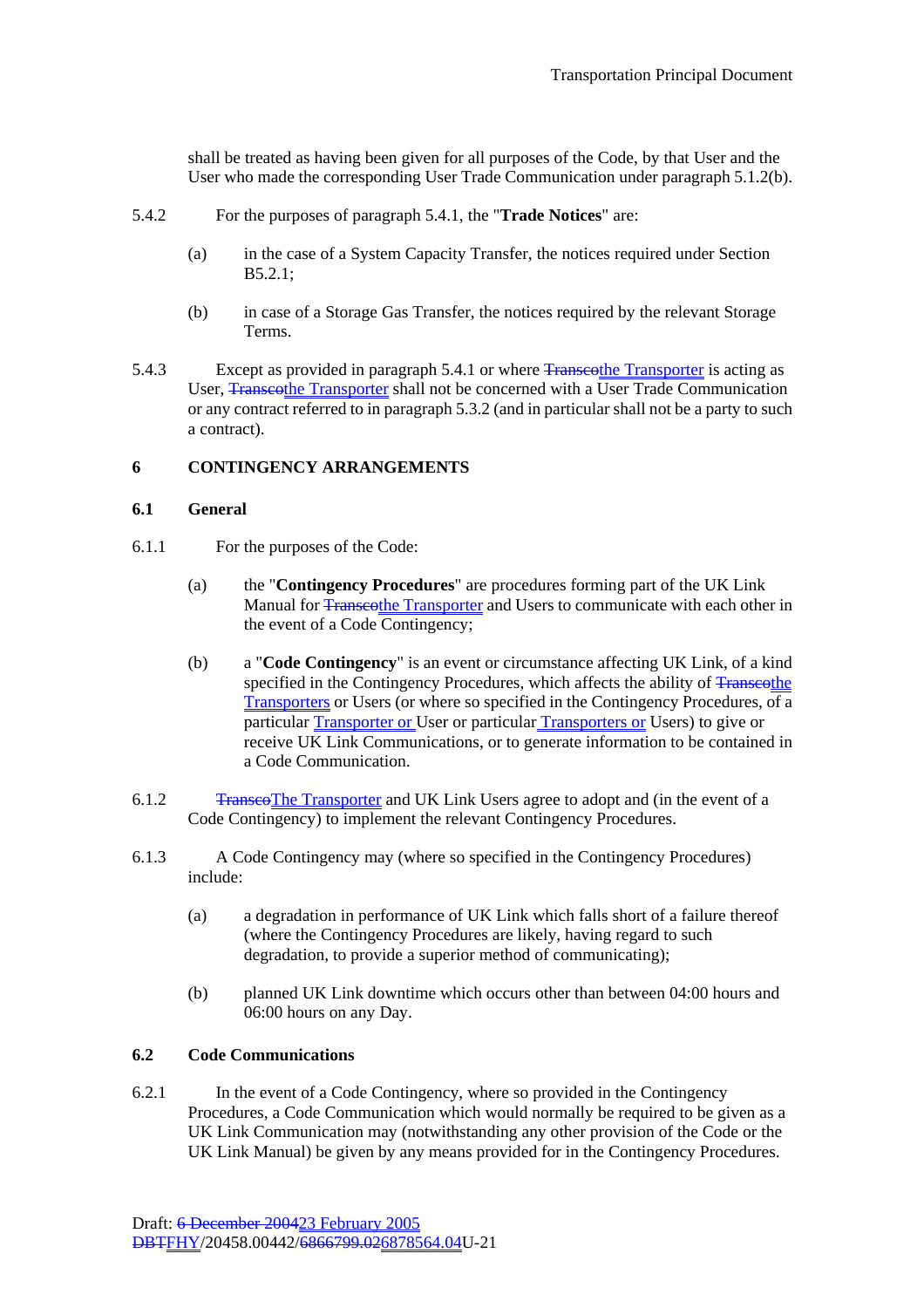- 6.2.2 Except as provided in the Code or the Contingency Procedures, the provisions of the Code will apply in and will not be affected by a Code Contingency; and in particular any requirements under the Code or the UK Link Manual as to the timing and content of any Code Communication, and the giving of communications by means other than UK Link, will continue to apply.
- 6.2.3 Where the Contingency Procedures specify intervals or other requirements for the giving in a Code Contingency of any Code Communication which would normally be given as a T-U On-Line Communication under paragraph 4.3.3(b), the giving of such communication at such intervals will be treated as complying with the relevant requirements of the Code.
- 6.2.4 Under the Contingency Procedures communication resources of Transcothe Transporters and Users will be used for the purposes of facilitating the continued giving (in accordance with the Contingency Procedures) of certain kinds of Code Communications in a Code Contingency, and so may not be available for other kinds of Code Communications; and accordingly in any case where the Contingency Procedures do not make provision for the giving of a particular kind of Code Communication (which is required to be given as a UK Link Communication), it may not be possible for Code Communications of that kind to be given.

### **6.3 Class A Contingencies**

- 6.3.1 It is agreed that where certain Code Contingencies occur or continue for particular periods or at particular times:
	- (a) the application of certain provisions of the Code (in particular, the requirement for Users to pay certain charges, or the basis on which such charges are determined), will be modified), and/or
	- (b) the timetable provided for in the Code for the giving of certain Code Communications may be extended,

as provided in the relevant Section of the Code.

- 6.3.2 A Code Contingency of the kind referred to in paragraph 6.3.1 is a "**Class A Contingency**".
- 6.3.3 The Code Contingencies which are Class A Contingencies are specified, for the purposes of the relevant provisions of the Code, in the Contingency Procedures.

#### **6.4 Short-term suspension of access**

Where at any time a failure in or degradation in the performance of any part of UK Link is likely to occur, or such a degradation has occurred, and in Transcothe Transporters's judgement it will be possible to prevent such failure or degradation, or remedy such degradation, by suspending access to and use of UK Link or a part thereof at a time and for a period which will not result in significant inconvenience to Users in the use of UK Link for making Code Communications:

(a) Transcothe Transporters shall be entitled, without initiating any Contingency Procedures (but subject to paragraph (b)) which otherwise would be applicable, to suspend access to and use of UK Link (in accordance with such procedures as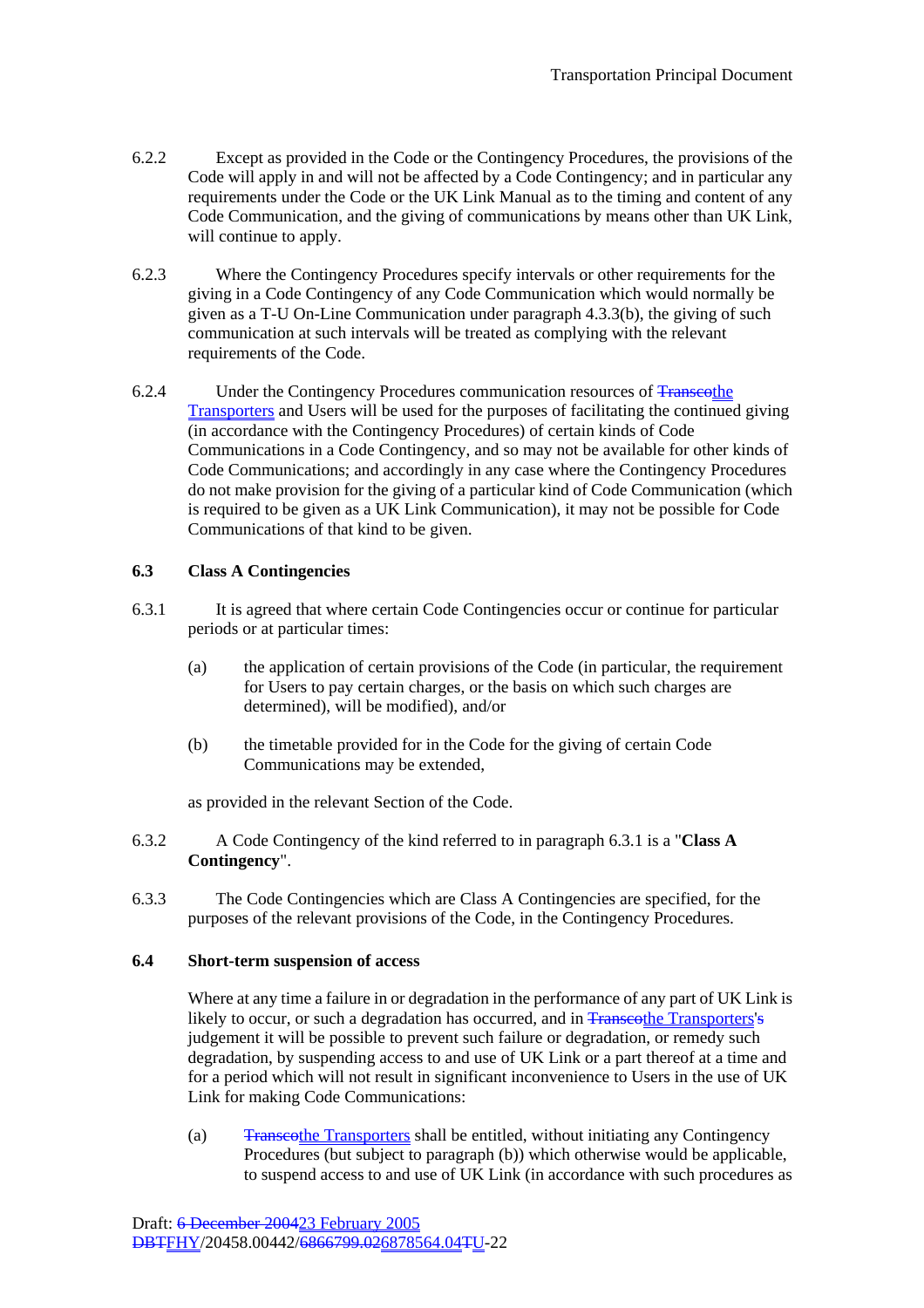to notification of UK Link Users and otherwise as may be provided in the UK Link Manual);

(b) if at any time subsequently it becomes apparent to Transporters that that if at any time subsequently it becomes apparent to Transporters that such suspension will continue for a period or at a time at which it will result in such inconvenience to Users, any applicable Contingency Procedures will be initiated.

## **7 FAILURE OF UK LINK**

#### **7.1 Performance levels**

- 7.1.1 Transet The Transporters and UK Link Users agree and acknowledge:
	- (a) that it would not be economical for UK Link to be designed, built or operated so as to reduce the probability of its failure below a certain level, and accordingly that such failures may occur; and
	- (b) that the Contingency Procedures referred to in paragraph 6 for giving Code Communications in circumstances of such a failure have been established in recognition of what is stated in paragraph (a), and are reasonable and adequate for the purposes of implementation of the Code in such circumstances.
- 7.1.2 UK Link is designed and built and will be operated with a view to achieving over particular periods ("**Performance Periods**") the performance levels ("**Performance Levels**") set out in the UK Link Manual for the purposes of this paragraph 7, subject to paragraph 7.1.3 and otherwise subject as provided in the UK Link Manual.
- 7.1.3 In respect of any Performance Level in relation to which the UK Link Manual specifies a design maximum volume of access to and use of UK Link, UK Link is not designed and will not be operated to achieve the Performance Levels if the volume ("**Usage Volume**") of access to and use of UK Link (defined and determined as provided in the UK Link Manual) exceeds such design maximum volume.
- 7.1.4 Transcotres will each month prepare and provide to UK Link Users a statement of:
	- (a) the achievement during the Performance Periods (excluding any period during an Emergency) up to the end of the preceding month of UK Link in respect of the parameters ("**Performance Parameters**") by which the Performance Levels are defined, and whether the Performance Levels were achieved;
	- (b) Usage Volumes during those Performance Periods, and whether any design maximum volume was exceeded.
- 7.1.5 To the extent that Usage Volume(s) exceed design maximum volume(s),  $\frac{1}{2}$  Transcothe Transporters will not be required to undertake any works in respect of UK Link to enable any Performance Level to be achieved at such higher Usage Volume(s) except as a UK Link Modification within paragraph 8.2.4(a); provided that if any User so requests, Transcothe Transporters will propose such a UK Link Modification.

#### **7.2 UK Link operational performance**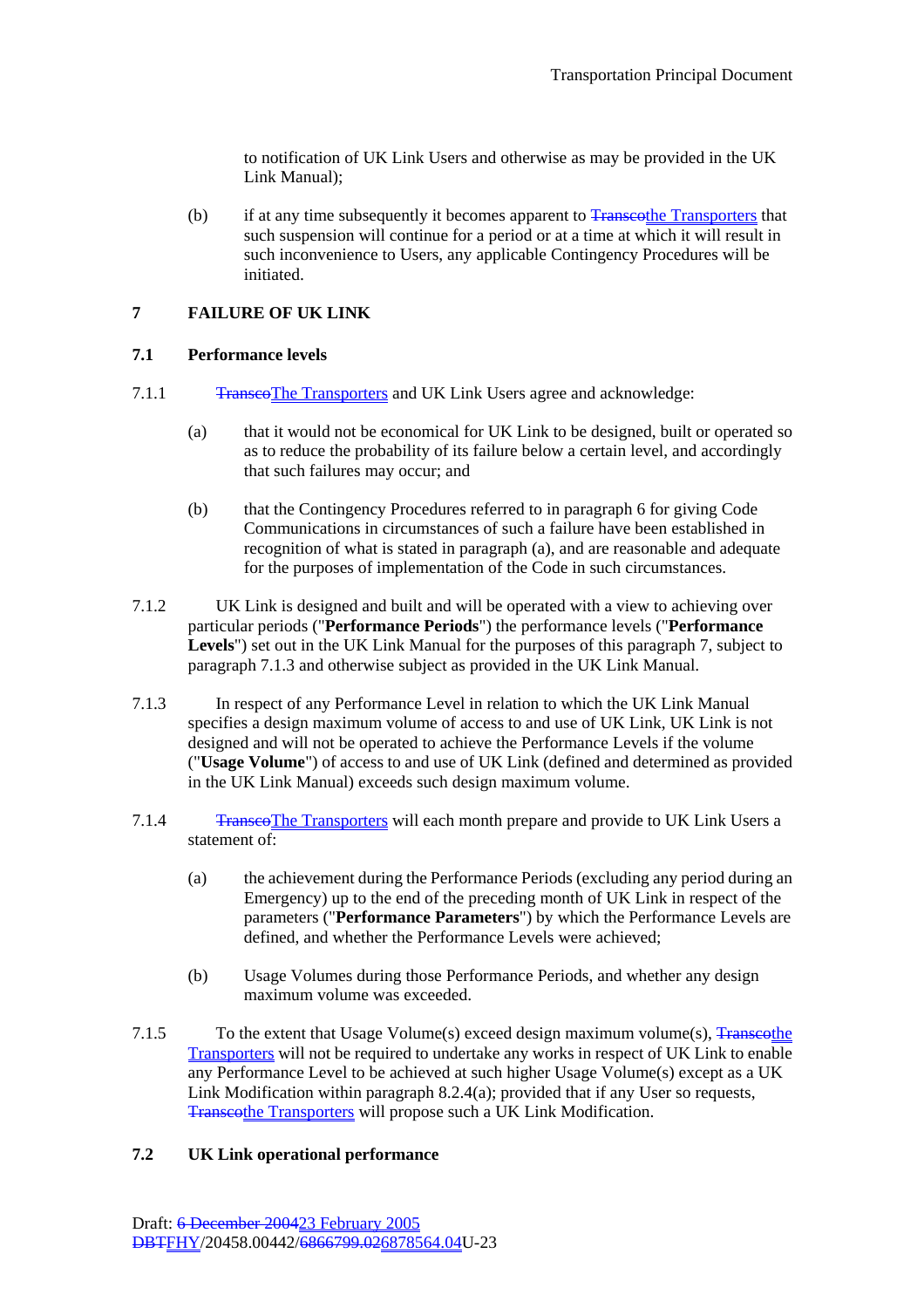- 7.2.1 The software programming within UK Link is intended to operate:
	- (a) in a manner which is consistent with the functions of UK Link described in this Section U and the UK Link Manual, and
	- (b) as respects any Code Communication to be given by UK Link Communication, in a manner which is consistent with the requirements of the Code as to the form and content of such communication.
- 7.2.2 For the purposes of this paragraph 7:
	- (a) subject to paragraphs (b) and (c), the software programming within UK Link contains a software error if and only if such software programming operates in a way which is inconsistent with the functions referred to in paragraph 7.2.1(a) or the requirements referred to in paragraph 7.2.1(b);
	- (b) references to software programming do not include TranscoTransporter Available Software;
	- (c) software programming comprised in the Licensed Software shall be deemed not to contain a software error if such software programming when installed in the Benchmark UK Link Configuration operates in a manner which is consistent with the functions referred to in paragraph  $7.2.1(a)$  and the requirements referred to in paragraph 7.2.1(b), irrespective of any such inconsistency in operation when installed by any UK Link User other than in the Benchmark UK Link Configuration.
- 7.2.3 Where:
	- (a) a software error has been identified, but
	- (b) there are means, not involving significant expense or inconvenience to UK Link Users with the Benchmark UK Link Configuration or to Transcothe Transporters, by which the impact or incidence of the software error can be avoided or corrected so that UK Link Users can continue to have access to and use of UK Link without the software error itself being corrected,

the software error is a "**minor**" software error.

- 7.2.4 Transeo The Transporters will each month prepare and provide to each UK Link User a report of all software errors identified during the preceding month as being contained within UK Link, specifying those software errors which are minor software errors, describing (in relation to each such minor software error) the means referred to in paragraph 7.2.3(b) and stating whether the error is to be corrected in accordance with paragraph 7.2.5.
- 7.2.5 Implementation of the means referred to in paragraph 7.2.3(b) shall not be a breach by a UK Link User or Transcothe Transporter of any conflicting requirement of the Code or the UK Link Manual nor shall a UK Link Communication given in accordance with such means be invalidly given for the purposes of paragraph 1.2.
- 7.2.6 Where the existence of a minor software error would otherwise result in a UK Link User or Transcothe Transporter being in breach of this Section U or would invalidate a particular UK Link Communication, such party shall not be in such breach and such UK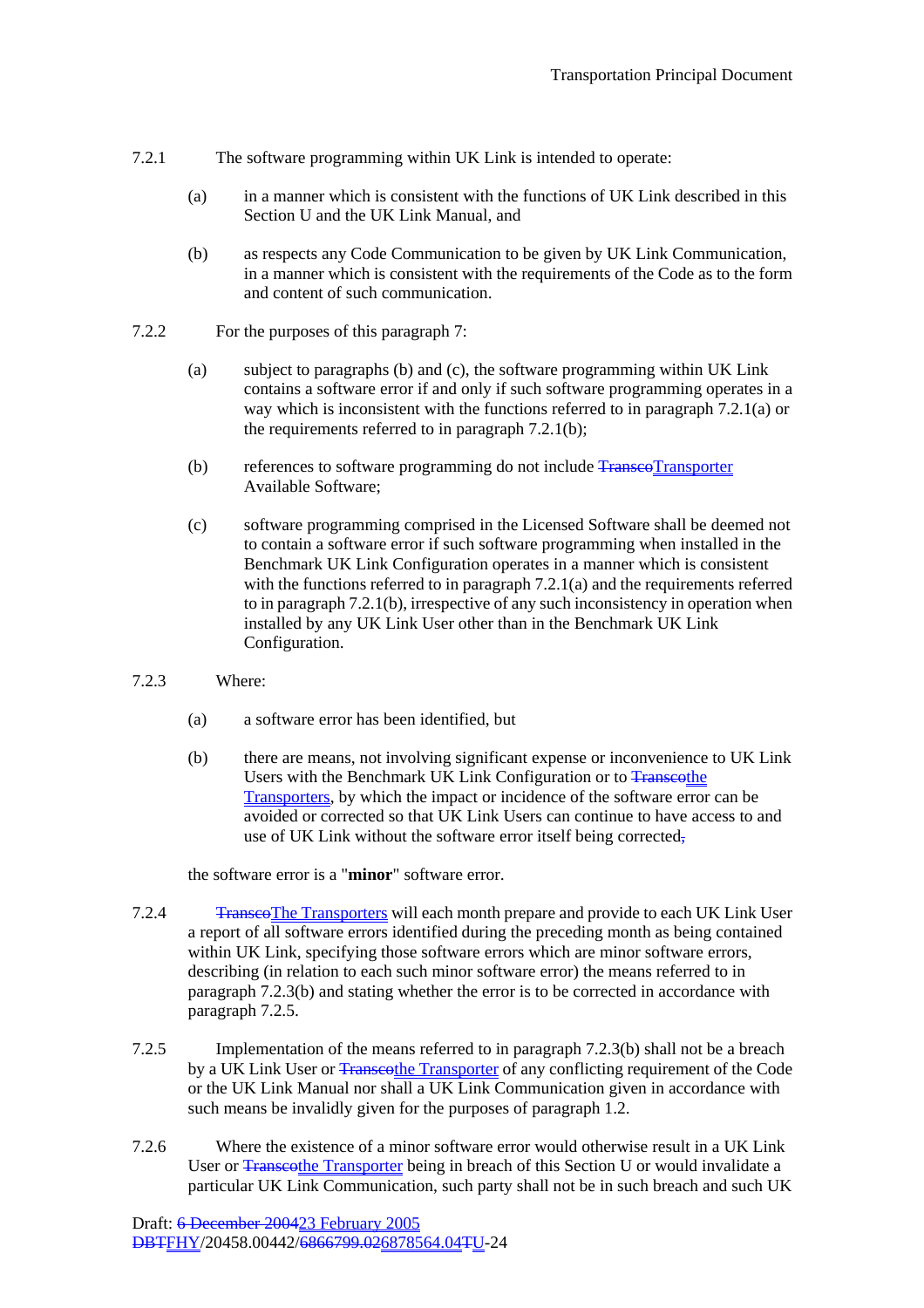Link Communication shall not be so invalidated.

7.2.7 Transco The Transporters may elect to correct (as a Class 1 or Class 2 Modification in accordance with paragraph 8) a minor software error by way of issuing an updated version of the Licensed Software (and not pursuant to paragraph 7.3), provided that Transcothe Transporters will not normally so correct minor software errors at intervals of less than 3 months, nor (where it elects to correct such errors) of more than 12 months.

### **7.3 Performance liability**

- 7.3.1 Subject to paragraph 7.4, where:
	- (a) either:
		- (i) any statement published by Transporters under any statement published by Transporters under paragraph 7.1.4 shows or it is otherwise established:
			- (1) that UK Link failed to achieve any Performance Level, and
			- (2) that such failure did not arise by reason of Usage Volumes during the relevant Performance Period(s) exceeding the design maximum volume; or
		- (ii) it is established that the software programming within UK Link contains any error (other than a minor software error which Transeo hasthe Transporters have elected to correct under paragraph 7.2.7, unless Transcothe Transporters elected to but failed to correct a minor software error); and
	- (b) such failure of or error in UK Link affects the ability of any User or Transcoany Transporter to give or receive Code Communications in such a way as adversely to affect the conduct by or cost to such User or Users of operations under the Code-

then, except where such adverse effect on the conduct or cost of operations is not material and the cost to Transporters of remedying the matter would be material, paragraph 7.3.2 shall apply.

- 7.3.2 In the circumstances in paragraph 7.3.1, Transcothe Transporters will at its their cost:
	- (a) prepare and propose as a Class 2 Modification:
		- (i) a programme of works for (as the case may be):
			- (1) the improvement of the performance of UK Link (in respect of the Performance Parameter(s) in respect of which the failure occurred) to such a level as, on the assumption that Usage Volume(s) will not exceed the relevant design maximum volume(s), will allow the Performance Levels to be achieved, or
			- (2) the correction of the relevant error in software programming; and
		- (ii) a timetable for the carrying out of such works as soon as shall be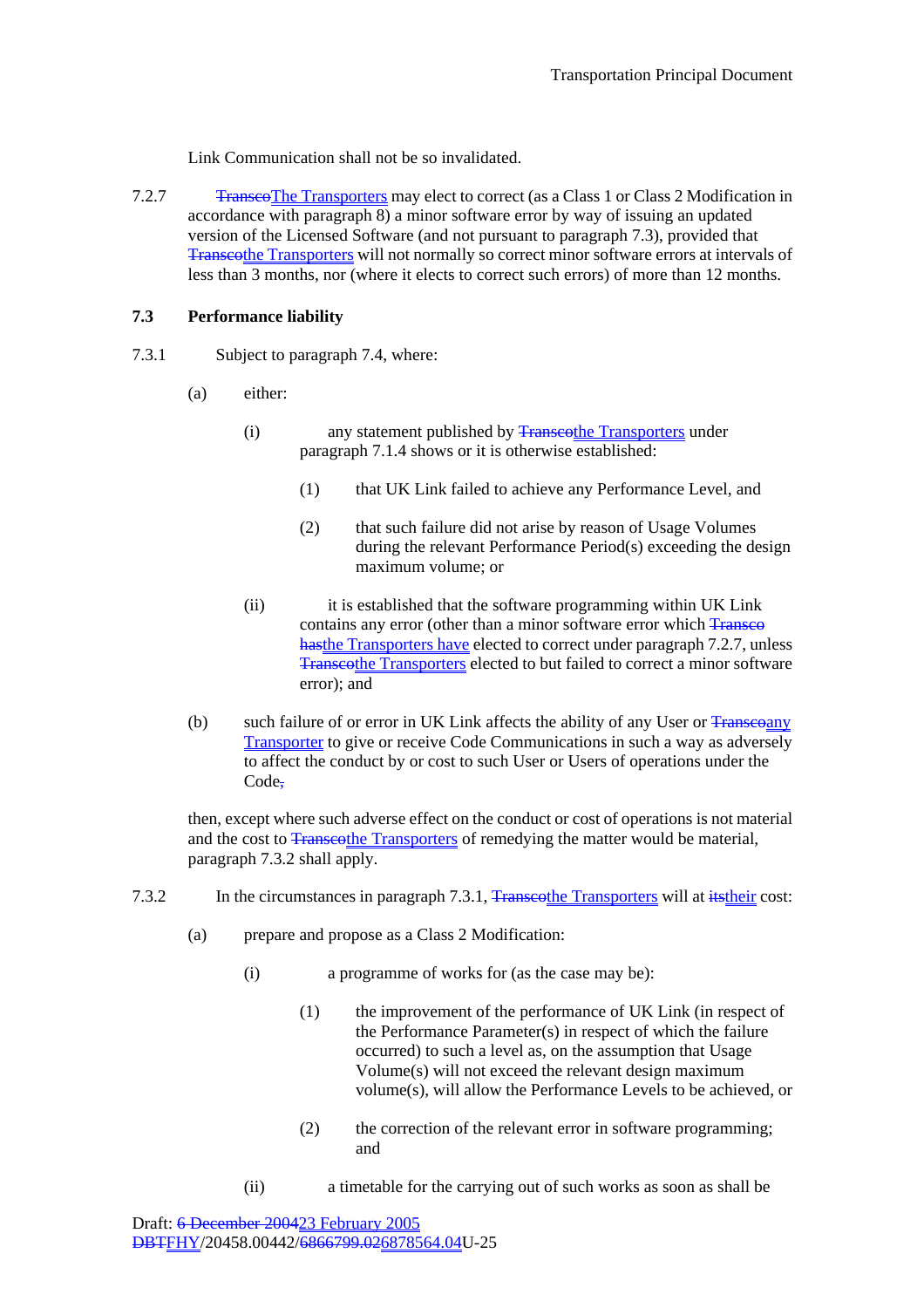reasonably practicable in the circumstances;

- (b) subject to paragraph 8.4, implement such programme of works in accordance (so far as is reasonably practicable) with such timetable.
- 7.3.3 Except as provided in paragraph 7.3.2, and without prejudice to any other provision of the Code, Transcothe Transporter will not be liable to any User or other UK Link User for or for the consequences (including as respects Users under the Code generally) of any failure, error or defect in or in the operation or performance of UK Link or any other part of the UK Link System (whether in respect of the Performance Parameters, the software programming or otherwise).

#### **7.4 Defects not attributable to** Transco**a Transporter**

- 7.4.1 For the purposes of this paragraph 7:
	- (a) references to UK Link:
		- (i) will be considered as including a reference to any Licensed Software and any requirement contained in the UK Link Manual as to the specification for equipment, other software and any facility to be provided (in accordance with paragraph 2) by a UK Link User;
		- (ii) except as provided in paragraph (i), will not be considered as extending to or including any UK Link User Equipment or UK Link User Software;
	- (b) in determining the performance of UK Link or whether there is an error in software programming within UK Link, there shall be excluded all occurrences, errors, delays or failures which:
		- (i) result from or are attributable to any defect in, or in the installation, performance, operation or use of, any UK Link User Equipment or UK Link User Software other than Licensed Software, or any other equipment, facility or software provided by a UK Link User;
		- (ii) result from or are attributable to any failure (not being the failure of UK Link or software error in question itself) by any UK Link User, in its use of or access to UK Link, to comply with the requirements of this Section U and the UK Link Manual, except as respects any error (in accordance with paragraph 8.2.8 where applicable) in the UK Link Manual;
		- (iii) would not have arisen but for the election of a UK Link User not to provide the Benchmark UK Link Configuration; or
		- (iv) are attributable to the provider(s) of telecommunication services (as referred to in paragraph 2.4).
- 7.4.2 Paragraph 7.4.1 shall apply irrespective of whether Transcothe Transporters provided to a particular UK Link User any UK Link User Equipment or UK Link User Software, but without prejudice to the terms of provision or maintenance by Franscothe Transporters of any UK Link User Equipment pursuant to paragraph 2.3.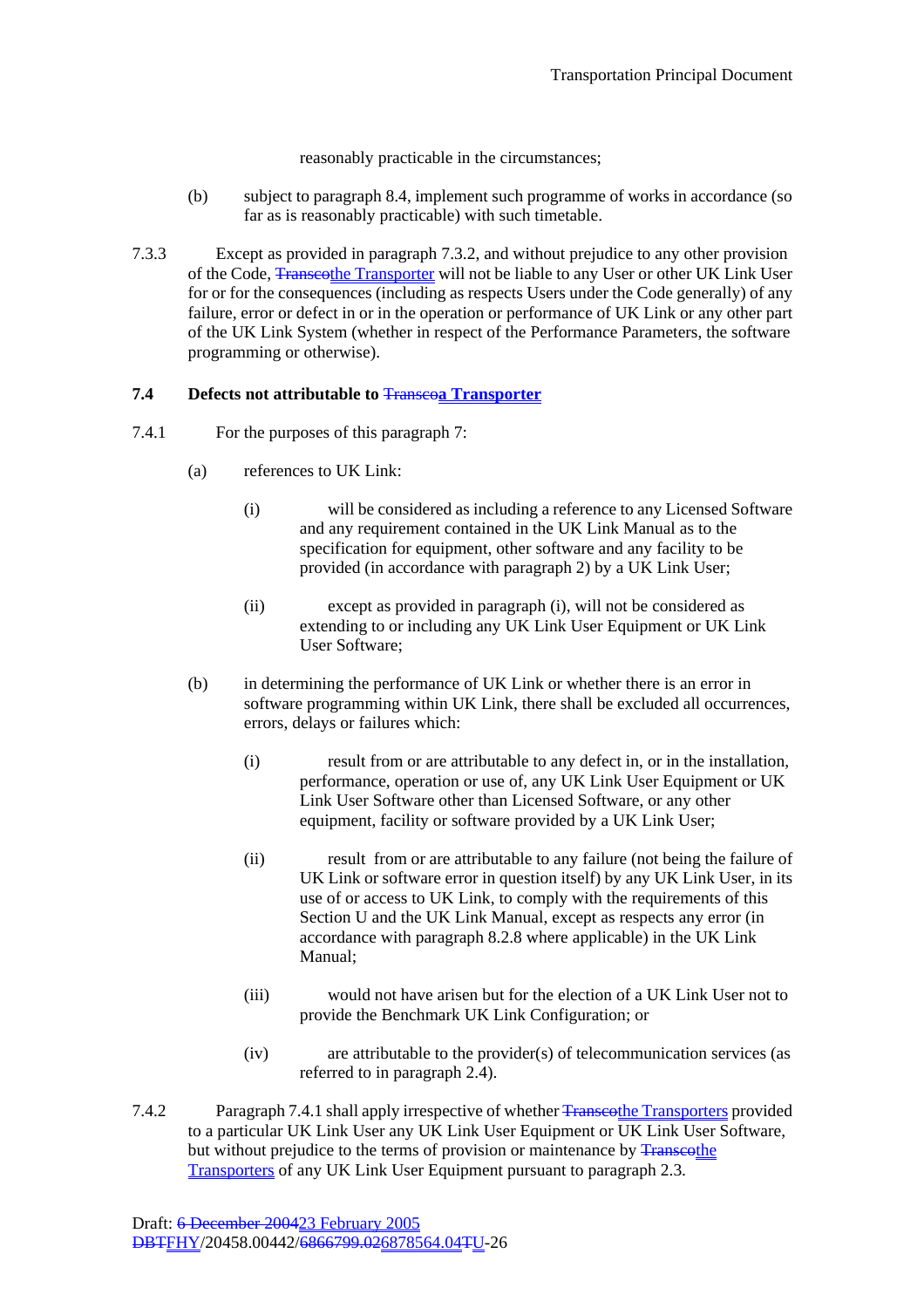7.4.3 Without prejudice to paragraph 7.4.1(b)(iv), where a provider of telecommunications services (for the purposes of UK Link) is failing to perform its obligations in respect of the provision of such services, Transco agrees the Transporters agree to take reasonable steps to secure that such person resumes such performance.

### **7.5 UK Link Performance Monitoring Procedures and Review**

- 7.5.1 Transco The Transporters will establish and implement procedures (such procedures, as from time to time revised by Transco,the Transporters the "**UK Link Performance Monitoring Procedures**") for the collection and monitoring of data samples relating to the achievement of UK Link in respect of the Performance Parameters (to enable Transcothe Transporters to prepare the statements required under paragraph 7.1.4).
- 7.5.2 TranscoThe Transporters will appoint in relation to each relevant period in accordance with paragraph 7.5.4 an independent and appropriately qualified person ( the "**UK Link Performance Auditor**"):
	- (a) to conduct a review, following any material revision of the UK Link Performance Monitoring Procedures, of whether in the opinion of such person the UK Link Performance Monitoring Procedures are in all material respects adequate (having regard to the technical feasibility, cost and administrative burden of implementing such procedures) to ensure on a continuing basis the collection and monitoring of such data samples as are necessary to ascertain with reasonable certainty Usage Volumes and the level of achievement over Performance Periods of UK Link in respect of the Performance Parameters against the Performance Levels;
	- (b) to conduct a review, after each relevant period, of whether in the opinion of such person, in each relevant period. Transco hasthe Transporters have:
		- (i) in all material respects implemented the UK Link Performance Monitoring Procedures in accordance with their terms; and
		- (ii) made any material revision in the relevant period to the UK Link Performance Monitoring Procedures without subsequently initiating a review pursuant to paragraph (a)).
- 7.5.3 For the purposes of this paragraph 7.5 "**relevant period**" means each Gas Year or any other period (whether shorter or longer than a Gas Year) proposed by Transcothe Transporters after consultation with the UK Link Committee where the Authority (upon Transco'sthe Transporters' application) gives Condition 9[A11(318)] Approval to Transco'sthe Transporters implementing this paragraph 7.5 on the basis of such other period.
- 7.5.4 The person appointed as UK Link Performance Auditor for each relevant period, and the period and (subject to the further provisions of this paragraph 7.5) the terms of his appointment, including the scope and objectives of the reviews under paragraph 7.5.2, shall be the person, period and terms from time to time agreed by the UK Link Committee, unless (upon the application of Transporters or any User made within 10 Business Days after Transporters have notified to Users the decision of the UK Link Committee) the Authority in any case shall give Condition 9[A11(3) disapproval to Transco's18)] Disapproval to the Transporters making an appointment of the UK Link Performance Auditor on such basis (in which case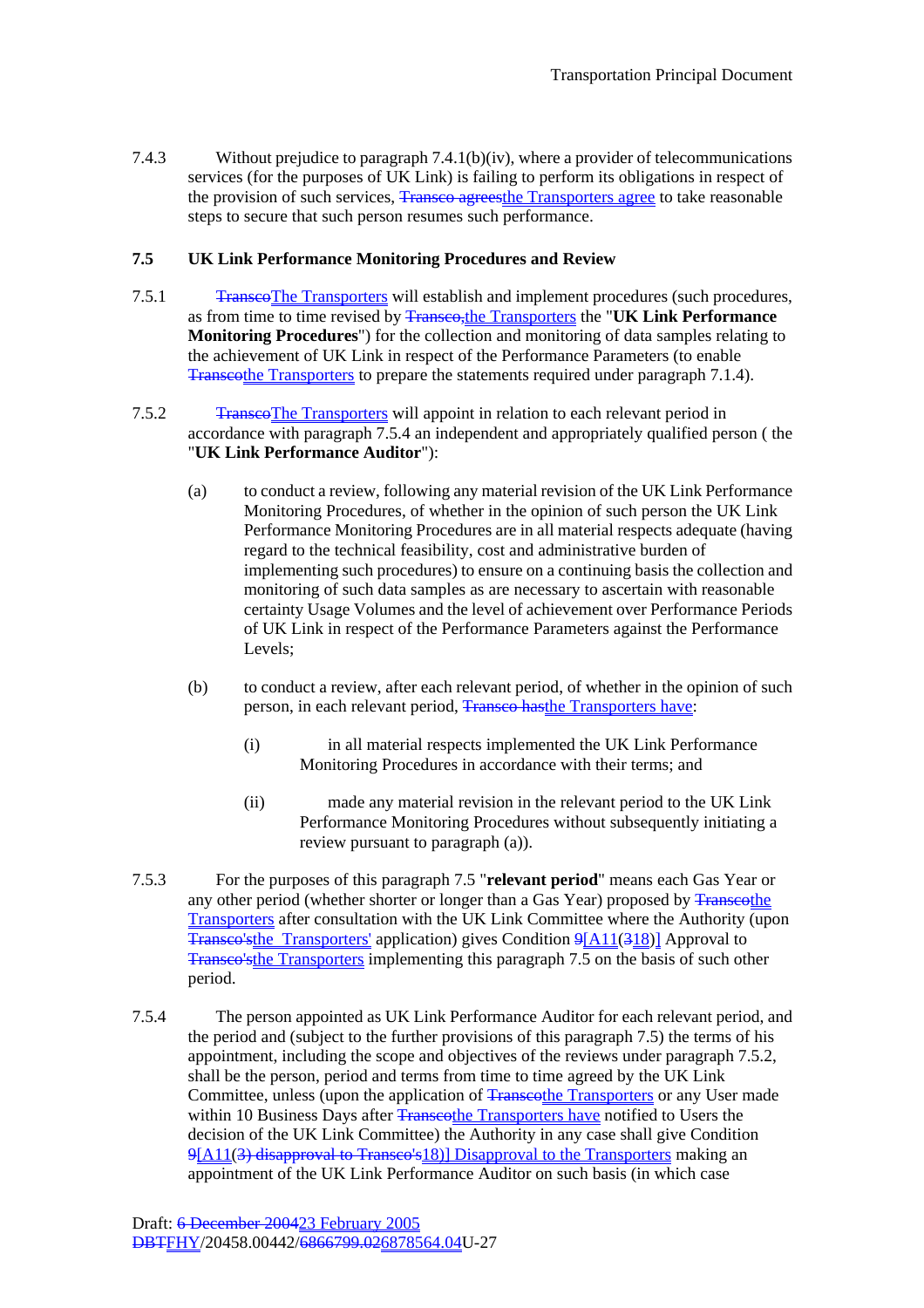Transcothe Transporters will arrange for an alternative proposal to be considered by the UK Link Committee).

- 7.5.5 The terms of appointment will require that:
	- (a) the UK Link Performance Auditor shall present to and discuss with Transcothe Transporters its draft findings before reporting under paragraph (b);
	- (b) the UK Link Performance Auditor shall report his findings to  $\frac{1}{8}$  Transcothe Transporters and the UK Link Committee;
	- (c) without prejudice to paragraph (b), the UK Link Performance Auditor shall agree to permit a representative of each User to attend a meeting of the UK Link Committee at which the UK Link Performance Auditor's report is presented;
	- (d) where he finds that the UK Link Performance Monitoring Procedures are not in all material respects adequate (as described in paragraph 7.5.2(a)), the UK Link Performance Auditor shall make recommendations as to how such procedures should be revised so as to be adequate (as so described);
	- (e) the UK Link Performance Auditor shall undertake, in reasonable terms, to keep confidential the information disclosed to the UK Link Performance Auditor in the course of his review.
- 7.5.6 A copy of the UK Link Performance Auditor's full report will be provided by Transcothe Transporters to each User and to the Authority.
- 7.5.7 The fees and costs of the UK Link Performance Auditor (in connection with the reviews under paragraphs  $7.5.2(a)$  and (b)) will be paid by Transco  $NTS$  and (subject to paragraph 7.5.8) recovered from Users as follows:
	- (a) before each relevant period the fees and costs of the UK Link Performance Auditor will be estimated by Transcothe Transporters and the amount of such estimate, divided by the number of months in the relevant period will be an additional Monthly Adjustment Neutrality Cost under Section F4.5.3(a)(iv) for each month in the relevant period;
	- (b) when the UK Link Performance Auditor's final account for the relevant period is rendered, the amount of the difference between the amount thereof and the estimate under paragraph (a) will be an additional Monthly Adjustment Neutrality Cost under Section F4.5.3(a)(iv) or (as the case may be) an additional Monthly Adjustment Neutrality Revenue under Section F4.5.3(b)(iv) for the month following that in which the final account is rendered.
- 7.5.8 Where a report of the UK Link Performance Auditor in respect of a review under paragraph 7.5.2(b) contains a finding that Transporters.
	- (a) failed in a material respect to implement the UK Link Performance Monitoring Procedures, or
	- (b) made any material revision in the relevant period to the UK Link Performance Monitoring Procedures without subsequently initiating a review pursuant to paragraph 7.5.2(a),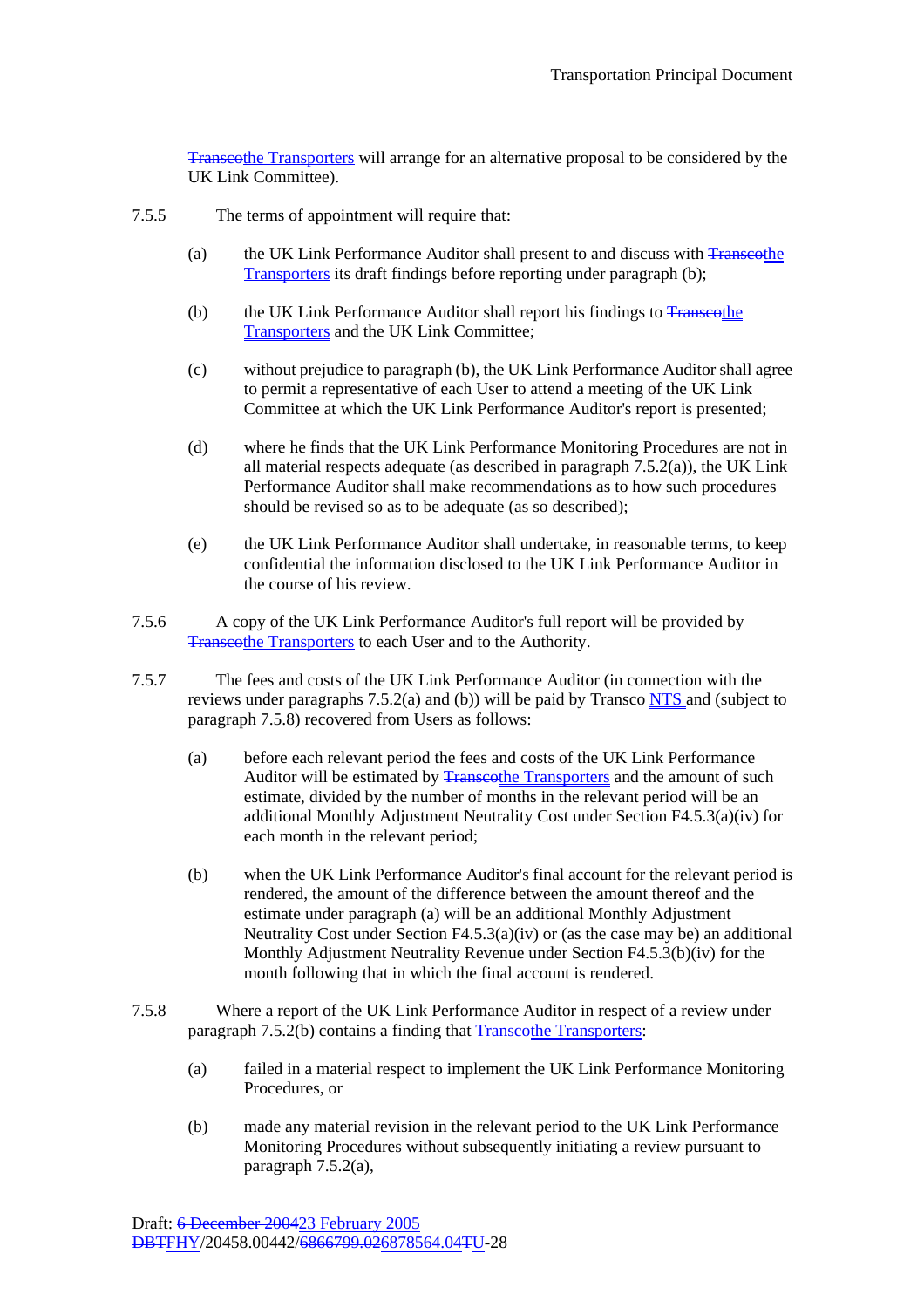the fees and costs of the UK Link Performance Auditor in connection with such review, or such proportion of such fees and costs as he shall specify as being appropriate for the purposes of this paragraph 7.5.8, shall be borne by <del>Transcot</del>he Transporters and not recovered from Users pursuant to paragraph 7.5.7.

7.5.9 Where a report of the UK Link Performance Auditor in respect of a review under paragraph 7.5.2(a) contains a finding that the UK Link Performance Monitoring Procedures are not in all material respects adequate (as described in that paragraph) and a recommendation as to how such procedures should be revised so as to be so adequate, Transcothe Transporters will revise such procedures in accordance with such recommendations unless the Authority shall upon the application of Transcothe Transporters give Condition 9[A11(318)] Approval to its the Transporters not doing so.

### **7.6 Failure Liability**

- 7.6.1 For the purposes of this Section:
	- (a) a "**UK Link Failure**" is a system failure as defined within priority level P1 of the UK Link Manual;
	- (b) an "**Affected UK Link User**" is a UK Link User who was using UK Link at the time of a system failure and reported that they were unable to access the failed system in accordance with the Problem Management process within the UK Link Manual;
	- (c) "**Problem Management Process**" shall mean the problem management process set out within the UK Link Manual;
	- (d) "**recover**" shall mean the successful return of service for the affected element within UK Link and "**recovery**" shall be construed accordingly;
	- (e) "**recovery period**" be the period commencementcommencing on the earlier of:
		- (i) where Transcothe Transporter becomes aware of a UK Link Failure by way of a User communication, the time that the problem is defined as priority level P1; else
		- (ii) the time that Transcoa Transporter becomes aware of the UK Link Failure until the completion of recovery.
	- (f) a "**Repeated Failure of UK Link**" is a reoccurence within 24 hours of a UK Link Failure, recorded by Transcoa Transporter in accordance with the Problem Management Process;
	- (g) an "**Inappropriate User Action**" is a failure by a UK Link User as set out in paragraph 7.4.1(b)(ii) that results in or contributes to a UK Link Failure.
- 7.6.2 In the event of a UK Link Failure, Transporters will endeavour to recover UK Link within a 5 hour recovery period.
- 7.6.3 Subject to paragraphs 7.6.4 and 7.6.7, if the recovery period for a UK Link Failure exceeds 5 hours then Transcothe Transporters will pay each Affected UK Link User £50.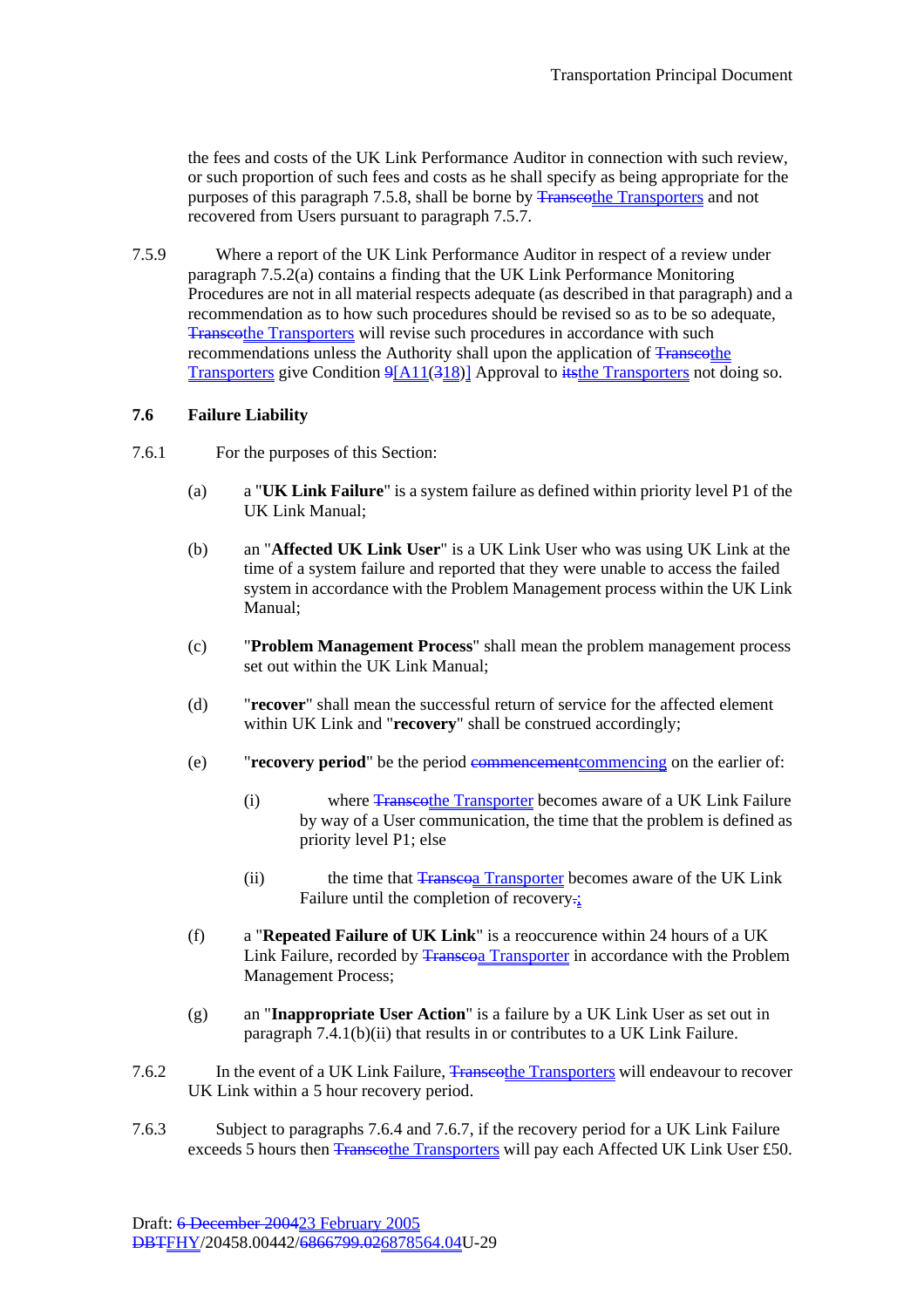- 7.6.4 In the event of a Repeated Failure or series of Repeated Failures of UK Link, paragraphs 7.6.2 and 7.6.3 shall apply save that in the event that a User is an Affected UkUK Link User for both the original UkUK Link Failure and subsequent Repeated Failure(s) of UK Link, paragraph 7.6.3 shall apply in respect of the subsequent Repeated UK Link Failure as though the amount set out were 200% of the payment due in respect of the immediately preceding UK Link Failure or Repeated Failure (as the case may be).
- 7.6.5 In the event of a UK Link Failure where the recovery period is greater than 24 hours, Transcothe Transporters will (subject to paragraph 7.6.7) pay to each Affected UK Link User an amount of  $£1,000$ .
- 7.6.6 For Batch Transfer Communications, where Transporters fails to make the UK Link Network available (as defined in the UK Link Manual) for a period greater than 24 hours over and above the timescales permitted for processing Batch Transfer Communications as specified in the Network Code, Transporters will (subject Southern 2011) Communications as specified in the Network Code, Transporters will (subject to paragraph 7.6.7) pay to each Affected UK Link User an amount of £1,000.
- 7.6.7 Transco The Transporters shall not be liable to pay:-
	- (a) the amounts set out in paragraphs 7.6.3 and 7.6.4 where a UK Link Failure has been caused by the performance levels (as set out in the UK Link Manual) being exceeded;
	- (b) the amounts set out in paragraphs 7.6.3, 7.6.4, 7.6.5 and/or 7.6.6 in the event that the UK Link Failure was in whole or part the result of an Inappropriate User Action;
	- (c) the amounts set out in this paragraph 7.6 to the extent that the UK Link Committee (if Transcothe Transporters so requests request) agrees by majority decision to suspend any obligation to make payment (or reduce the amount of such payment) under this paragraph 7.6 for the period of such suspension (or reduction).
- 7.6.8 The performance standards set out in this paragraph 7.6 shall be in addition to and not replacement of the performance standards set out in paragraphs 7.2 and 7.
- 7.6.9 For the purposes of Section V13 (Compensation Rules), the rules in paragraphs 7.6.3, 7.6.4, 7.6.5 and 7.6.6 are Compensation Rules within Compensation Group K; and the relevant '**payment month**' will be the second month following the month in which the relevant failure occurred.

## **8 UK LINK MODIFICATIONS**

#### **8.1 Introduction**

- 8.1.1 Transco The Transporters may not make UK Link Modifications other than in accordance with this paragraph 8.
- 8.1.2 For the purposes of this Section U:
	- (a) "**UK Link Modification**" means a TranscoTransporter System Modification, a User System Modification or a Manual Modification;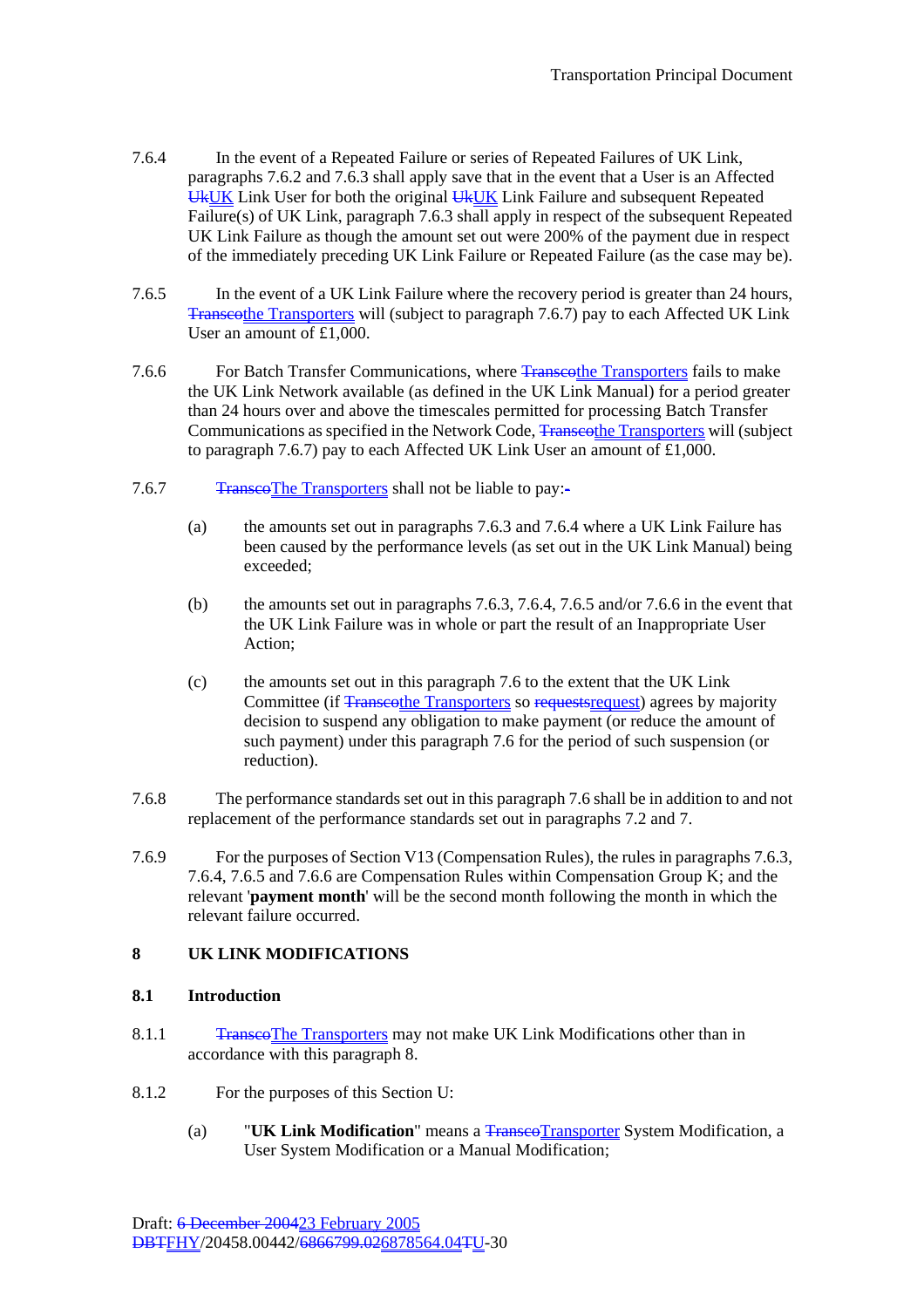- (b) **Transco Transporter System Modification**" means a modification to the specification of the UK Link System or the UK Link Network or any modification to any equipment or software comprised therein and installed at Transco's premises designated by the Transporters;
- (c) "**User System Modification**" means a modification to the specification required under the UK Link Manual of the equipment, software and other facilities required to be provided by a UK Link User under paragraph 2;
- (d) "**Manual Modification**" means any amendment to the UK Link Manual.
- 8.1.3 Except in the case of a Class 3 Modification, or as otherwise provided in this Section U, where any UK Link Modification is to be made:
	- (a) Transcothe Transporters will bear the costs of developing any required change in the Licensed Software;
	- (b) each UK Link User will bear the costs of any modification to the UK Link User Equipment or (except as provided in paragraph (a)) UK Link User Software required to implement the UK Link Modification (or to enable the UK Link User to continue to comply with this Section U following such modification), and all other costs incurred by the UK Link User in consequence of the UK Link Modification;
	- (c) Transcothe Transporters will bear all other costs incurred for the purposes of making the UK Link Modification.
- 8.1.4 A User will not be in breach of any provision of the Code by reason of any inability of the User to comply with such provision which results from disruption to the User's use of or access to UK Link during and occasioned by the making of a UK Link Modification, provided that the UK Link User shall have complied with any reasonable requirements proposed by Transcothe Transporters for implementing the modification and for making UK Link Communications during the making of such modification.

## **8.2 Modification Classes**

8.2.1 UK Link Modifications are classified for the purposes of this paragraph 8 as Class 1, Class 2 and Class 3 Modifications in accordance with this paragraph 8.2.

#### 8.2.2 A "**Class 1 Modification**" is:

- (a) a Transco Transporter System Modification which will have no adverse operational or other adverse impact on any UK Link User and will not require any UK Link User to incur any cost to be borne by it in accordance with paragraph 8.1.3(b), or which has been consented to by all UK Link Users on whom such modification will have such an impact; or
- (b) a Manual Modification (other than one within paragraph 8.2.4(b)) required:
	- (i) as a consequence of any TranscoTransporter System Modification or User System Modification made in accordance with this paragraph 8; or
	- (ii) to correct any inaccuracy in the UK Link Manual so that it correctly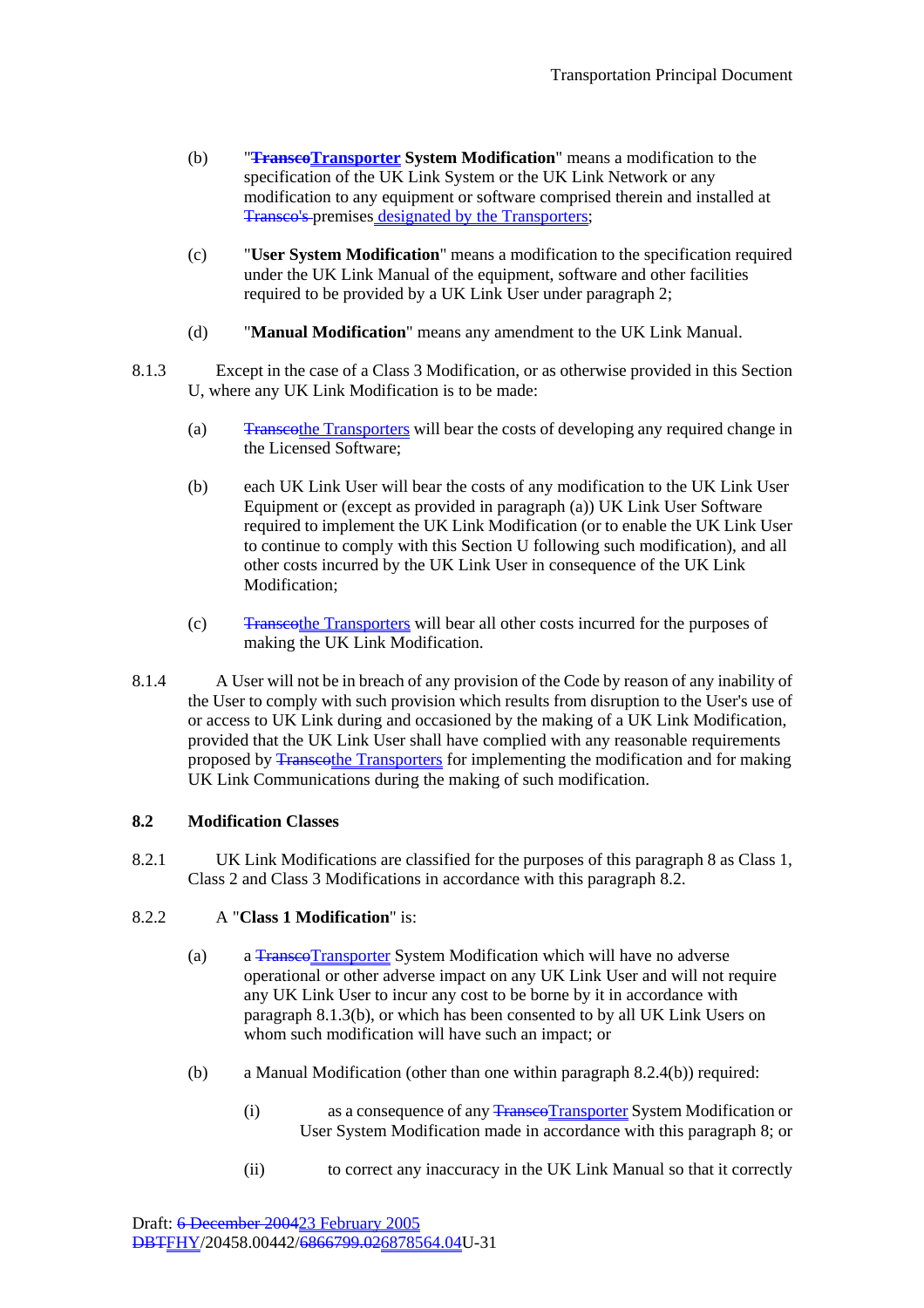describes any aspect of UK Link which is not itself the subject of a TranscoTransporter System Modification or User System Modification.

### 8.2.3 A "**Class 2 Modification**" is:

- (a) a UK Link Modification which is required under paragraph 7.3.2;
- (b) a User System Modification which is required to enable a Franse of Transporter System Modification which is a Class 2 Modification or a Class 3 Modification to be implemented;
- (c) any other UK Link Modification (other than a Manual Modification within paragraph 8.2.4(b)) proposed by Transcothe Transporters in any of the following circumstances:
	- (i) where:
		- (1) Transcothe Transporters reasonably determinesdetermine that the functionality or performance of UK Link is insufficient to support the implementation of relevant provisions of the Code, notwithstanding that such modification may not be required under paragraph 7.3.2, and such modification is required to make the required improvement to such performance, and
		- (2) Transco doesthe Transporters do not intend that the costs incurred by Transporters in making such modification should be recovered from UK Link Users, and
		- (3) the costs (of revising or replacing any computer hardware or software) for UK Link Users entailed by the making of the modification are reasonable in the circumstances; or
	- (ii) where each of the conditions in paragraph 8.2.5 is satisfied in respect of such modification; or
	- (iii) where the modification is required by or in connection with a modification to the Code which is made pursuant to the Modification Rules; or
	- (iv) where the modification is to be made pursuant to paragraph 3.5.2; or
	- (v) where the modification is made to correct a minor software error in accordance with and subject to paragraph 7.2.4.

### 8.2.4 A "**Class 3 Modification**" is:

- (a) any Transco Transporter System Modification where Transco does the Transporters do not intend to make such modification unless the costs of making the modification are to be recovered from UK Link Users;
- (b) any of the following Manual Modifications:
	- (i) a change in the Contingency Procedures which would materially worsen the ability of Transcothe Transporters and UK Link Users to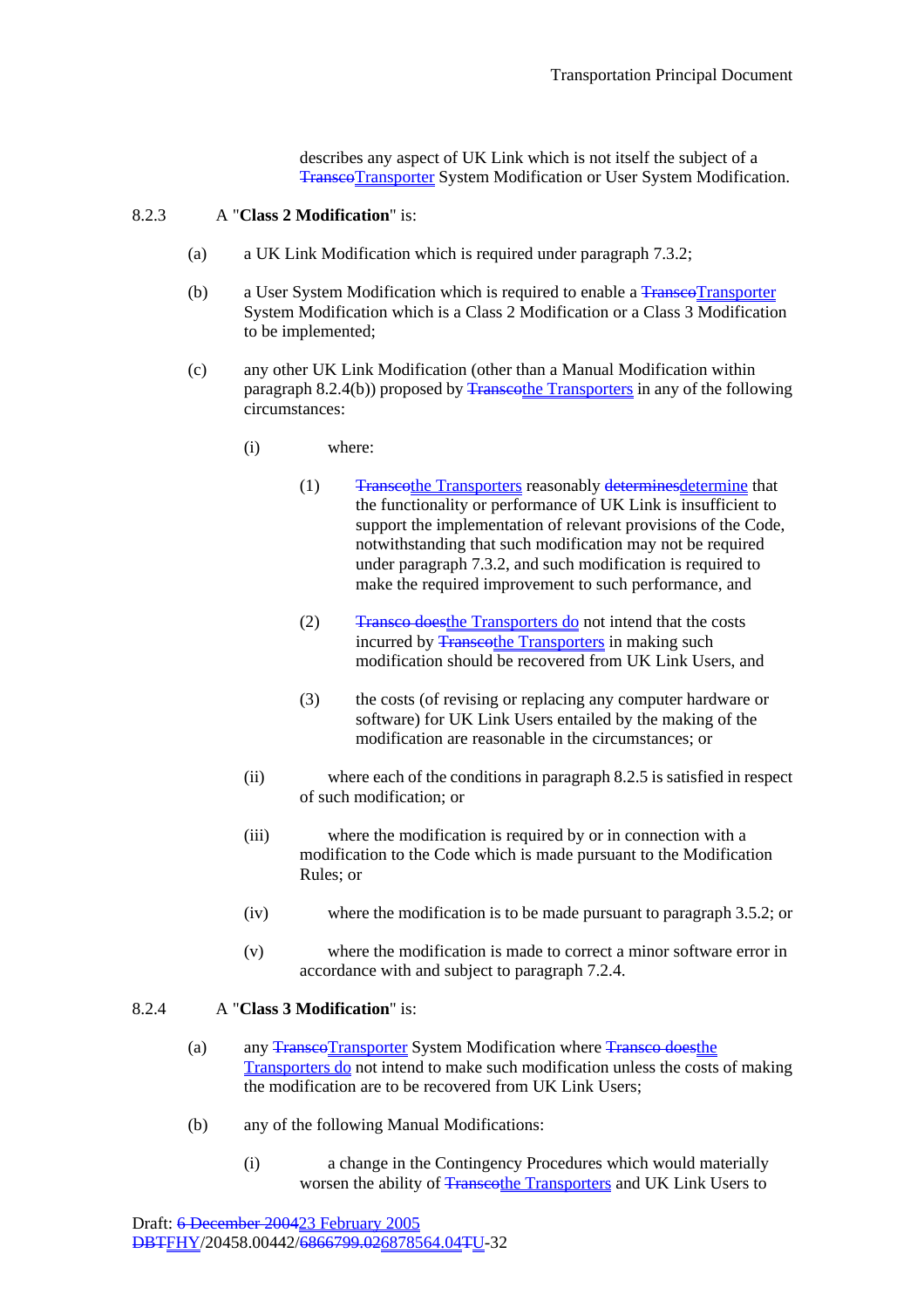communicate pursuant to the Contingency Procedures;

- (ii) a modification of any provision of the UK Link Manual which is (pursuant to paragraph 1.4.2) expressly identified as binding on **Transcothe Transporters or UK Link Users;**
- (iii) a modification in respect of the means (as described in paragraph 1.2.2) of giving a Code Communication, or the form (as described in paragraph 4.1.2), other than the inclusion of an additional such form, of giving any UK Link Communication; or
- (c) any other UK Link Modification which is not a Class 1 or Class 2 Modification or is one which Transco elects the Transporters elect to treat as a Class 3 Modification.
- 8.2.5 The conditions referred to in paragraph 8.2.3(c)(ii) are that, in respect of a proposed UK Link Modification:
	- (a) such modification would not materially increase the scope of information concerning a User to which other UK Link Users have access by virtue of UK Link:
	- (b) such modification would not adversely affect the functions or facilities of UK Link which are available to UK Link Users, nor reduce the scope of the information which Transco makesthe Transporters make available to Users by means of UK Link;
	- (c) such modification would not result in a UK Link User with the Benchmark UK Link Configuration incurring material cost, after taking account of any quantifiable savings in cost which such a User acting reasonably efficiently and prudently would reasonably be expected to enjoy as a result of making the modification; and
	- (d) where such modification is a Manual Modification, the modification would not result in any of the following provisions of this Section U applying or taking effect in a way which is (as respects the interests of UK Link Users) materially and adversely different from that in which it applies or takes effect in the absence of such modification: paragraphs 1.2.2, 1.6, 1.8, 1.9, 2.2.9, 2.3.4, 6.3.7 and this paragraph 8.
- 8.2.6 The condition in paragraph 8.2.5(b) shall not be regarded as infringed by reason only of a reasonable level of disruption for the purposes of implementation of a UK Link Modification.
- 8.2.7 Where there is any bona fide doubt as to whether an inconsistency between the operation of the software programming within UK Link and the relevant functions described in the UK Link Manual is a software error (in accordance with paragraph 7.2) or an inaccuracy in the UK Link Manual (in accordance with paragraph 8.2.2(b)(i)):
	- (a) subject to paragraph (b), Transcothe Transporters will resolve such doubt in the manner which is most consistent with the proper implementation of the Code or (failing that) in such manner as <del>Transcot</del>he Transporters shall reasonably determine after consultation with the UK Link Committee: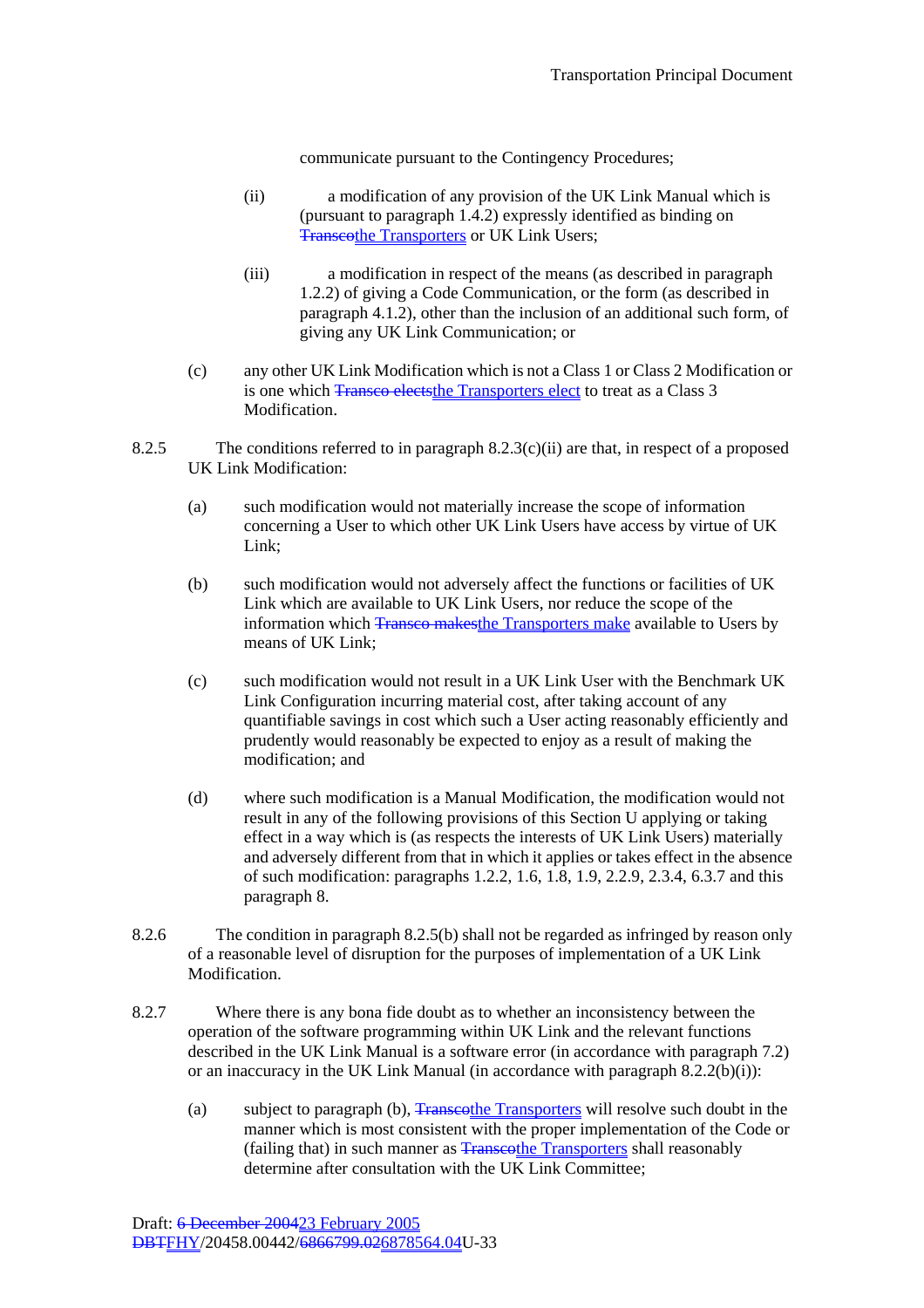(b) if upon the application (within 5 Business Days after  $\overline{\text{Transpose}}$  hasthe Transporters have notified Users of **itstheir** proposed resolution) of any User, the Authority shall give Condition  $9[A11(318)]$  Disapproval to Transco's the Transporters resolving the matter in the proposed manner under paragraph (a), Transcothe Transporters will resolve the matter in such other manner to which the Authority shall upon Transco's the Transporters' application give Condition 9[A11(318)] Approval.

### **8.3 Class 1 Modifications**

- 8.3.1 Transco The Transporters shall be entitled to make a Class 1 Modification at any time.
- 8.3.2 Where possible before or (failing that) as soon as reasonably practicable after making a Class 1 Modification Transcothe Transporters will:
	- (a) inform UK Link Users of that modification if it is a Manual Modification or if UK Link Users are likely (in having access to and use of UK Link) to become aware of it or if (in Transcothe Transporters's opinion) it is likely to be of interest operationally to UK Link Users, and
	- (b) if it is a Manual Modification, provide an updated version of the relevant part of the UK Link Manual to UK Link Users without charge.

#### **8.4 Class 2 Modifications**

- 8.4.1 **TranscoThe Transporters shall be entitled to make a Class 2 Modification subject to** and in accordance with this paragraph 8.4.
- 8.4.2 Where Transco proposes the Transporters propose to make any Transco Transporter System Modification or User System Modification (other than one required to implement a Class 3 Modification) as a Class 2 Modification:
	- (a) Transcothe Transporters will notify UK Link Users of its proposal, setting out in outline the nature and purpose of the modification and an indicative timetable for implementing the modification;
	- (b) UK Link Users may, within a period of 10 Business Days after Transco's the Transporters notification, submit to Transporters any comments on the proposal (including its implications for UK Link Users);
	- (c)  $\frac{1}{2}$  Transcothe Transporters may revise its their proposal in the light of any comments made by UK Link Users (and will not be required to notify under paragraph (a) any such revision);
	- (d) after the period referred to in paragraph (b), and after considering any comments made by UK Link Users, Transcothe Transporters will (unless it has they have withdrawn *itstheir* proposal) prepare a plan (such plan, as from time to time revised pursuant to the further provisions of this paragraph 8.4, being the "**implementation plan**") for the implementation of its proposal or revised proposal, setting out in reasonable detail the nature of the proposal and the steps and timetable proposed for its implementation;
	- (e) Transcothe Transporters will submit the implementation plan to the UK Link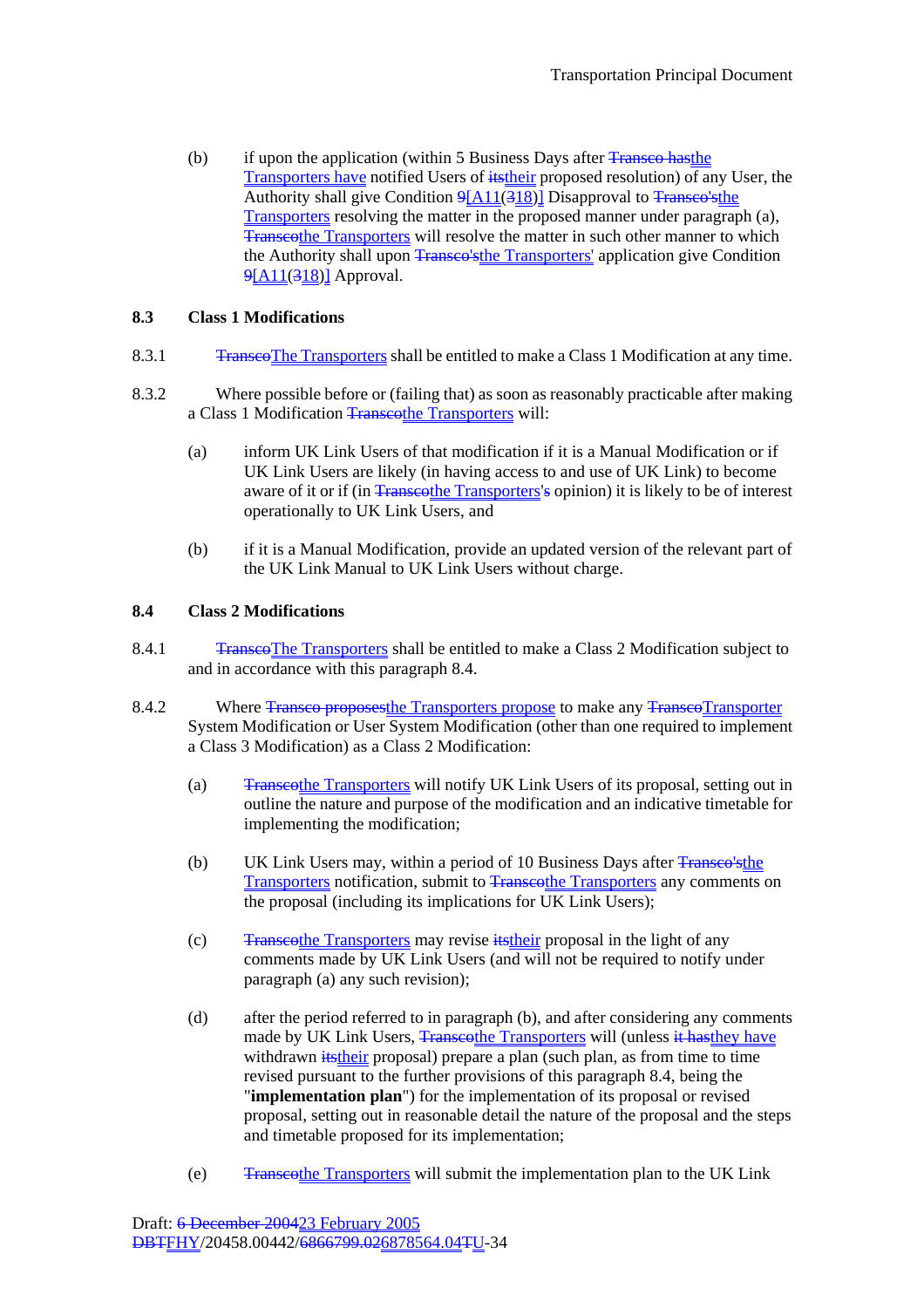Committee, for consultation as to whether the steps and timetable planned by Transcothe Transporter for the implementation of the modification are appropriate having regard to the nature of the modification and the implications for UK Link Users of making the modification.

- 8.4.3 The implementation plan will be discussed at one or (if Transporters so requests request) more than one meeting of the UK Link Committee, and <del>Transcothe</del> Transporters may on one or more occasions revise the implementation plan on the basis of any such discussion and resubmit such revised plan to the committee.
- 8.4.4 If by consensus of the members of the UK Link Committee the implementation plan (with or without any revisions proposed by **Transcothe Transporters** pursuant to paragraph 8.4.3) is approved, Transporters will proceed to implement the proposed modification in accordance with the implementation plan.
- 8.4.5 If such a consensus of the UK Link Committee is not reached:
	- (a) Transcothe Transporters may, where it considers the ventral order that the making of the modification in accordance with its implementation plan is necessary to enable it the Transporters or Users to comply with the Code (disregarding for this purpose paragraph 8.4.9) or any Legal Requirement, notify Users that  $\frac{1}{x}$ intendsthey intend to proceed with the modification;
	- (b) where Transco has the Transporters have given a notification under paragraph (a), Transcothe Transporters shall be entitled to make the modification unless upon the application (within 5 Business Days after Transporters ) notification) of any User the Authority shall give Condition  $9[A11(318)]$ Disapproval to Transco's the Transporters doing so;
	- (c) except where Transco givesthe Transporters give notice under paragraph (a), or if the Authority gives Condition  $9[A11(318)]$  Disapproval under paragraph (b), Transcothe Transporters will (unless it decides they decide to withdraw its their proposal) refer the implementation plan to the Network Code Committee.
- 8.4.6 Where by panel majority (upon a referral under paragraph 8.4.5(c)) the Network Code Committee approves the implementation plan, with or without any revisions which Transcothe Transporters may propose to the committee, Transcothe Transporters will proceed to implement the proposed modification in accordance with the implementation plan.
- 8.4.7 Where (upon a referral under paragraph 8.4.5(c)) the Network Code Committee does not approve the implementation plan, Transcothe Transporters will not proceed with the proposed modification.
- 8.4.8 Transco The Transporters will provide to each UK Link User a copy of each implementation plan approved pursuant to paragraph 8.4.4 or 8.4.6.
- 8.4.9 Where a UK Link Modification is proposed by Transcothe Transporters for the purposes of enabling it the Transporters or Users to comply with any provision of the Code (including without limitation paragraph 7), it is agreed that Transporter Transporter and Users will be deemed not to be in breach of such provision of the Code as a result of such modification not being made: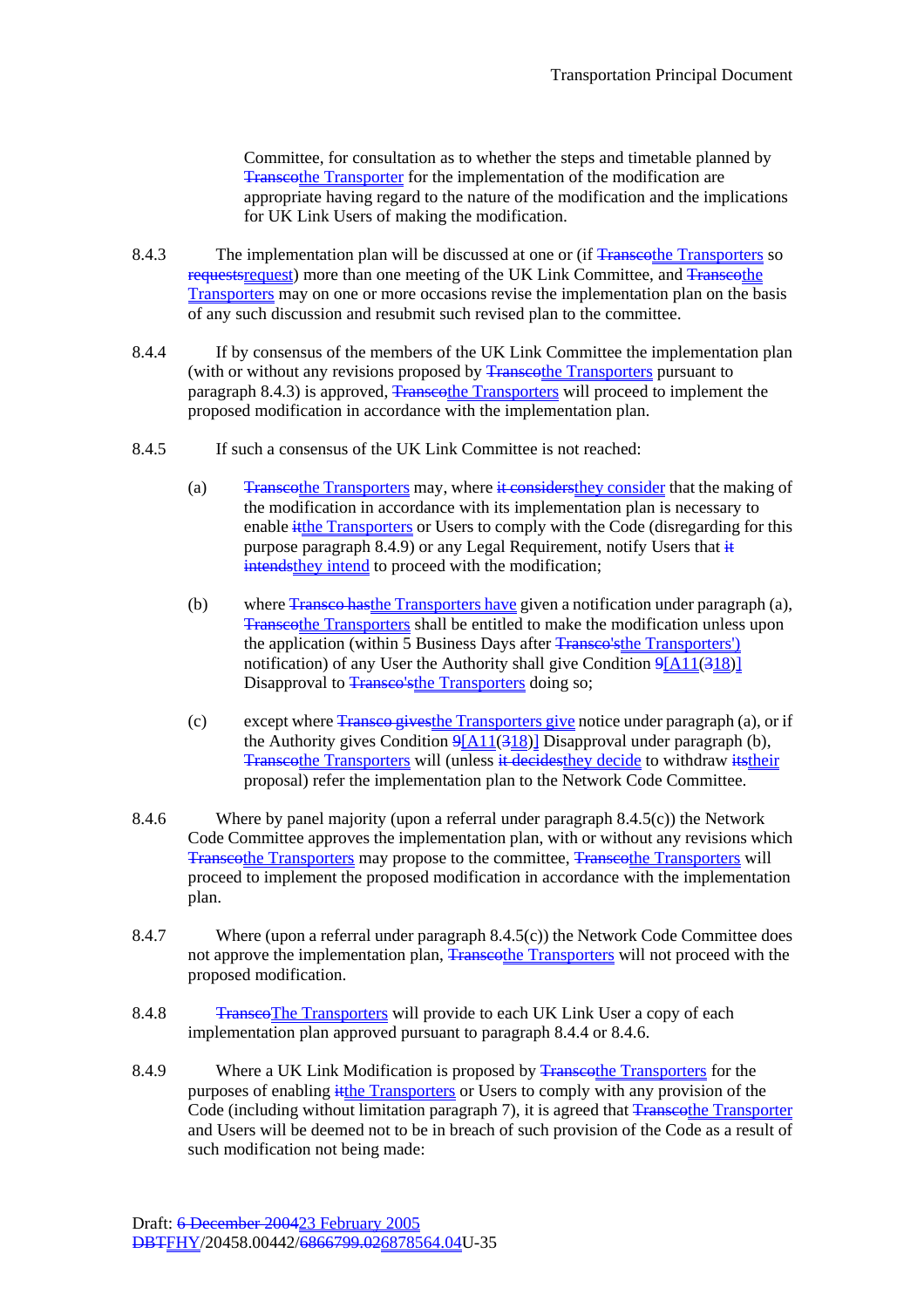- (a) where its implementation plan is not approved by the UK Link Committee pursuant to paragraph 8.4.4 or the Network Code Committee pursuant to paragraph 8.4.6;
- (b) to the extent that Transco is the Transporters are delayed in implementing such proposal by reason of anything done pursuant to this paragraph 8.4.
- 8.4.10 Where Transco has the Transporters have notified a UK Link User of a proposal under paragraph  $8.4.2(a)$ , unless the UK Link User notifies Transporters otherwise by way of comment pursuant to paragraph 8.4.2(b), the UK Link User shall be deemed to have accepted the proposed modification as being a Class 2 Modification.
- 8.4.11 UK Link Users may propose to Transporters modifications which would be made as Class 2 Modifications, and where **Transco doesthe Transporters do not decide** to adopt and propose such a proposed modification Transporters will so notify the UK Link User; and Transcothe Transporters will at reasonable intervals notify all UK Link Users of those proposed modifications which Transco hasthe Transporters have not adopted and proposed, with brief explanations of its their decisions.
- 8.4.12 Where the UK Link Modification is one within paragraph 8.2.3(c)(iii), the requirements of this paragraph 8.4 will be deemed satisfied to the extent that equivalent steps have been taken by <del>Transcot</del>he Transporters pursuant to the Modification Rules.

## **8.5 Class 3 Modifications**

- 8.5.1 For the purposes only of this paragraph 8.5, that part of the UK Link Manual which describes or specifies any aspect of UK Link which is the subject of a proposed Class 3 Modification shall be deemed to be incorporated into and to form a part of the Code.
- 8.5.2 Before making a Class 3 Modification, Transporters must make a modification proposal in respect thereof in accordance with the Modification Rules.
- 8.5.3 Transco The Transporters may make a Class 3 Modification where (in accordance with the TranscoTransporter's Licence and the Modification Rules) the Authority directs or consents to the modification the subject of the modification proposal referred to in paragraph 8.5.2.
- 8.5.4 If the terms of the modification do not themselves provide for such matters, and subject to the nature of the modification, paragraph 8.4 shall apply in respect of a Class 3 Modification.
- 8.5.5 TranscoThe Transporter acknowledges that Users are at liberty to propose modifications to UK Link which would be implemented as Class 3 Modifications.

### **8.6 Notifying Class 2 and Class 3 Modifications**

- 8.6.1 Subject to paragraph 8.6.2, where Transposes the Transporters propose to make a Class 2 Modification or a Class 3 Modification (other than a Manual Modification except where the UK Link Manual anticipates the making of such Manual Modification) when notifying UK Link Users of its proposals in the event that TranseoTransporters:
	- (a) failsfail to inform UK Link Users that they have not less than 10 Business Days to submit any comments to Transcothe Transporters in respect of the proposal,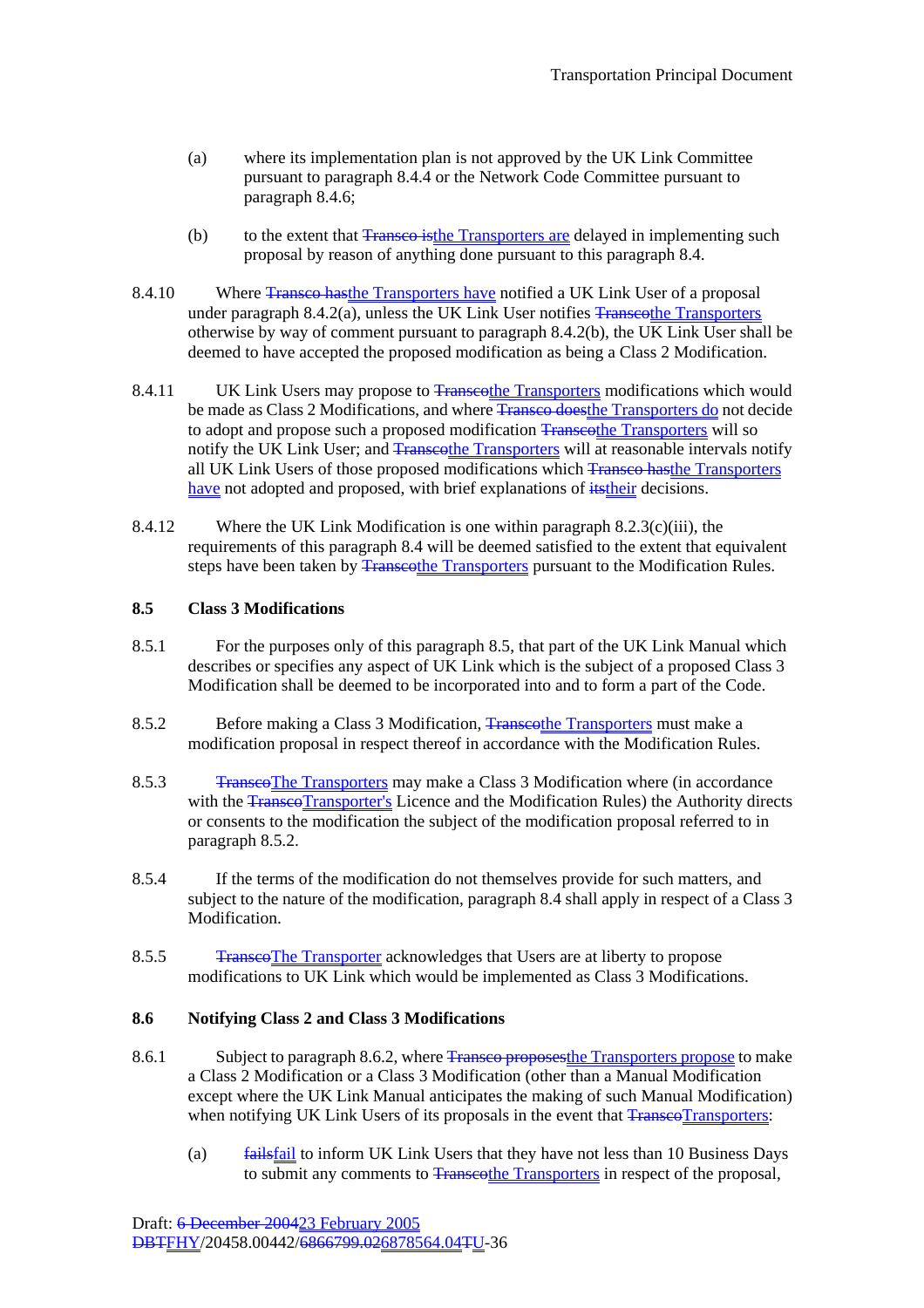Transcothe Transporters will pay to each UK Link User £500;

- (b) failsfail to provide the UK Link Users with an indicative timetable for implementing the modification and the implementation date for the modification set out in such timetable is for a date less than 3 months from the giving of such notice, Transcothe Transporters will pay to each UK Link User £500.
- 8.6.2 Paragraph 8.6.1 shall not apply in respect of a Class 2 Modification or a Class 3 Modification in respect of which alternate timescales to those referred to in paragraphs 8.6.1(a) or (b) are agreed to by Transcothe Transporters and the UK Link Committee or pursuant to the Modification Rules or where the modification is one in respect of which paragraph 8.4.12 applies.
- 8.6.3 Where Transco fails the Transporters fail to notify UK Link Users by the Business Day following the Day in respect of which a Class 2 Modification or a Class 3 Modification was to be implemented but was not so implemented, Transcothe Transporters will pay each UK Link User £1,000.
- 8.6.4 For the purposes of Section V13, the rule in paragraphs 8.6.1 and 8.6.3 are Compensation Rules within Compensation Group I; and in relation thereto the 'payment month' is the second month following the month in which the relevant failure occurred.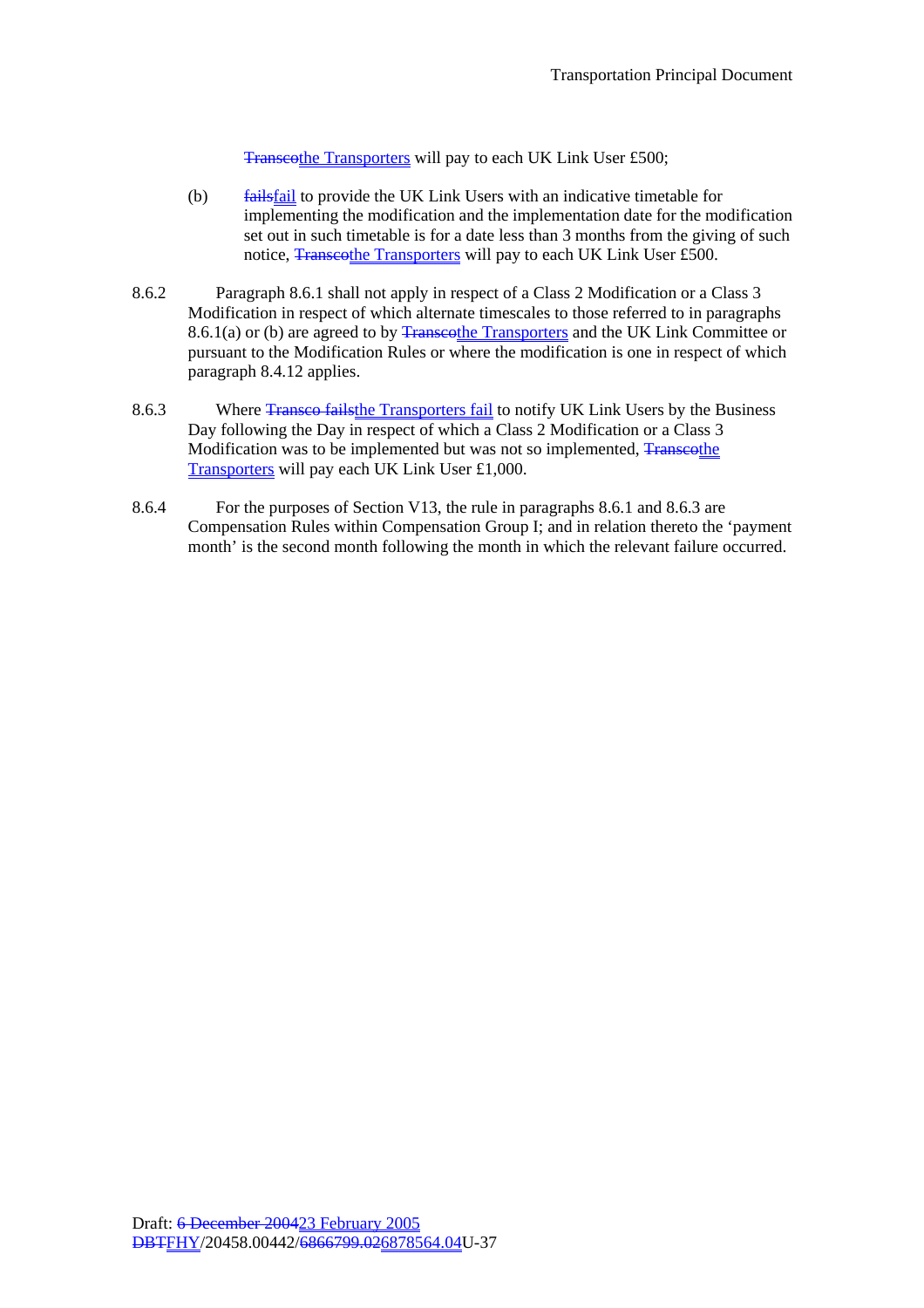## **Annex U-1**

- 1 Application of this Annex
- 1.1 This Annex does not form part of the Network Code Principal Document.
- 1.2 This Annex sets out certain terms which, subject to paragraph 1.3, are incorporated into every contract arising as a result of a User Trade Communication made under Section U5.1.2(c) of the Code (a "**User Trade Contract**").
- 1.3 In accordance with Section U5.3.2 of the Code, a term set out in this Annex is not incorporated into a User Trade Contract:
	- (a) if the Trading Users have expressly agreed another term; or
	- (b) to the extent that such term is inconsistent with any term expressly agreed by the Trading Users.
- 2 Interpretation
- 2.1 Terms used in this Annex have the same meanings as in the Code.
- 2.2 For the purposes of this Annex:
	- (a) "**applicable daily rate**" means:
		- (i) in respect of System Capacity, the Applicable Daily Rate (in pence per kWh/Day) of the relevant Capacity Charge; and
		- (ii) in respect of Storage Space, the Applicable Storage Space Charge Rate (in pence per kWh of Storage Space for a Storage Year) divided by 365; and
		- (iii) in respect of Storage Deliverability, the Applicable Storage Deliverability Charge Rate (in pence per kWh/Day of Storage Deliverability for a Storage Year) divided by 365;
		- (iv) in respect of Storage Injectability, the Applicable Storage Injectability Charge Rate (in pence per kWh/Day of Storage Injectability for a Storage Year) divided by 365;
	- (b) "**Capacity Transfer**" means a System Capacity Transfer or a Storage Capacity Transfer;
	- (c) "**Capacity Transfer Day**" means a Day in the Relevant Transfer Period in respect of which the Trade Transferee is treated as holding the Transferred Capacity in accordance with the Code;
	- (d) "**Relevant Transfer Period**" means:
		- (i) in respect of a System Capacity Transfer the Transfer Period;
		- (ii) in respect of a Storage Capacity Transfer the Storage Transfer Period;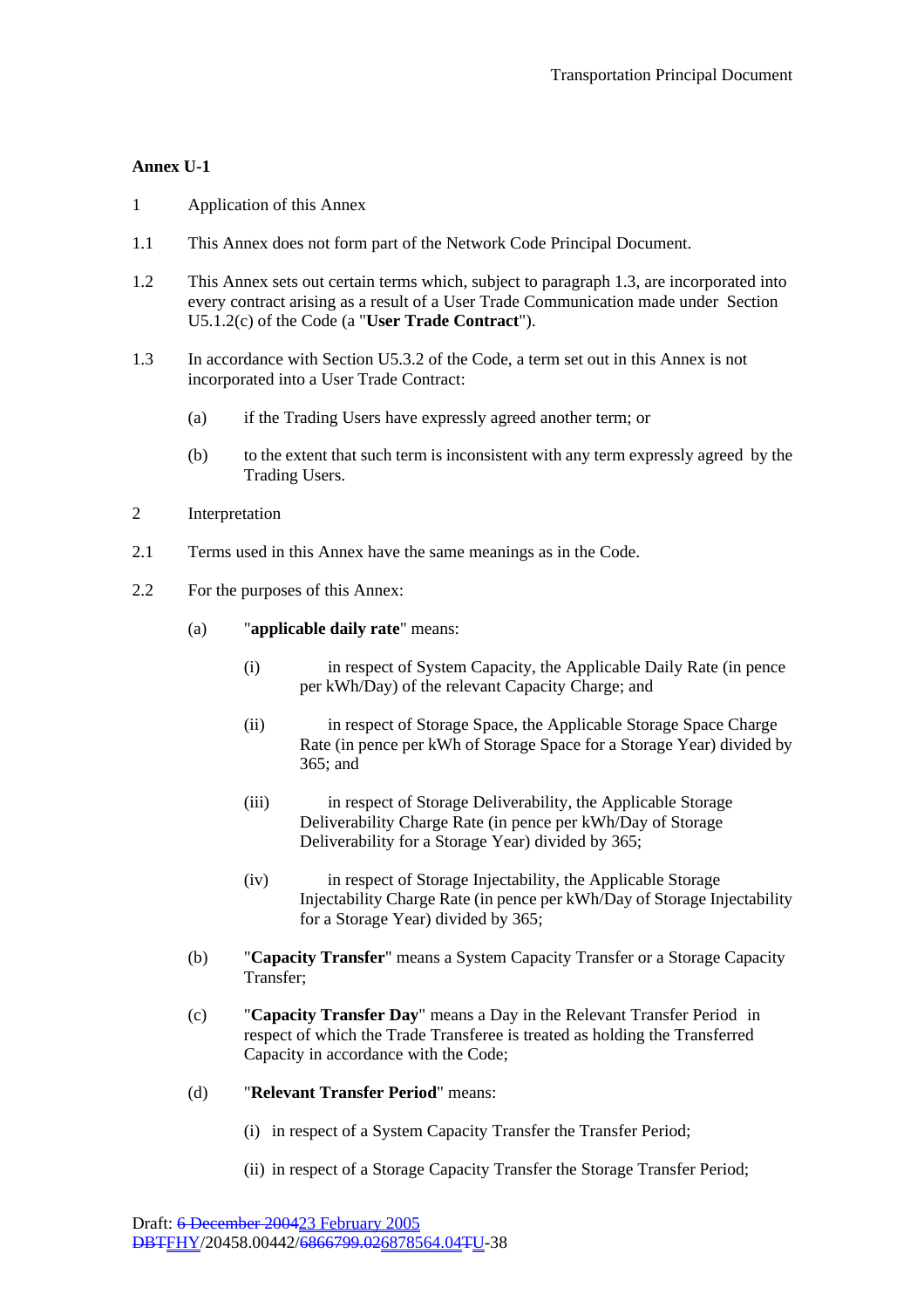- (e) "**Trade Transferor**" means:
	- (i) in respect of a System Capacity Transfer the Transferor User; and
	- (ii) in respect of a Storage Transfer the Transferor Storage User; and
- (f) "**Trade Transferee**" means:
	- (i) in respect of a System Capacity Transfer the Transferee User; and
	- (ii) in respect of a Storage Transfer the Transferee Storage User.
- (g) (g) "**Transferred Capacity**" means Transferred System Capacity or Transferred Storage Capacity.
- 3 Price
- 3.1 Capacity Transfer
- 3.2 In respect of a Capacity Transfer the Trade Transferee shall, subject to paragraph 3.3, pay to the Trade Transferor in respect of each month some or all of the Days of which are Capacity Transfer Days a sum determined in accordance with the following formula:

$$
A = B \mathbf{x}^* \mathbf{C} \mathbf{x}^* \mathbf{D}
$$

where

- $A =$  the sum payable by the Trade Transferee in respect of the month;
- $B =$  the applicable daily rate in respect of the Capacity Transfer;
- $C =$  the amount of the Transferred Capacity; and
- $D =$  the number of Capacity Transfer Days in that month.
- 3.3 If in respect of any Capacity Transfer Day in a month the Trade Transferor ceases to be liable to pay to Transco NTS or Transco LNG Storage the relevant Capacity Charges or Storage Capacity Charges in respect of an amount of Transferred Capacity in accordance with the Code, the sum which would but for this paragraph 3.1.2 be payable by the Trade Transferee pursuant to paragraph 3.2 in respect of that month shall be reduced by a sum equal to the aggregate of the sums for each such Capacity Transfer Day, each such sum being calculated in accordance with the following formula:

$$
E = F \mathbf{H}^* \mathbf{G}
$$

**Where** 

where:

- $E =$  is the sum by which the Trade Transferee's liability is reduced in respect of such Day;
- $F =$  is the applicable daily rate; and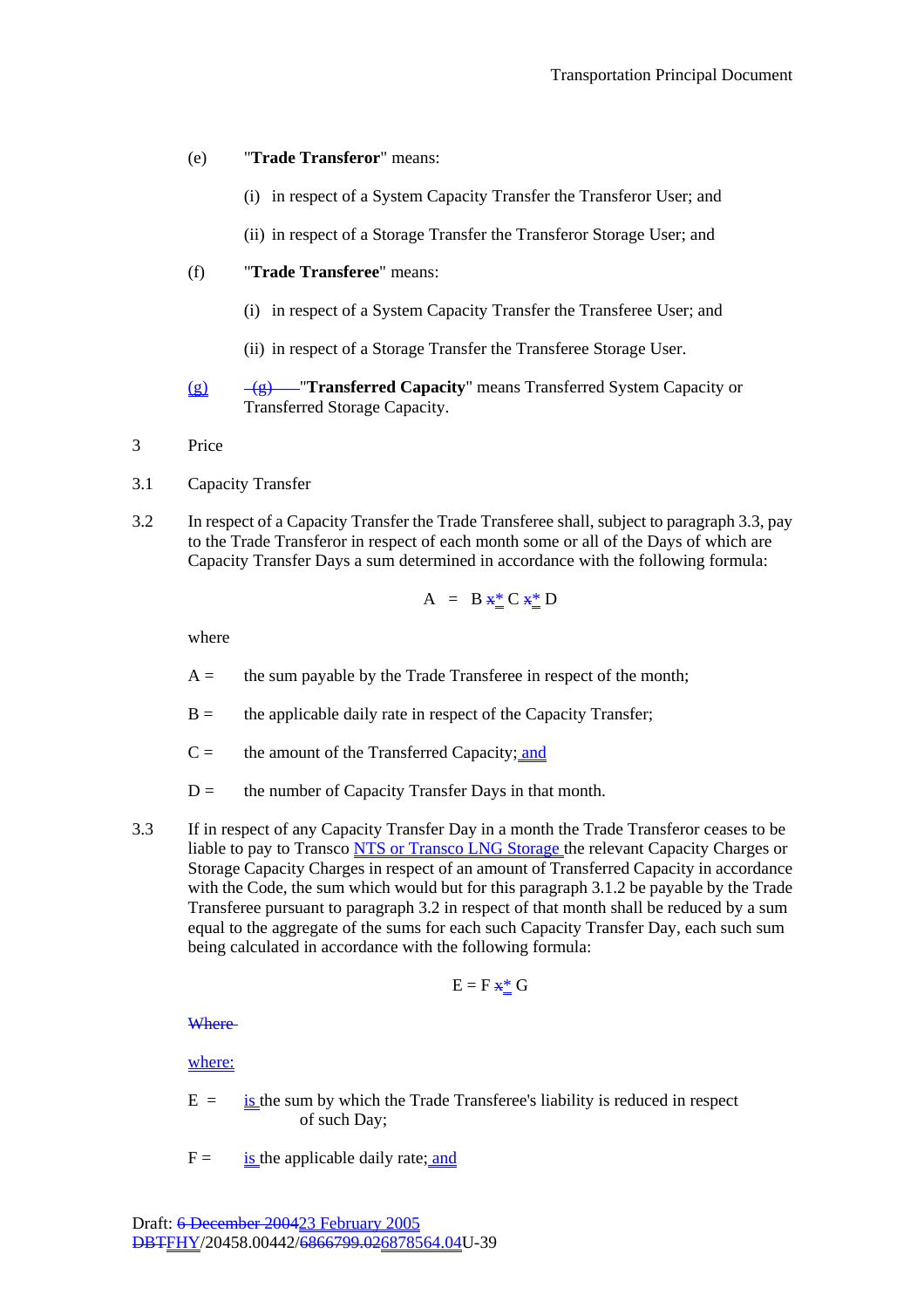- $G =$  is the amount of Transferred Capacity in respect of which the Trade Transferor ceased to be liable to pay Capacity Charges or Storage Capacity Charges in respect of such Day.
- 3.4 Storage Gas Transfer
- 3.5 In respect of a Storage Gas Transfer the Trade Transferee shall pay to the Trade Transferor a sum determined in accordance with the following formula:

$$
H = I \mathbf{H} \mathbf{H} \mathbf{I}
$$

where:

- $H =$  is the sum payable by the Trade Transferee in respect of the Storage Gas Transfer;
- I = the Operating Margins WACOG (in pence per kWh) for the Transfer Storage Facility on the date the Operating Margins WACOG was last calculated before the transfer date; and
- $J =$  is the Transferred Gas-in-Storage (in kWh).
- 4 VAT
- 4.1 The sums payable pursuant to a User Trade Contract are exclusive of Value Added Tax.
- 5 Payment
- 5.1 Sums payable by the Trade Transferee to the Trade Transferor under a User Trade Contract shall be paid on or before whichever is the later of:
	- (a) the 5th Day after the Day on which the Trade Transferee receives an invoice in respect of such sum from the Trade Transferor; and
	- (b) the 15th Day of the month following the relevant month (in accordance with paragraph 5.2)
- 5.2 For the purposes of paragraph 5.1 the relevant month is:
	- (a) for a Capacity Transfer, the month to which the invoice relates; and
	- (b) for a Storage Gas Transfer, the month in which the User Trade Communication under Section U5.1.2(c) of the Code was made.
- 6 Interest
- 6.1 Where any sum payable pursuant to a User Trade Contract is not paid on or before the due date for payment in accordance with paragraph 5.1 (the "**Due Date**"), the paying User shall pay interest, after as well as before judgment, at the rate for the time being of Barclays Bank plc plus 3 percentage points per annum on the unpaid amount from the Due Date until the day on which payment is made.
- 6.2 Interest payable pursuant to paragraph 6.1 shall accrue on a daily basis and on the basis of a 365 day year.